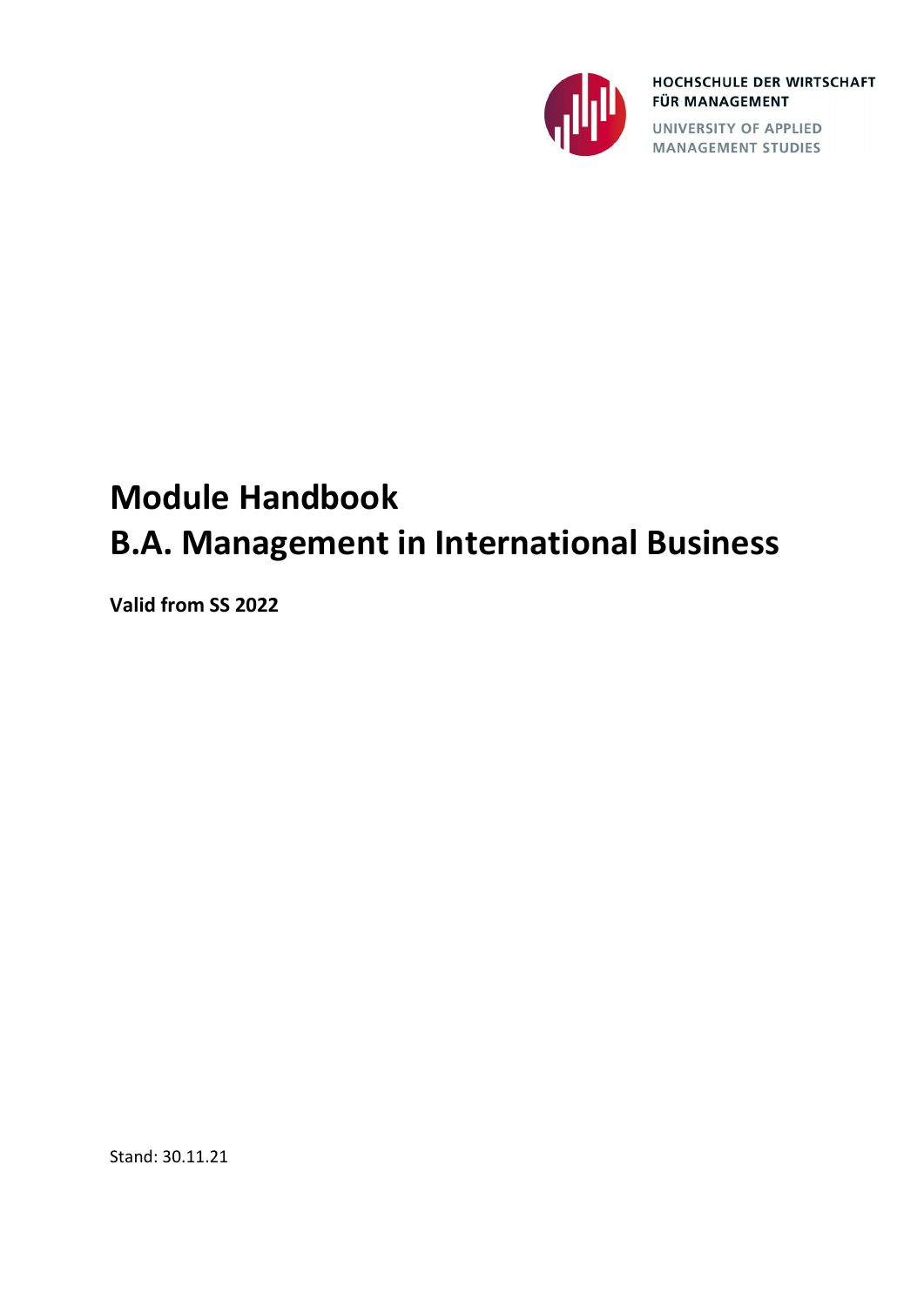## **1. Contents, Structure and Qualifications of the degree**

### **Contents**

The Management in International Business (MIB) degree contains all the business-management modules and international business specialisms necessary to qualify graduates for a variety of positions for which a good understanding of international and intercultural complications are essential. Graduates will have the skills to take up junior management positions in smaller companies engaged in import /export activities in a range of countries. In larger companies the jobs are more likely to be trainee or assistant positions in a range of departments in which international business knowledge and intercultural skills are important.

The normal time required to complete the programme is three years (six semesters). Successful completion leads to the award of the degree BA – Management in International Business. The degree course is academically based but also very practically oriented.

#### **Structure**

To gain the MIB degree students must achieve a total of 180 ECTS credits, which as a rule can be accomplished in six semesters. The CPs are spread more or less evenly over the six semesters and completion within the three years is normally achieved.

The core business-management modules, such as Introduction to International Business, Business Economics, Principles of Marketing, Human Resource Management, Financial and Management Accounting, Business Computer Applications, Business Process Management and Applied Business Psychology are taught in the first three semesters, and Strategic Management & Leadership is taught in the final semester at a level more suited to final year students.

The foundation for the academic nature of the degree is laid out in in the first semester with Academic Research Skills and is continued in the third semester with Research Methods, which prepares the students to develop and apply a quantitative or qualitative method in their 6thsemester bachelor dissertation. The foundation for the quantitative part of the degree begins with Business Mathematics, followed by Business Statistics in the second semester to build skills to be able to apply quantitative methods to business and academic research problems. It is also essential that students learn to present and to work in teams. Hence, we have a Presentation Skills module in semester two and a Teamworking Skills module in the third semester.

We teach Business English in the first and second semesters. After both modules, the level of English should be close to C2 level.

After being introduced in the first semester with Introduction to International Business, International Economics follows in the second semester and International Marketing in the third semester. All of the courses in the fifth semester have an international focus (see below), and Innovation & Entrepreneurship in a Global Context is taught in 6th semester.

The fourth semester consists of an 18-week internship to give students a view of how real companies operate and to give them a chance to put some of the theory into practice. MIB students are strongly encouraged and tend to be already highly motivated to find internship opportunities outside of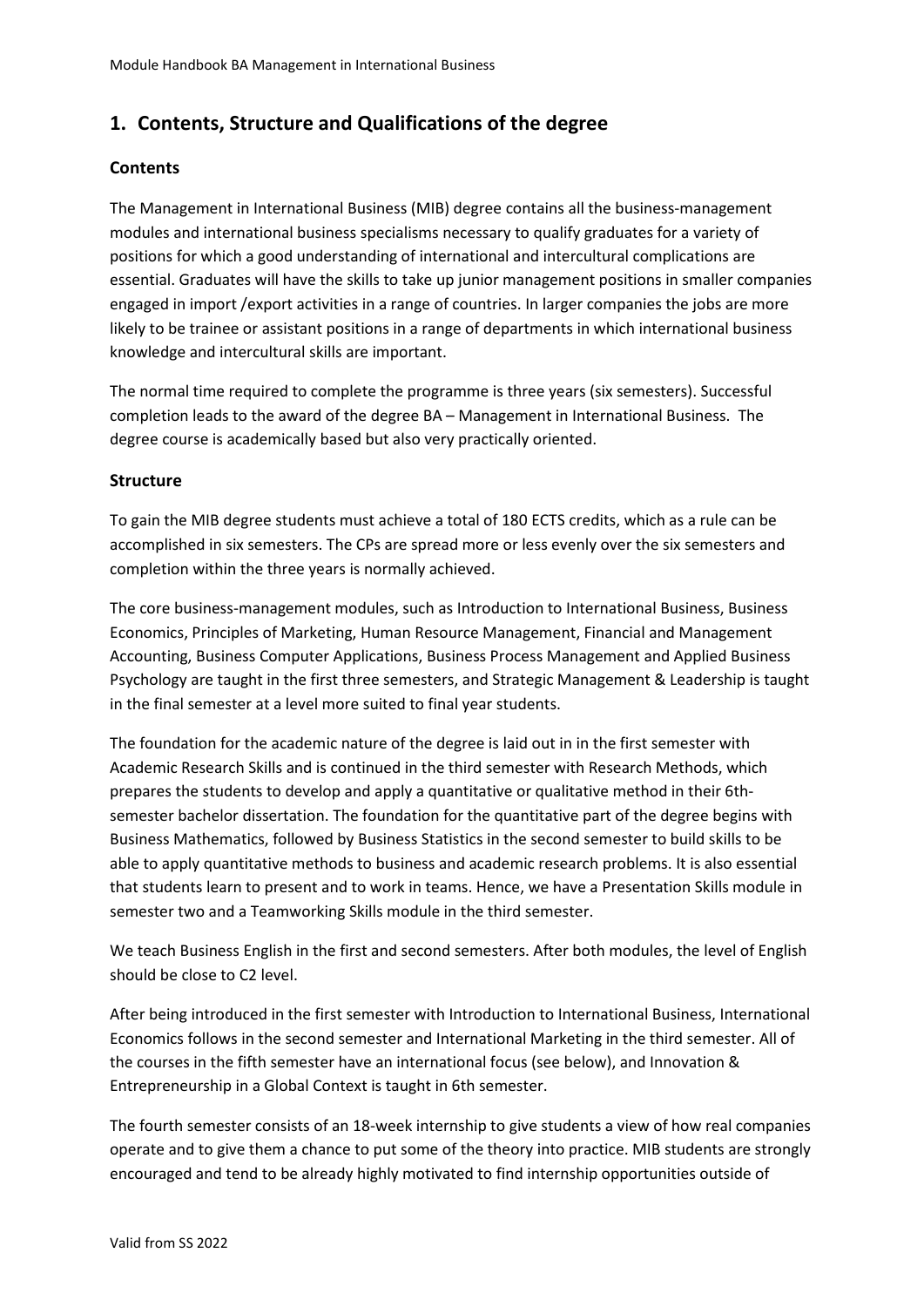Germany, even outside of Europe, and they are encouraged to extend their internships to a maximum of 26 weeks.

In their fifth semester, students earn 30 ECTS credits in five modules, all of which are categorised as international business specialisations. These modules include International Sales Management, International Finance, Digital Business and Analytics in a Global Context and Business Ethics and International Corporate Governance. Students will also take Business Across the Globe, which emphasizes the need to be able to understand different cultures and communicate effectively across cultures. In this semester, we also offer a dissertation colloquium (non-credited) to help students find suitable research topics and to help them write their proposal for their bachelor dissertation, which must be approved before formally applying to write their dissertation in the sixth semester.

Apart from Strategic Management & Leadership and Innovation & Entrepreneurship in a Global Context, the main module of the sixth semester is the bachelor dissertation (12 ECTS credits). Students writing their dissertations are supported by meetings with their supervisors and a series of dissertation colloquiums. Note that in every semester at least one of the modules is assessed through an academic term paper, thus assuring that by the final semester students are well prepared for their bachelor dissertation. Students will also have a final chance to develop their oral communications skills with the Public Speaking & Debating module. These three modules are scheduled on two successive days so that working students, many of whom have extended work contracts from their internships, have sufficient time to concentrate on their dissertations.

The practical orientation of the Management in International Business degree is underpinned by the practical business experience of the professors and adjunct professors, by the fourth semester internship, by a number of guest speakers from industry and commerce and by a series of visits to internationally operating companies such as John Deere, EvoBus and BASF. The academic nature of the degree guarantees that by the structure and content of the modules, and in particular through the Academic Research Skills module and the bachelor dissertation, graduates will be well prepared to study in a Master's program or to apply for management positions.

#### **Qualifications**

The degree programme is designed to give the students a range of competences, which is achieved through the structure of the programme, the variety of the modules and their academic and practical applications:

#### **Academic competences**

Even in the most practical applications, students are constantly reminded that this is an academic qualification and strict academic standards are expected to be adhered to throughout the programme. In all papers academic citation practices are de jure and students are guided towards good academic practice from the first semester onwards.

### **Professional and specialist competences**

Graduates leave with a sound understanding of modern business management principles, tools and techniques. They are also able to appreciate the impact of macroeconomic changes on business practice and they can apply quantitative methods to solve business problems and to the analysis of management decisions. Graduates have learned the importance of teamwork and how to lead and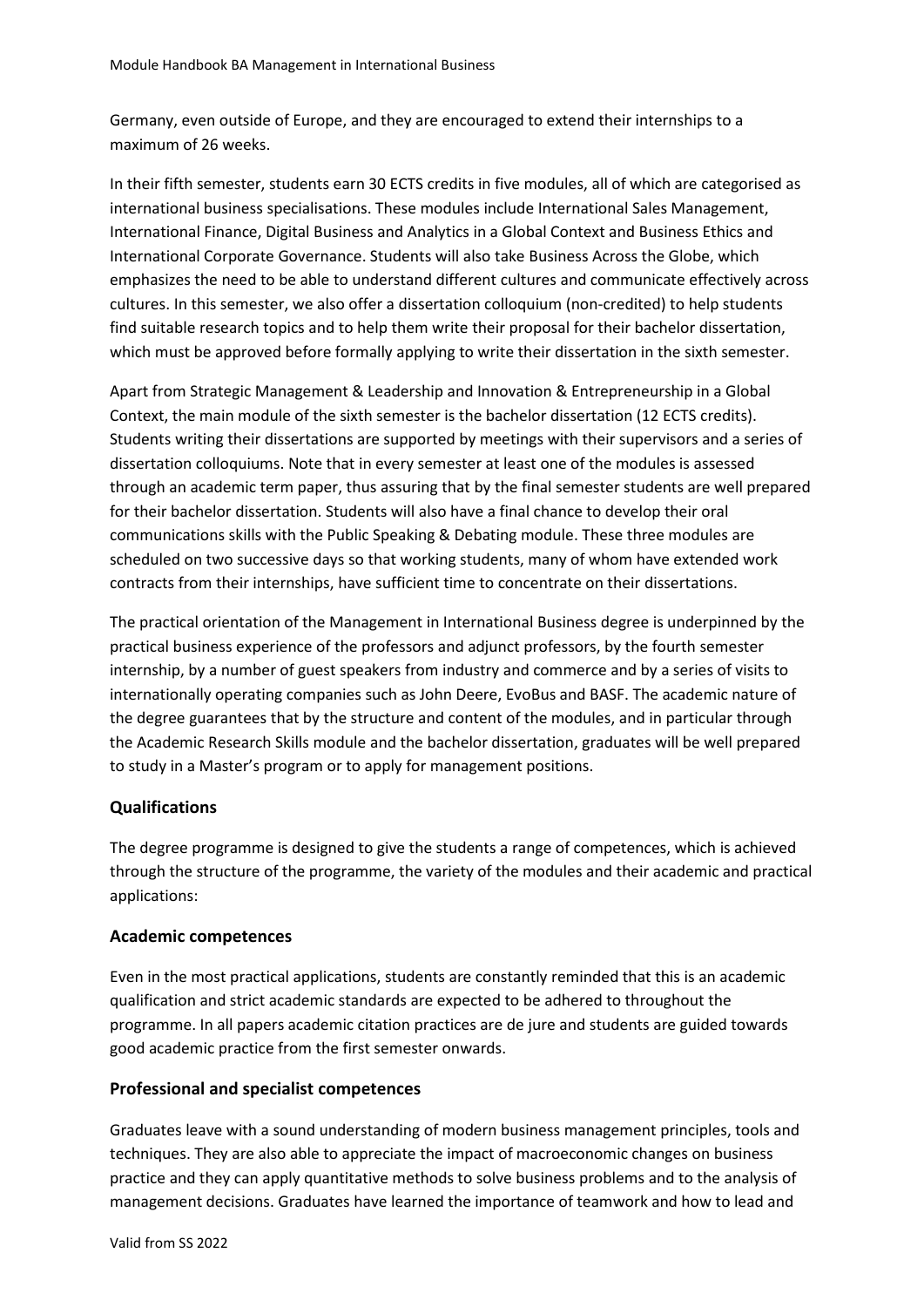develop teams. They have also been able to develop the sophisticated intercultural skills essential to those embarking upon international careers. They will be competent public speakers, able to make and defend arguments under pressure. Graduates will also be able to analyse company strategies and develop new, appropriate strategies based on internal company analysis and analysis of the micro- and macro-environments.

#### **Vocational competences**

The structure and content of the degree programme ensures that graduates will possess a package of competences that will allow them find employment in a wide range of positions requiring intercultural competences and an understanding of the complications of international business. Graduates with a Management in International Business degree are also likely to be highly motivated to be successful in their chosen international careers.

### **Interdisciplinary qualifications and competences**

Graduates have learned to analyse and view practical problems from various angles. In the two modules (International Business Case Studies and Strategic Management & Leadership), based on Harvard style case study teaching, students have analysed a wide variety of business problems from an interdisciplinary viewpoint. They have been taught presentations skills and practiced and developed their communications and presentations skills in many different modules. The same is true of their ability to work in teams.

#### **Reflecting on ethical aspects of management and academic behaviour**

In the fifth semester module Business Ethics and International Corporate Governance, and in other modules throughout the curriculum students are required to reflect upon ethical issues facing all business, especially those operating internationally. They are also required to think about the ethical aspects of their own research and to be guided by ethical principles when designing and carrying out their own research.

### **Internationality**

Students on the MIB degree programme live in a truly international environment, both in terms of the number of nationalities in the student body and also the various nationalities of professors and adjunct teachers. Combined with the high percentage of modules that specifically address international themes, this allows students to understand management decisions in an international context. They also have, of course, the necessary English language skills. Their language development is not only due to the Business English, Public Speaking and Debating, and other classes taught by native speakers but also by the total immersion effect of studying 100% in English for three years. Students wishing to add to their language skills can take part in language classes via Mannheim University's "Studium Generale" programme.

### **Interdisciplinary thinking and personality development**

Outside of their academic work, students come together with their colleagues from the other programmes. For those students from outside Germany this helps to develop their German language skills and an understanding of how "other nations" think and live. Personalities are developed through taking part in social and other activities and through working together in teams. We also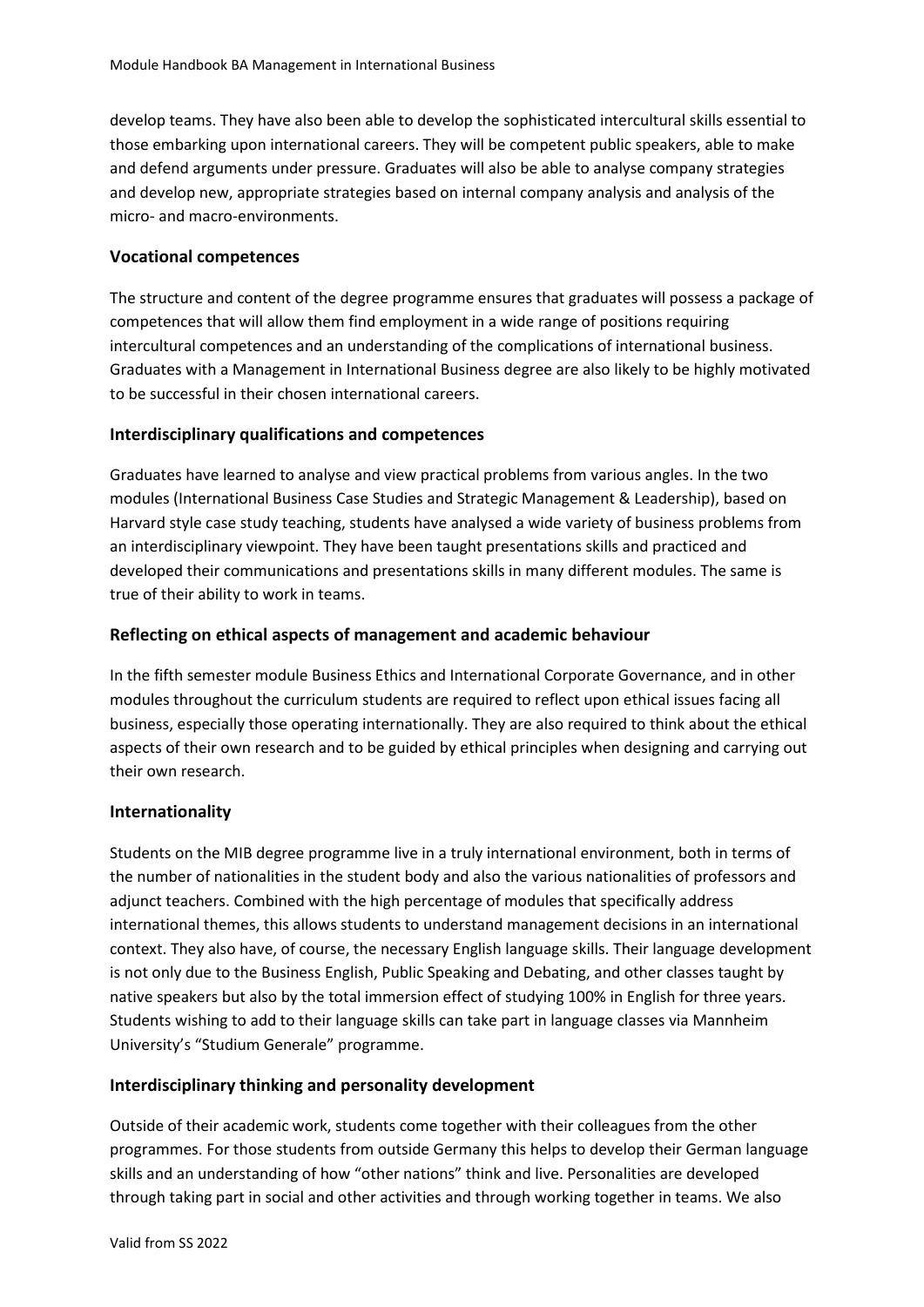help students to develop their characters by requiring them to frequently take responsibility for many aspects of teaching, an example being the "session leaders" in Applied Business Psychology and Strategic Management and Leadership.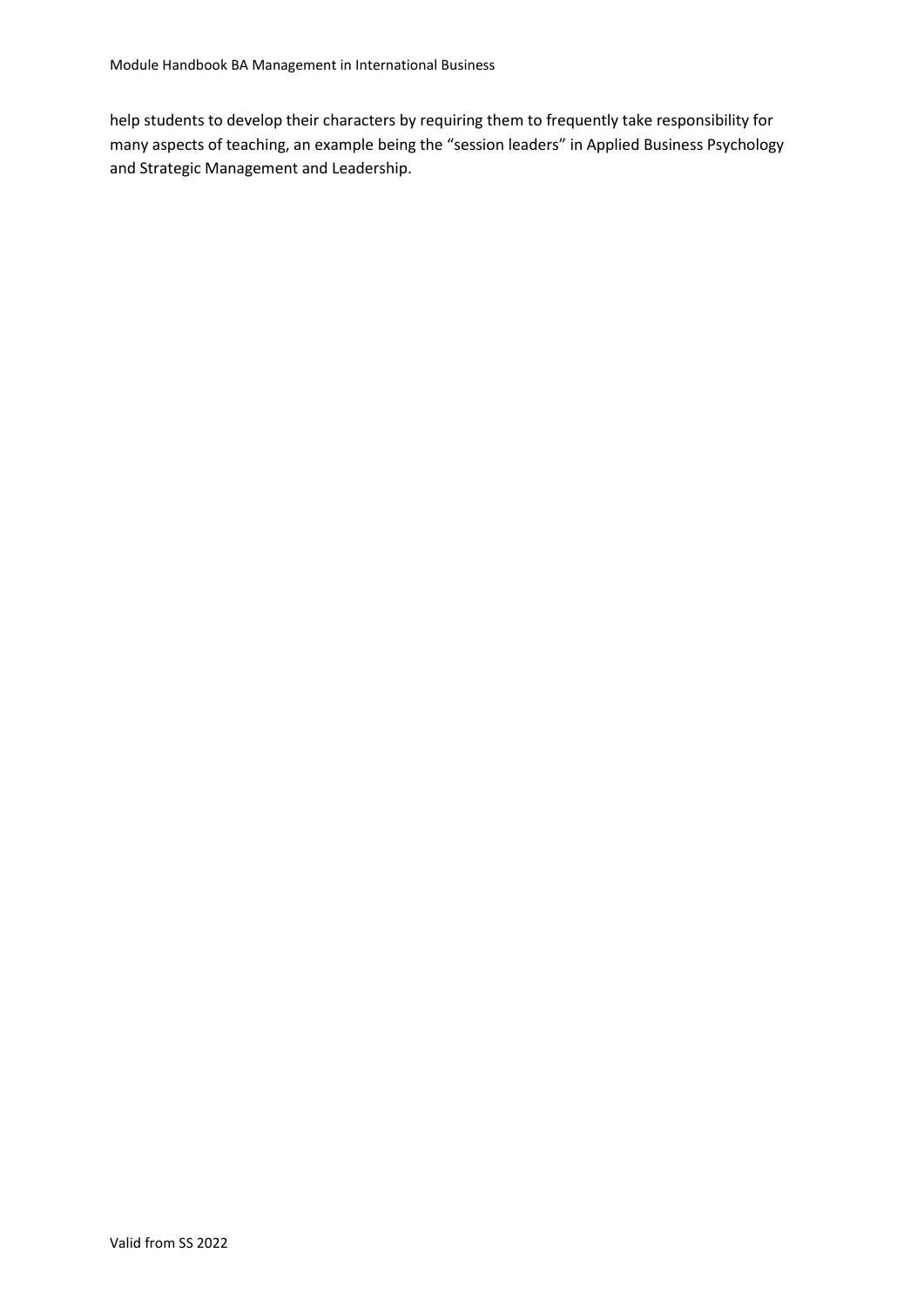# **Module overview: B.A. Management in International Business**

### **Thematic Structure**

|                  | <b>B.A. Management in International Business</b>   |              |                                                                                                  |                |            |           |           |             |      |      |                         |
|------------------|----------------------------------------------------|--------------|--------------------------------------------------------------------------------------------------|----------------|------------|-----------|-----------|-------------|------|------|-------------------------|
|                  | <b>Modules</b>                                     |              | <b>ECTS-Semester</b>                                                                             |                |            |           | <b>WL</b> |             |      |      |                         |
| Nr.              | <b>Title</b>                                       | $\mathbf{1}$ | $\overline{2}$<br>$\overline{\mathbf{3}}$<br>$\overline{4}$<br>$\overline{5}$<br>$6\phantom{1}6$ |                | <b>Ass</b> | <b>CH</b> | <b>SS</b> | <b>ECTS</b> |      |      |                         |
|                  | <b>Core Business Management and Economics</b>      |              |                                                                                                  |                |            |           |           |             |      |      |                         |
| <b>INIB</b>      | Introduction to International Business             | 5            |                                                                                                  |                |            |           |           | E           | 52   | 73   | 5                       |
| <b>MARK</b>      | <b>Principles of Marketing</b>                     | 5            |                                                                                                  |                |            |           |           | E           | 52   | 73   | 5                       |
| <b>ECON</b>      | <b>Business Economics</b>                          | 5            |                                                                                                  |                |            |           |           | E           | 52   | 98   | 5                       |
| <b>FACC</b>      | <b>Financial Accounting</b>                        |              | 5                                                                                                |                |            |           |           | E           | 52   | 73   | 5                       |
| <b>HRMA</b>      | Human Resource Management                          |              | 5                                                                                                |                |            |           |           | E           | 52   | 73   | 5                       |
| <b>BCAP</b>      | <b>Business Computer Applications</b>              |              | 5                                                                                                |                |            |           |           | E           | 52   | 73   | 5                       |
| <b>MACC</b>      | <b>Management Accounting</b>                       |              |                                                                                                  | 5              |            |           |           | E           | 52   | 73   | 5                       |
| <b>ABPS</b>      | <b>Applied Business Psychology</b>                 |              |                                                                                                  | 6              |            |           |           | E           | 52   | 73   | 5                       |
| <b>BPMA</b>      | <b>Business Process Management</b>                 |              |                                                                                                  | 5              |            |           |           | E           | 52   | 73   | 5                       |
| <b>STMG</b>      | Strategic Management & Leadership                  |              |                                                                                                  |                |            |           | 6         | <b>TP</b>   | 52   | 98   | 6                       |
|                  | <b>Methods and Language</b>                        |              |                                                                                                  |                |            |           |           |             |      |      |                         |
| <b>MATH</b>      | <b>Business Mathematics</b>                        | 5            |                                                                                                  |                |            |           |           | E           | 52   | 73   | 5                       |
| <b>ACAD</b>      | <b>Academic Research Skills</b>                    | 5            |                                                                                                  |                |            |           |           | <b>TP</b>   | 52   | 73   | 5                       |
| ENG1             | <b>Business English I</b>                          | 5            |                                                                                                  |                |            |           |           | $E+D$       | 52   | 73   | 5                       |
| <b>STAT</b>      | <b>Business Statistics</b>                         |              | 5                                                                                                |                |            |           |           | E           | 52   | 73   | 5                       |
| ENG <sub>2</sub> | <b>Business English II</b>                         |              | 5                                                                                                |                |            |           |           | $E+D$       | 52   | 73   | 5                       |
| <b>PRES</b>      | <b>Presentation Skills</b>                         |              | 2                                                                                                |                |            |           |           | P           | 26   | 24   | $\overline{\mathbf{c}}$ |
| <b>METH</b>      | <b>Research Methods</b>                            |              |                                                                                                  | 5              |            |           |           | <b>TP</b>   | 52   | 73   | 5                       |
| <b>TEAM</b>      | <b>Teamworking Skills</b>                          |              |                                                                                                  | $\overline{2}$ |            |           |           | P           | 26   | 24   | $\overline{2}$          |
| <b>DEBA</b>      | <b>Public Speaking and Debating</b>                |              |                                                                                                  |                |            |           | 5         | P           | 52   | 73   | 5                       |
|                  | <b>International Business Specialisations</b>      |              |                                                                                                  |                |            |           |           |             |      |      |                         |
| <b>IECO</b>      | <b>International Economics</b>                     |              | 5                                                                                                |                |            |           |           | TP          | 52   | 73   | 5                       |
| <b>INMK</b>      | International Marketing                            |              |                                                                                                  | 6              |            |           |           | E           | 52   | 98   | 6                       |
| <b>ICOM</b>      | <b>Business Across Cultures</b>                    |              |                                                                                                  |                |            | 6         |           | E           | 52   | 98   | 6                       |
| <b>ISMG</b>      | <b>International Sales Management</b>              |              |                                                                                                  |                |            | 6         |           | <b>TP</b>   | 52   | 98   | 6                       |
| <b>DBGC</b>      | Digital Business and Analytics in a Global Context |              |                                                                                                  |                |            | 6         |           | P           | 52   | 98   | 6                       |
| <b>BETH</b>      | Business Ethics & Int. Corporate Governance        |              |                                                                                                  |                |            | 6         |           | E           | 52   | 98   | 6                       |
| <b>IFIN</b>      | <b>International Finance</b>                       |              |                                                                                                  |                |            | 6         |           | E           | 52   | 98   | 6                       |
| <b>IEGC</b>      | Innovation & Entrepreneurship in a Global Context  |              |                                                                                                  |                |            |           | 6         | E           | 52   | 98   | 6                       |
|                  | <b>Bachelor Dissertation and Internship</b>        |              |                                                                                                  |                |            |           |           |             |      |      |                         |
| <b>INTE</b>      | Internship                                         |              |                                                                                                  |                | 30         |           |           | IR          | 10   | 740  | 30                      |
| <b>DISS</b>      | <b>Bachelor Dissertation</b>                       |              |                                                                                                  |                |            |           | 12        | <b>BD</b>   | 10   | 290  | 12                      |
|                  |                                                    | 30           | 32                                                                                               | 29             | 30         | 30        | 29        |             | 1372 | 3128 | 180                     |

*Note: WL = Workload, CH = Contact hours, SS = Private study,* Ass = Assessments,

E = Written Examination; TP = Term Paper; P = Presentation; D = Discussion/Oral

IR = Internship Report; BD = Bachelor Dissertation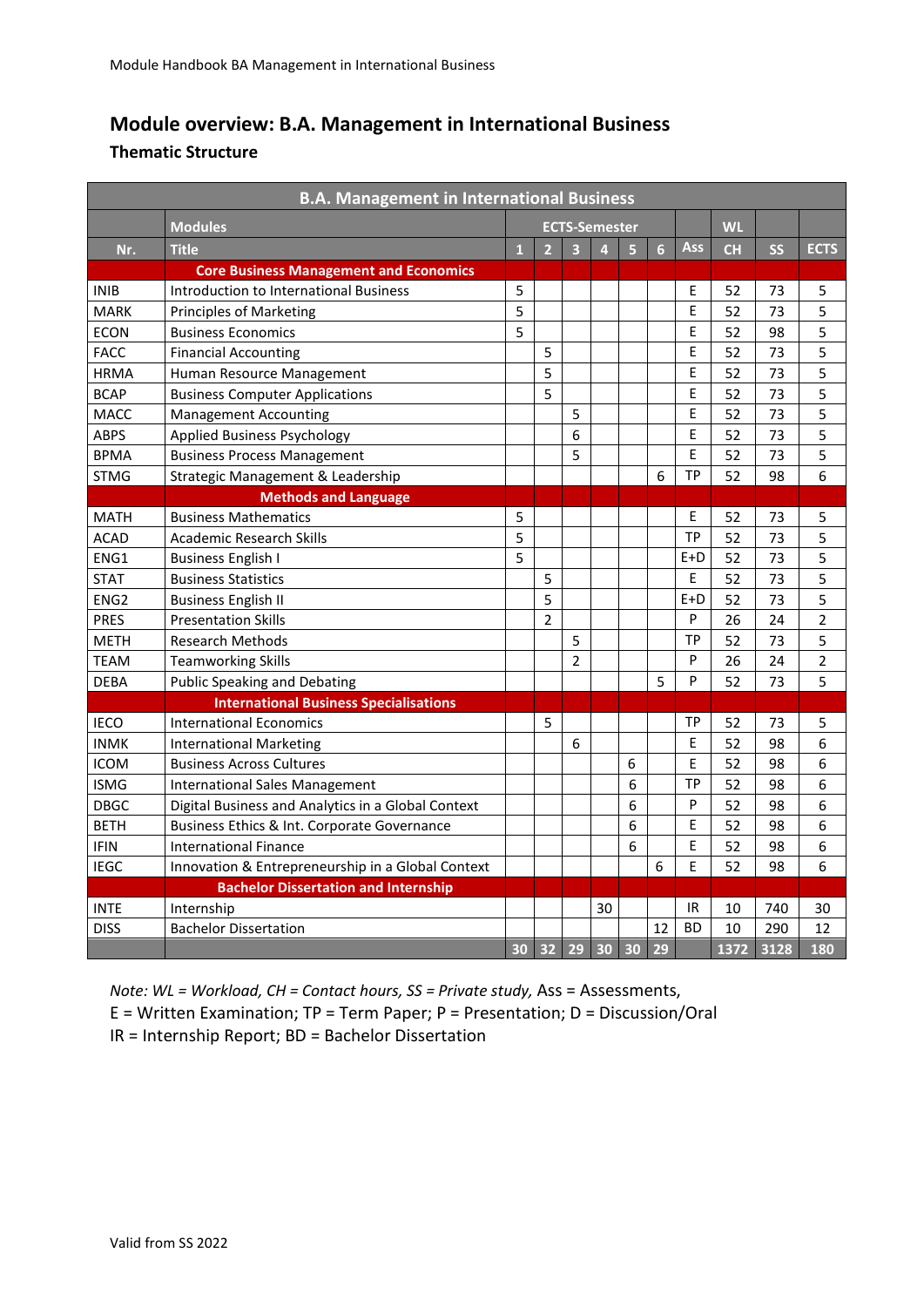# **Module overview: B.A. Management in International Business**

### **Chronological Structure**

| <b>B.A. Management in International Business</b> |                                                    |                      |                |                         |                         |                         |    |           |           |           |                |
|--------------------------------------------------|----------------------------------------------------|----------------------|----------------|-------------------------|-------------------------|-------------------------|----|-----------|-----------|-----------|----------------|
|                                                  | <b>Modules</b>                                     | <b>ECTS-Semester</b> |                |                         |                         | <b>WL</b>               |    |           |           |           |                |
| Nr.                                              | <b>Title</b>                                       | $\mathbf{1}$         | $\overline{2}$ | $\overline{\mathbf{3}}$ | $\overline{\mathbf{4}}$ | $\overline{\mathbf{5}}$ | 6  | Ass       | <b>CH</b> | <b>SS</b> | <b>ECTS</b>    |
|                                                  | 1.<br><b>Semester</b>                              |                      |                |                         |                         |                         |    |           |           |           |                |
| <b>BUST</b>                                      | <b>Introduction to International Business</b>      | 5                    |                |                         |                         |                         |    | Ε         | 52        | 73        | 5              |
| <b>MARK</b>                                      | Principles of Marketing                            | 5                    |                |                         |                         |                         |    | E         | 52        | 73        | 5              |
| <b>ECON</b>                                      | <b>Business Economics</b>                          | 5                    |                |                         |                         |                         |    | E         | 52        | 73        | 5              |
| <b>MATH</b>                                      | <b>Business Maths</b>                              | 5                    |                |                         |                         |                         |    | E         | 52        | 73        | 5              |
| <b>ACAD</b>                                      | <b>Academic Research Skills</b>                    | 5                    |                |                         |                         |                         |    | <b>TP</b> | 52        | 73        | 5              |
| ENG1                                             | <b>Business English I</b>                          | 5                    |                |                         |                         |                         |    | $E+D$     | 52        | 73        | 5              |
|                                                  | <b>Semester</b><br>2.                              |                      |                |                         |                         |                         |    |           |           |           |                |
| <b>FACC</b>                                      | <b>Financial Accounting</b>                        |                      | 5              |                         |                         |                         |    | Ε         | 52        | 73        | 5              |
| <b>HRMA</b>                                      | Human Resource Management                          |                      | 5              |                         |                         |                         |    | E         | 52        | 73        | 5              |
| <b>IECO</b>                                      | <b>International Economics</b>                     |                      | 5              |                         |                         |                         |    | <b>TP</b> | 52        | 73        | 5              |
| <b>BCAP</b>                                      | <b>Business Computer Applications</b>              |                      | 5              |                         |                         |                         |    | E         | 52        | 73        | 5              |
| <b>STAT</b>                                      | <b>Business Statistics</b>                         |                      | 5              |                         |                         |                         |    | E         | 52        | 73        | 5              |
| ENG <sub>2</sub>                                 | <b>Business English II</b>                         |                      | 5              |                         |                         |                         |    | $E+D$     | 52        | 73        | 5              |
| <b>PRES</b>                                      | <b>Presentation Skills</b>                         |                      | $\overline{2}$ |                         |                         |                         |    | P         | 26        | 24        | $\overline{2}$ |
|                                                  | <b>Semester</b><br>3.                              |                      |                |                         |                         |                         |    |           |           |           |                |
| <b>MACC</b>                                      | <b>Management Accounting</b>                       |                      |                | 5                       |                         |                         |    | Ε         | 52        | 73        | 5              |
| <b>INMK</b>                                      | <b>International Marketing</b>                     |                      |                | 6                       |                         |                         |    | E         | 52        | 98        | 6              |
| <b>ABPS</b>                                      | <b>Applied Business Psychology</b>                 |                      |                | 6                       |                         |                         |    | Ε         | 52        | 98        | 6              |
| <b>BPMA</b>                                      | <b>Business Process Management</b>                 |                      |                | 5                       |                         |                         |    | E         | 52        | 73        | 5              |
| <b>METH</b>                                      | <b>Research Methods</b>                            |                      |                | 5                       |                         |                         |    | <b>TP</b> | 52        | 73        | 5              |
| <b>TEAM</b>                                      | <b>Teamworking Skills</b>                          |                      |                | $\overline{2}$          |                         |                         |    | P         | 26        | 24        | $\overline{2}$ |
|                                                  | <b>Semester</b><br>4.                              |                      |                |                         |                         |                         |    |           |           |           |                |
| <b>INTE</b>                                      | Internship                                         |                      |                |                         | 30                      |                         |    | IR        | 10        | 740       | 30             |
|                                                  | 5.<br><b>Semester</b>                              |                      |                |                         |                         |                         |    |           |           |           |                |
| <b>BACU</b>                                      | <b>Business Across Cultures</b>                    |                      |                |                         |                         | 6                       |    | <b>TP</b> | 52        | 98        | 6              |
| <b>ISMG</b>                                      | <b>International Sales Management</b>              |                      |                |                         |                         | 6                       |    | <b>TP</b> | 52        | 98        | 6              |
| <b>INFI</b>                                      | <b>International Finance</b>                       |                      |                |                         |                         | 6                       |    | P         | 52        | 98        | 6              |
| <b>BETH</b>                                      | Business Ethics & Intern. Corporate Governance     |                      |                |                         |                         | 6                       |    | E         | 52        | 98        | 6              |
| <b>DBGC</b>                                      | Digital Business and Analytics in a Global Context |                      |                |                         |                         | 6                       |    | E         | 52        | 98        | 6              |
|                                                  | <b>Semester</b><br>6.                              |                      |                |                         |                         |                         |    |           |           |           |                |
| <b>STMG</b>                                      | Strategic Management & Leadership                  |                      |                |                         |                         |                         | 6  | TP        | 52        | 98        | 6              |
| <b>IEGC</b>                                      | Innovation & Entrepreneurship in a Global Context  |                      |                |                         |                         |                         | 6  | E         | 52        | 98        | 6              |
| <b>DEBA</b>                                      | <b>Public Speaking and Debating</b>                |                      |                |                         |                         |                         | 5  | P         | 52        | 73        | 5              |
| <b>DISS</b>                                      | <b>Bachelor Dissertation</b>                       |                      |                |                         |                         |                         | 12 | D         | 10        | 290       | 12             |
|                                                  |                                                    | 30                   | 32             | 29                      | 30                      | 30                      | 29 |           | 1372      | 3128      | 180            |

*Note:* WL = Workload, CH = Contact hours, SS = Private study, Ass = Assessments, E = Written Examination; TP = Term Paper; P = Presentation; D = Discussion/Oral IR = Internship Report; BD = Bachelor Dissertation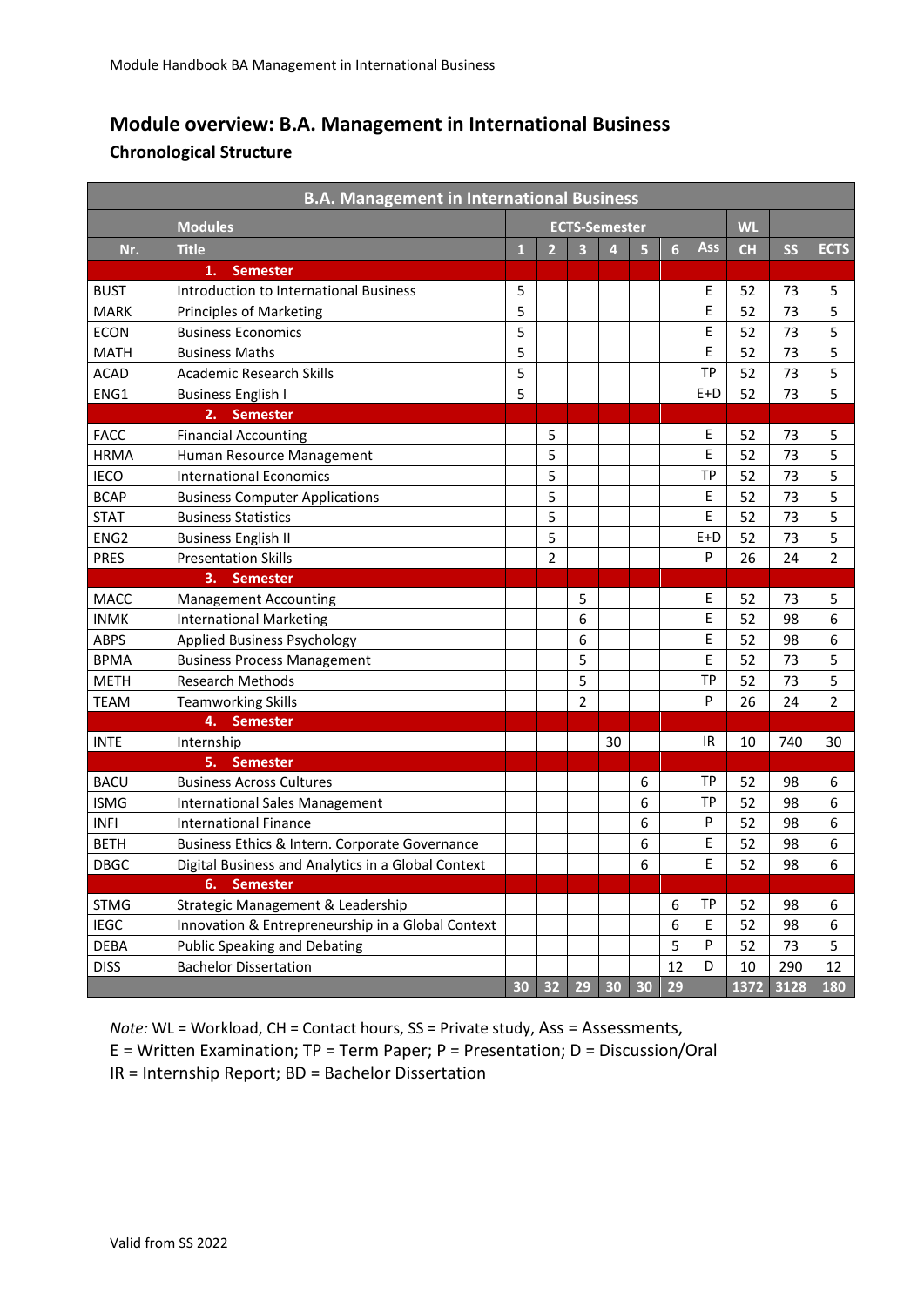# **2. Overview – Semester Content and Module Descriptors**

| <b>BA Management in International Business</b> |                                                                  |  |  |  |  |
|------------------------------------------------|------------------------------------------------------------------|--|--|--|--|
| <b>Overview of Modules</b>                     |                                                                  |  |  |  |  |
| <b>Semester</b>                                | 1                                                                |  |  |  |  |
| <b>Modules</b>                                 | Introduction to International Business                           |  |  |  |  |
|                                                | <b>Principles of Marketing</b>                                   |  |  |  |  |
|                                                | <b>Business Economics</b>                                        |  |  |  |  |
|                                                | <b>Business Mathematics</b>                                      |  |  |  |  |
|                                                | Academic Research Skills                                         |  |  |  |  |
|                                                | <b>Business English I</b>                                        |  |  |  |  |
| Number of ECTS Credit                          | 30 ECTS                                                          |  |  |  |  |
| Points awarded                                 |                                                                  |  |  |  |  |
| Description                                    | In the first semester we introduce the core business-            |  |  |  |  |
|                                                | management modules, Introduction to International Business,      |  |  |  |  |
|                                                | Business Economics, and Principles of Marketing. We also teach   |  |  |  |  |
|                                                | basic research skills in the module Academic Research Skills and |  |  |  |  |
|                                                | develop numerical skills in Business Mathematics. Business       |  |  |  |  |
|                                                | English I supports and develops students' language skills, in    |  |  |  |  |
|                                                | particular helping those students who need to catch up with      |  |  |  |  |
|                                                | others.                                                          |  |  |  |  |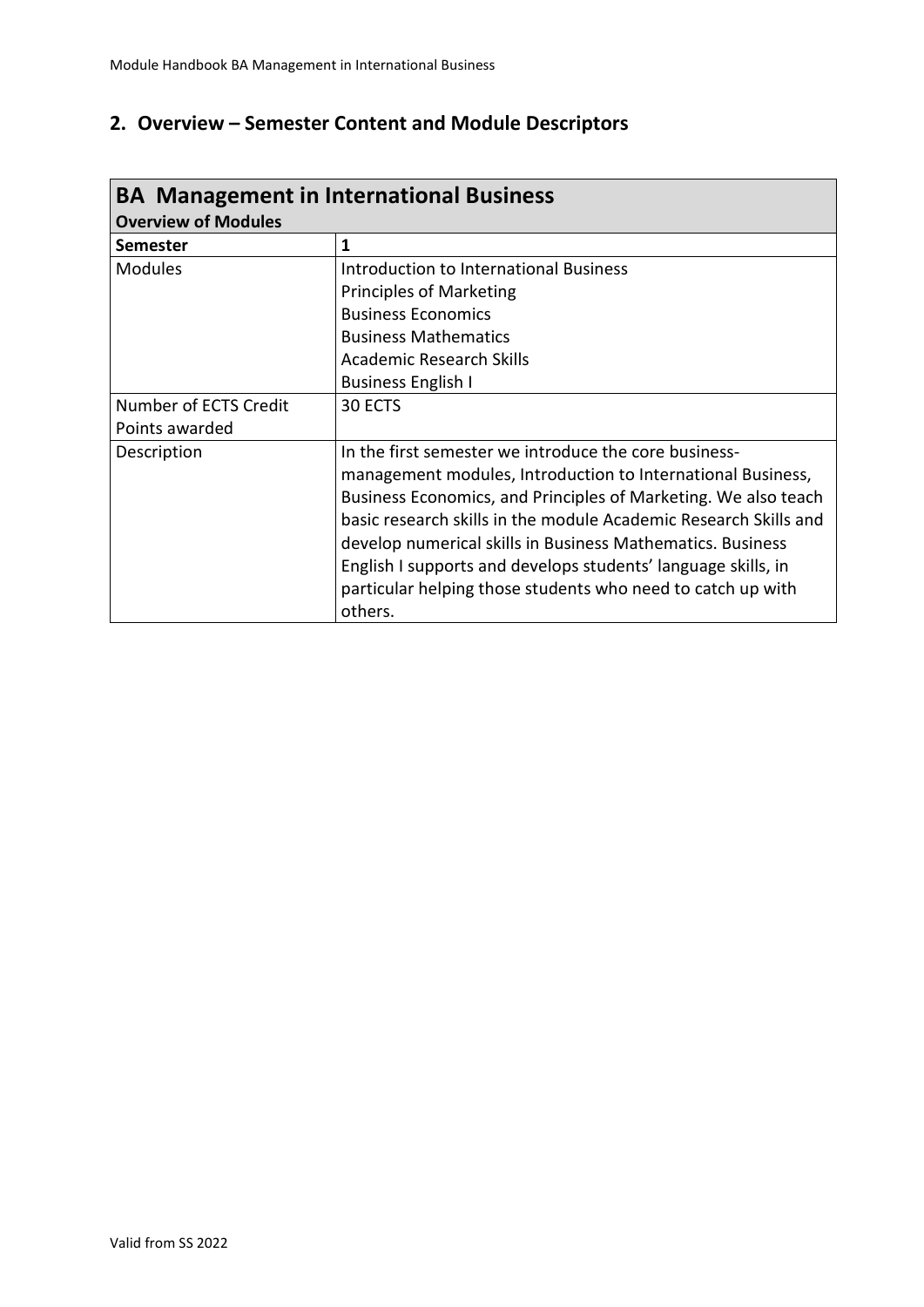| Module-Nr./ Code                                                | <b>INIB</b>                                                                                                                                                                                                                                                                                                                                                                                                                                                                                                                                                                                                                                                                                                                                                                                                                                                                                                                                                                                                                                                                                                                                                                                                                                                                                                                                                                                                                                                                                                                                                                                                                                                                                                                                                                   |
|-----------------------------------------------------------------|-------------------------------------------------------------------------------------------------------------------------------------------------------------------------------------------------------------------------------------------------------------------------------------------------------------------------------------------------------------------------------------------------------------------------------------------------------------------------------------------------------------------------------------------------------------------------------------------------------------------------------------------------------------------------------------------------------------------------------------------------------------------------------------------------------------------------------------------------------------------------------------------------------------------------------------------------------------------------------------------------------------------------------------------------------------------------------------------------------------------------------------------------------------------------------------------------------------------------------------------------------------------------------------------------------------------------------------------------------------------------------------------------------------------------------------------------------------------------------------------------------------------------------------------------------------------------------------------------------------------------------------------------------------------------------------------------------------------------------------------------------------------------------|
| Module title                                                    | <b>Introduction to International Business</b>                                                                                                                                                                                                                                                                                                                                                                                                                                                                                                                                                                                                                                                                                                                                                                                                                                                                                                                                                                                                                                                                                                                                                                                                                                                                                                                                                                                                                                                                                                                                                                                                                                                                                                                                 |
| Outline of module syllabus<br>Learning outcomes and competences | Globalization - National Differences in Political, Economic, and<br>$\bullet$<br>Legal Systems<br>Differences in Culture<br>$\bullet$<br>Ethics, Corporate Social Responsibility, and Sustainability<br>٠<br>The Global Trade and Investment Environment<br>$\bullet$<br>Government Policy and International Trade<br>٠<br>Foreign Direct Investment<br>٠<br>Regional Economic Integration<br>$\bullet$<br>The Foreign Exchange Market - The International Monetary<br>٠<br>System<br>The Strategy and Structure of International Business<br>٠<br><b>Entering Foreign Markets</b><br>٠<br><b>International Business Functions</b><br>٠<br>Exporting, Importing, and Countertrade<br>٠<br><b>Global Production and Supply Chain Management</b><br>٠<br>Global Marketing and R&D<br>٠<br>Global Human Resource Management<br>٠<br>After completion of the module students will be able to:<br>Demonstrate knowledge & understanding of how international<br>$\bullet$<br>business works<br>Understand how the separate business functions are integrated<br>$\bullet$<br>in an organisation<br>Demonstrate understanding of key principles of accounting and<br>$\bullet$<br>financial management<br>Demonstrate understanding of key principles of leadership and<br>$\bullet$<br>people management ina global context<br>Apply specialised business and economic concepts to analyse<br>major factors and issues affecting the development of<br>international business<br>Demonstrate advanced knowledge of how businesses operate in<br>$\bullet$<br>an international context, particularly with respect to trade and<br>investment decisions<br>Demonstrate an effective understanding of how social,<br>economic, geographical, institutional and cultural factors shape |
| Which semester?                                                 | the environment in in which international business make trade<br>and investment decisions.<br>1st semester                                                                                                                                                                                                                                                                                                                                                                                                                                                                                                                                                                                                                                                                                                                                                                                                                                                                                                                                                                                                                                                                                                                                                                                                                                                                                                                                                                                                                                                                                                                                                                                                                                                                    |
| Duration of the module                                          | The module is taught for one complete semester                                                                                                                                                                                                                                                                                                                                                                                                                                                                                                                                                                                                                                                                                                                                                                                                                                                                                                                                                                                                                                                                                                                                                                                                                                                                                                                                                                                                                                                                                                                                                                                                                                                                                                                                |
|                                                                 | The module will be offered in every first semester                                                                                                                                                                                                                                                                                                                                                                                                                                                                                                                                                                                                                                                                                                                                                                                                                                                                                                                                                                                                                                                                                                                                                                                                                                                                                                                                                                                                                                                                                                                                                                                                                                                                                                                            |
| Availability of the module                                      |                                                                                                                                                                                                                                                                                                                                                                                                                                                                                                                                                                                                                                                                                                                                                                                                                                                                                                                                                                                                                                                                                                                                                                                                                                                                                                                                                                                                                                                                                                                                                                                                                                                                                                                                                                               |
| Number of ECTS credit points                                    | For successful completion of the module five (5) ECTS credit points<br>will be awarded                                                                                                                                                                                                                                                                                                                                                                                                                                                                                                                                                                                                                                                                                                                                                                                                                                                                                                                                                                                                                                                                                                                                                                                                                                                                                                                                                                                                                                                                                                                                                                                                                                                                                        |
| <b>Total workload</b>                                           | Contact hours during teaching sessions: 52<br>Private study including examination:<br>73                                                                                                                                                                                                                                                                                                                                                                                                                                                                                                                                                                                                                                                                                                                                                                                                                                                                                                                                                                                                                                                                                                                                                                                                                                                                                                                                                                                                                                                                                                                                                                                                                                                                                      |
| Type of module (core or elective)                               | This is a core (compulsory) module                                                                                                                                                                                                                                                                                                                                                                                                                                                                                                                                                                                                                                                                                                                                                                                                                                                                                                                                                                                                                                                                                                                                                                                                                                                                                                                                                                                                                                                                                                                                                                                                                                                                                                                                            |
| Use of the module                                               | This module is taught in the first semester and offers students first<br>insights into the environment and competitive strategy of<br>international business.                                                                                                                                                                                                                                                                                                                                                                                                                                                                                                                                                                                                                                                                                                                                                                                                                                                                                                                                                                                                                                                                                                                                                                                                                                                                                                                                                                                                                                                                                                                                                                                                                 |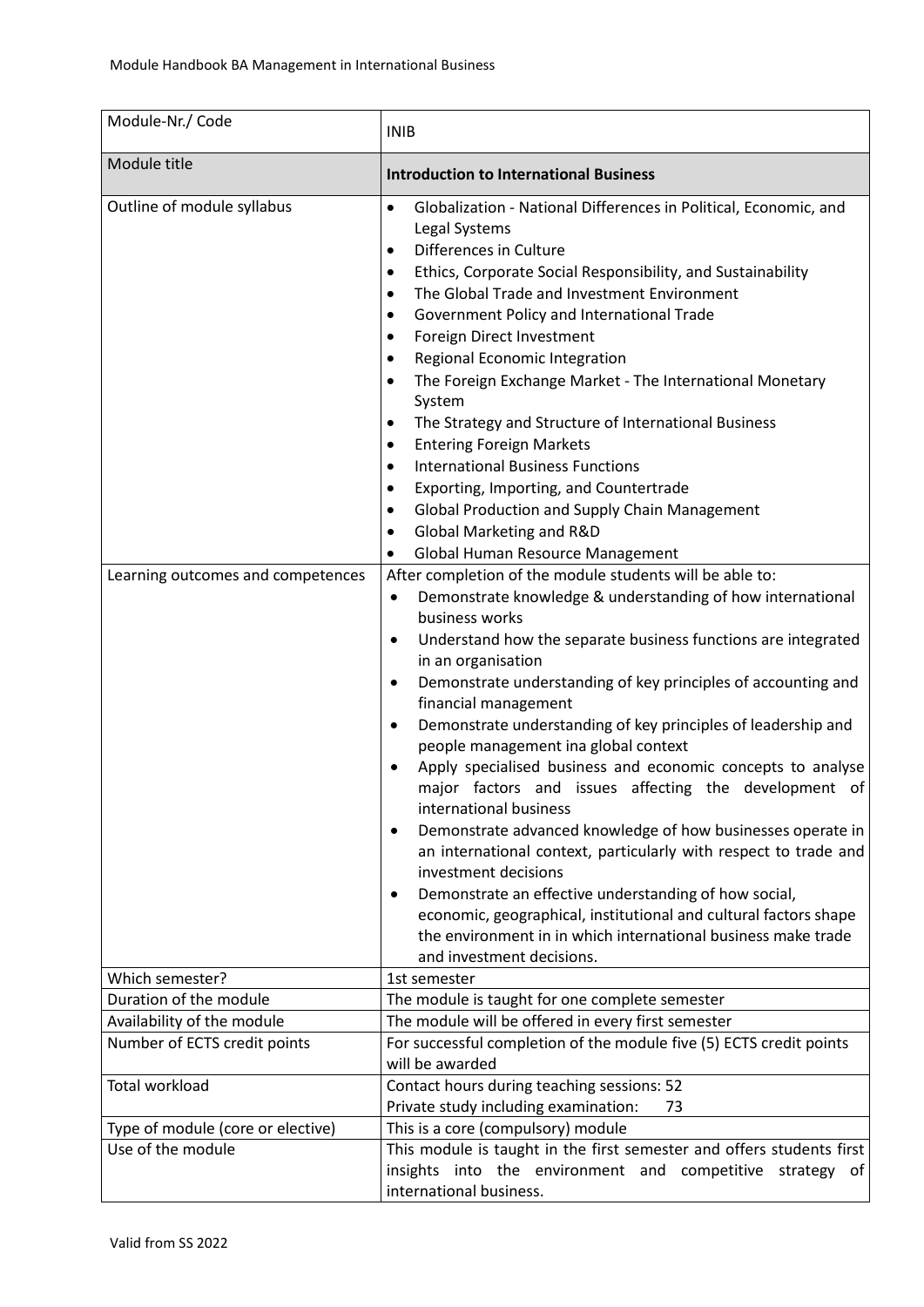|                                         | There is no similar course in the other programs.                     |
|-----------------------------------------|-----------------------------------------------------------------------|
| Requirements for participation          | No special requirements                                               |
| Responsible academic                    | Professor Dr Savas Genc                                               |
| <b>Instructors</b>                      | Professor Dr Savas Genc                                               |
| Language of instruction                 | The module is taught in English                                       |
| Type of assessment                      | The module is assessed with a final written examination.              |
| Weighting in calculation of final grade | 3.3%                                                                  |
| Methods of instruction and student      | The module will be delivered through weekly lectures and seminars     |
| participation                           | and will include directed and independent learning. Directed learning |
|                                         | includes a range of activities including pre-reading and preparation  |
|                                         | for seminar activities and presentations. Seminar work will be based  |
|                                         | on working in small groups to prepare presentations.                  |
| Special features (e.g. online, company  | Organised company visits, online (TED) lectures and guest lectures,   |
| visits, etc.)                           | videos, case studies, critical thinking exercises                     |
| Required text and other literature      | Hill, C., Hult, T., Wickramasekera, R., Mackenzie K. & Gordon, C.     |
|                                         | (2019), Global business today (5th ed.). McGraw Hill.                 |
|                                         |                                                                       |
|                                         | Students will also be provided with a weekly set of PowerPoint slides |
|                                         | and be referred to current articles in The Economist                  |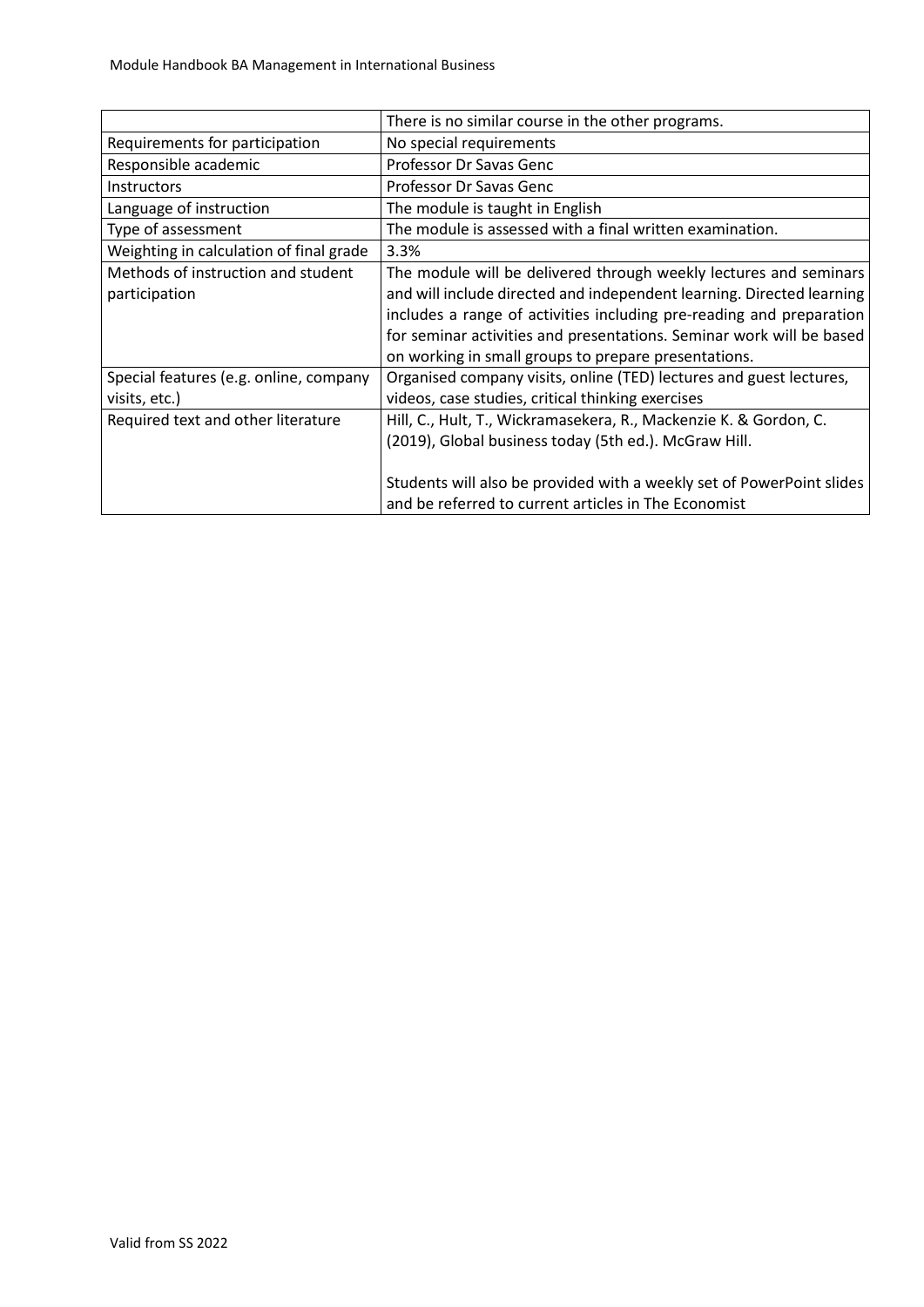| Module-Nr./ Code                                                                     | <b>ECON</b>                                                                                                                                                                                                                                                                                                                                                                                                                                                                                                                                                                                                                                                                                                                                                                                                                                                                                                                                            |
|--------------------------------------------------------------------------------------|--------------------------------------------------------------------------------------------------------------------------------------------------------------------------------------------------------------------------------------------------------------------------------------------------------------------------------------------------------------------------------------------------------------------------------------------------------------------------------------------------------------------------------------------------------------------------------------------------------------------------------------------------------------------------------------------------------------------------------------------------------------------------------------------------------------------------------------------------------------------------------------------------------------------------------------------------------|
| <b>Module title</b>                                                                  | <b>Business Economics</b>                                                                                                                                                                                                                                                                                                                                                                                                                                                                                                                                                                                                                                                                                                                                                                                                                                                                                                                              |
| Outline of module syllabus                                                           | Micro- and macroeconomic influences on business<br>$\bullet$<br>Theory and practice of demand and supply - and market<br>$\bullet$<br>equilibrium<br>Demand elasticity - price-, cross-price, income elasticity<br>$\bullet$<br>Understanding consumer demand and consumer economic<br>$\bullet$<br>behaviour<br>Production and cost analysis - short run and long run<br>٠<br>Market structures - perfect competition, monopoly,<br>$\bullet$<br>monopolistic competition, oligopoly<br>Fundamentals of pricing strategies and price formation within<br>٠<br>differing market scenarios<br>Key figures of profitability, productivity and efficiency<br>Effect of governmental decisions on business - government<br>$\bullet$                                                                                                                                                                                                                       |
| Learning outcomes and<br>competences                                                 | spending and taxation - effects on individual companies<br>After completion of the module students will be able to:<br>Demonstrate knowledge & understanding of key economic<br>٠<br>principles<br>Show how economic theory help to predict the possible (likely)<br>$\bullet$<br>outcomes of business decisions in specific circumstances<br>Explain how markets function under conditions of perfect<br>٠<br>competition, monopoly, or monopolistic competition<br>Explain how the elasticities of supply and demand affects how<br>٠<br>markets respond to external stimuli<br>Explain how markets react to external shocks<br>$\bullet$<br>Demonstrate the likely effects of government interventions in<br>$\bullet$<br>business, consumer and investment markets under given<br>circumstances<br>Explain how companies make pricing and output decisions<br>٠<br>Analyse the affects of government policies on economic output<br>and employment |
| Which semester?                                                                      | 1st semester                                                                                                                                                                                                                                                                                                                                                                                                                                                                                                                                                                                                                                                                                                                                                                                                                                                                                                                                           |
| Duration of the module<br>Availability of the module<br>Number of ECTS credit points | The module is taught for one complete semester<br>The module will be offered in every first semester<br>For successful completion of the module five (5) ECTS credit points<br>will be awarded                                                                                                                                                                                                                                                                                                                                                                                                                                                                                                                                                                                                                                                                                                                                                         |
| <b>Total workload</b>                                                                | Contact hours during teaching sessions: 52<br>Private study including examination:<br>73                                                                                                                                                                                                                                                                                                                                                                                                                                                                                                                                                                                                                                                                                                                                                                                                                                                               |
| Type of module (core or elective)<br>Use of the module                               | This is a core (compulsory) module<br>This module is taught in the first semester and gives students a<br>basic understanding of how economic principles impact on markets<br>and business decisions. For students in the other programmes it<br>would be a suitable alternative to "VWL", subject to an adequate<br>level of English                                                                                                                                                                                                                                                                                                                                                                                                                                                                                                                                                                                                                  |
| Requirements for participation                                                       | No special requirements                                                                                                                                                                                                                                                                                                                                                                                                                                                                                                                                                                                                                                                                                                                                                                                                                                                                                                                                |
| Responsible academic<br>Instructors                                                  | Prof. Dr. Goran Ridic<br>Prof. Dr. Goran Ridic<br>Prof. Roy Jenkins                                                                                                                                                                                                                                                                                                                                                                                                                                                                                                                                                                                                                                                                                                                                                                                                                                                                                    |
| Language of instruction                                                              | The module is taught in English                                                                                                                                                                                                                                                                                                                                                                                                                                                                                                                                                                                                                                                                                                                                                                                                                                                                                                                        |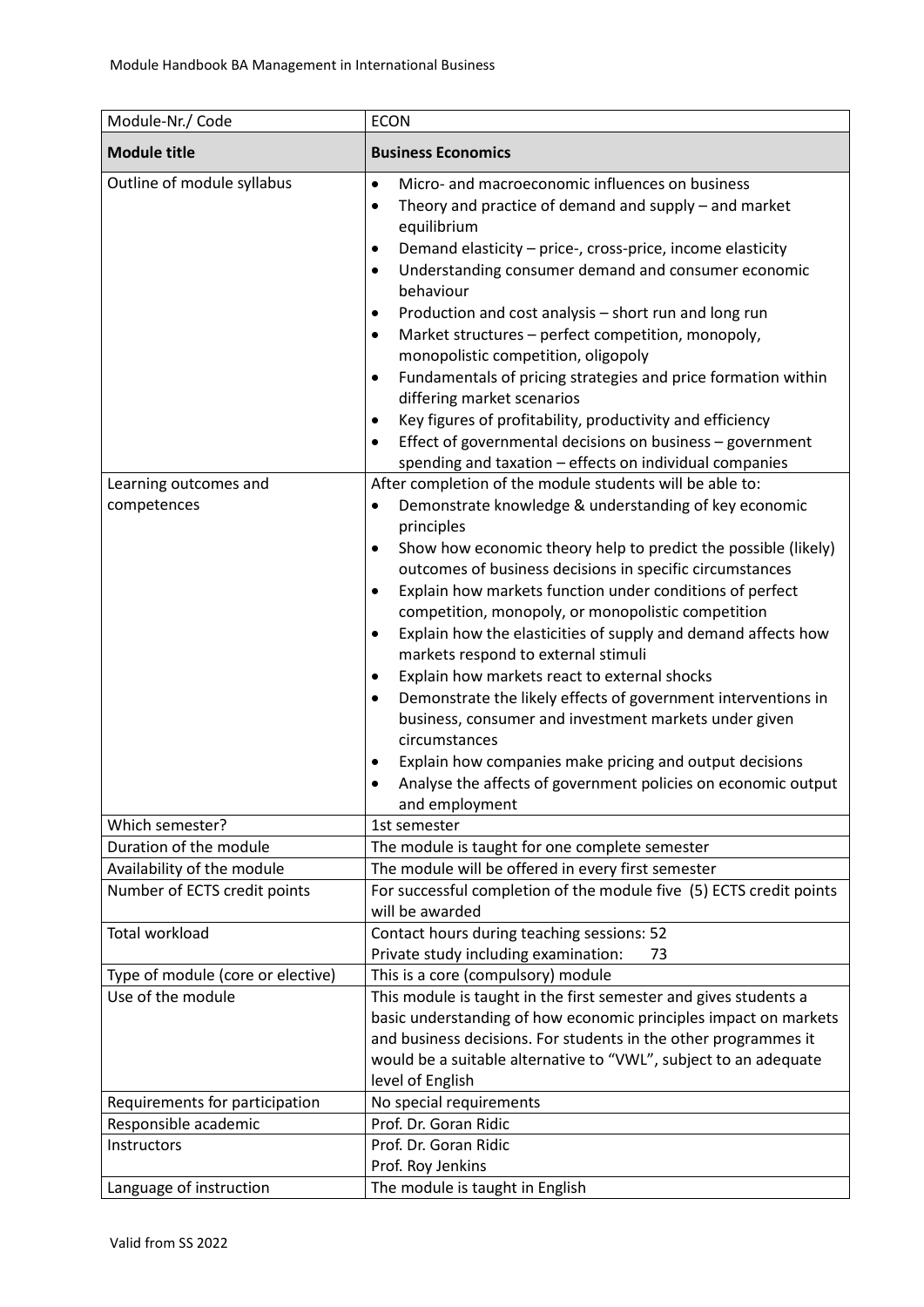| Type of assessment                 | 90-minute written examination                                                                    |
|------------------------------------|--------------------------------------------------------------------------------------------------|
| Weighting in calculation of final  | 3.3%                                                                                             |
| grade                              |                                                                                                  |
| Methods of instruction and student | The module will be delivered through weekly lectures and tutorials                               |
| participation                      | and will include directed and independent learning. Directed                                     |
|                                    | learning will consist largely of practice exercises which students                               |
|                                    | complete at home and which are then discussed in tutorials.                                      |
|                                    | Students should also pre-reading slides to preparation for lecture                               |
|                                    | and tutorial activities and presentations. There will be a mixture of                            |
|                                    | individual and small groups learning.                                                            |
| Special features (e.g. online,     | Online exercises and videos                                                                      |
| company visits, etc.)              |                                                                                                  |
| Required text and other literature | Mankiw, N., Taylor, M., & Ashwin, A. (2019). Business Economics,                                 |
|                                    | 3rd ed. Cengage. ISBN: 978-1473762770                                                            |
|                                    | Other materials will be provided as required., including a complete<br>set of PowerPoint slides. |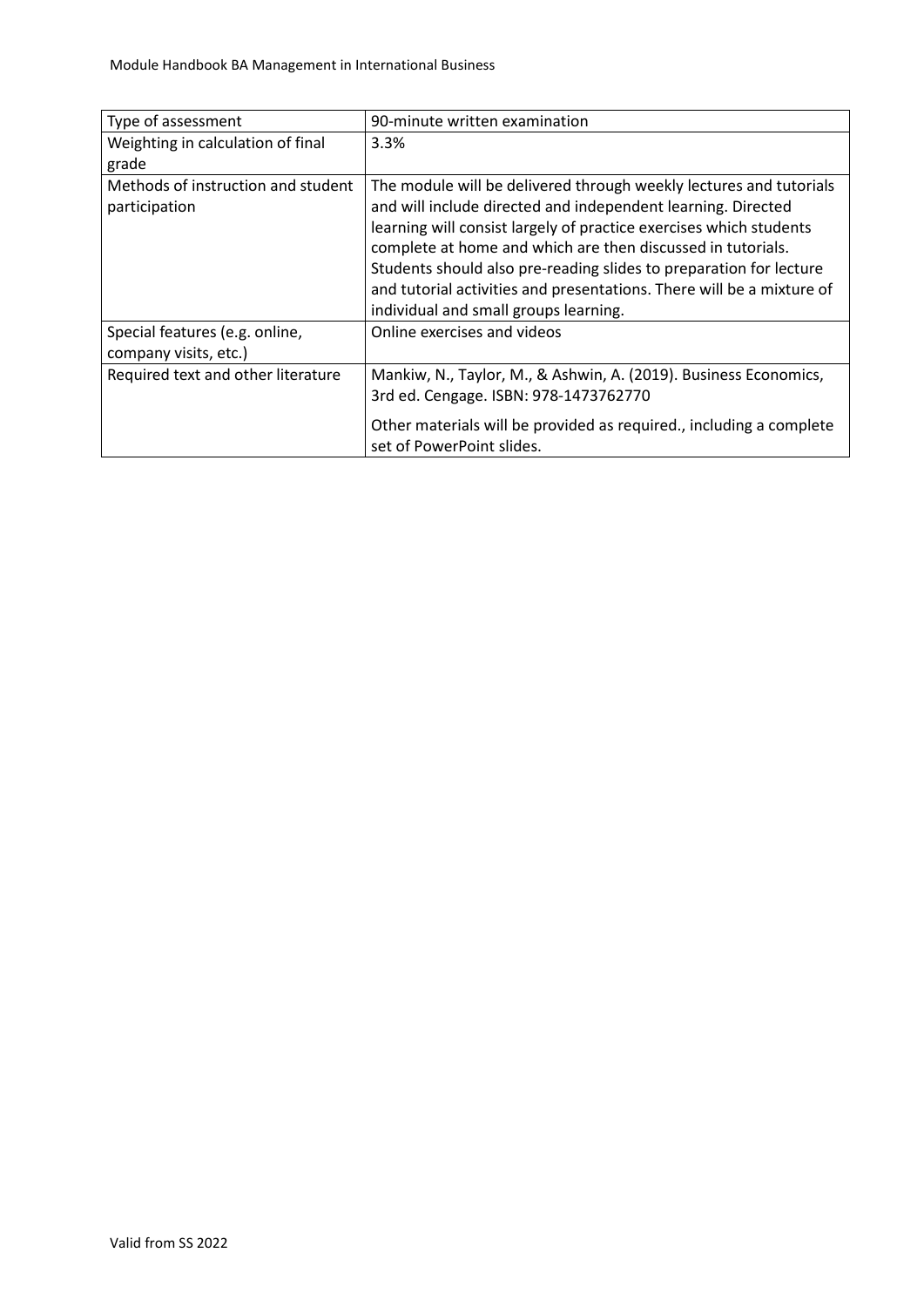| Module-Nr./ Code                                                   | <b>MATH</b>                                                                                                                                                                                                                                                                                                                                                                                                                                                                                                                                                                                                                                                                                                                                                                                                                                |
|--------------------------------------------------------------------|--------------------------------------------------------------------------------------------------------------------------------------------------------------------------------------------------------------------------------------------------------------------------------------------------------------------------------------------------------------------------------------------------------------------------------------------------------------------------------------------------------------------------------------------------------------------------------------------------------------------------------------------------------------------------------------------------------------------------------------------------------------------------------------------------------------------------------------------|
| <b>Module title</b>                                                | <b>Business Mathematics</b>                                                                                                                                                                                                                                                                                                                                                                                                                                                                                                                                                                                                                                                                                                                                                                                                                |
| Outline of module syllabus<br>Learning outcomes and<br>competences | Review of the basic terminology and rules of arithmetic,<br>$\bullet$<br>working with fractions, decimals, percentages, and<br>basic algebra<br>Review of exponents, logs, quadratic functions, and<br>$\bullet$<br>intermediate algebra<br>Payroll and depreciation<br>٠<br>Buying and selling<br>٠<br>Stocks and bonds<br>Interest and discounts - simple interest, promissory notes<br>Other financial - FV, PV, NPV, IR, annuities<br>$\bullet$<br>Linear equations - supply and demand equilibrium, break-even<br>$\bullet$<br>and profit analysis, linear programming<br>Non-linear equations - derivatives, marginal functions,<br>$\bullet$<br>integration, elasticity of demand, consumer/producer surplus<br>Students completing the module will be able to:<br>Demonstrate the ability to carry out basic and intermediate<br>٠ |
|                                                                    | mathematical calculations<br>Understand the impacts of mathematics on a wide range of<br>٠<br>business and economic scenarios<br>Perform business financial calculations (FV, PV, NPV, IRR,<br>٠<br>Annuities) for investment decisions<br>Analyse growth trends<br>٠<br>Analyse basic demand & supply, revenue, and profit functions<br>$\bullet$<br>and to calculate markers for business decisions (e.g.,<br>equlibirium, break-even, profit maximization)                                                                                                                                                                                                                                                                                                                                                                              |
| Which semester?                                                    | 1st semester                                                                                                                                                                                                                                                                                                                                                                                                                                                                                                                                                                                                                                                                                                                                                                                                                               |
| Duration of the module                                             | The module is taught for one complete semester                                                                                                                                                                                                                                                                                                                                                                                                                                                                                                                                                                                                                                                                                                                                                                                             |
| Availability of the module                                         | The module will be offered in every first semester                                                                                                                                                                                                                                                                                                                                                                                                                                                                                                                                                                                                                                                                                                                                                                                         |
| Number of ECTS credit points                                       | For successful completion of the module five (5) ECTS credit points<br>will be awarded                                                                                                                                                                                                                                                                                                                                                                                                                                                                                                                                                                                                                                                                                                                                                     |
| <b>Total workload</b>                                              | Contact hours during teaching sessions: 52<br>Private study including examination:<br>73                                                                                                                                                                                                                                                                                                                                                                                                                                                                                                                                                                                                                                                                                                                                                   |
| Type of module (core or elective)                                  | This is a core (compulsory) module                                                                                                                                                                                                                                                                                                                                                                                                                                                                                                                                                                                                                                                                                                                                                                                                         |
| Use of the module                                                  | This module is taught in the first semester the necessary<br>quantitative skills they will need during their degree studies and<br>also when they move into the world of business.<br>For students in the other programmes it would be a suitable<br>alternative to "Wirtschaftsmathe", subject to an adequate level of<br>English                                                                                                                                                                                                                                                                                                                                                                                                                                                                                                         |
| Requirements for participation                                     | No special requirements                                                                                                                                                                                                                                                                                                                                                                                                                                                                                                                                                                                                                                                                                                                                                                                                                    |
| Responsible academic                                               | Prof. Dr. Michael Cofrin                                                                                                                                                                                                                                                                                                                                                                                                                                                                                                                                                                                                                                                                                                                                                                                                                   |
| Instructors                                                        | Prof. Dr. Michael Cofrin                                                                                                                                                                                                                                                                                                                                                                                                                                                                                                                                                                                                                                                                                                                                                                                                                   |
| Language of instruction                                            | The module is taught in English                                                                                                                                                                                                                                                                                                                                                                                                                                                                                                                                                                                                                                                                                                                                                                                                            |
| Type of assessment                                                 | The assessment will be by a combination exam. There are in-class<br>tests (30% weight) during the semester and a written end of<br>semester examination (70% weight).                                                                                                                                                                                                                                                                                                                                                                                                                                                                                                                                                                                                                                                                      |
| Weighting in calculation of final<br>grade in %                    | 3.3%                                                                                                                                                                                                                                                                                                                                                                                                                                                                                                                                                                                                                                                                                                                                                                                                                                       |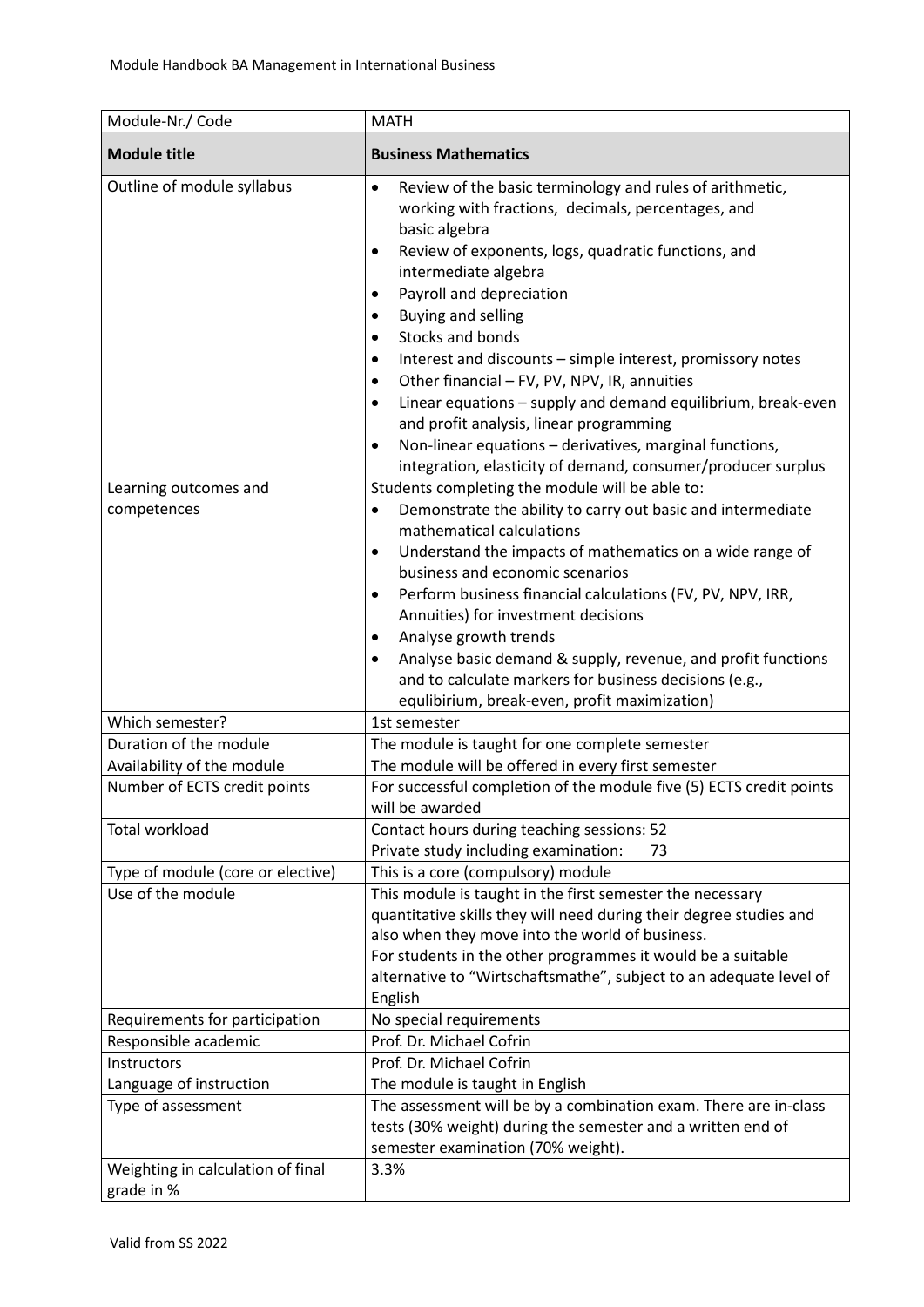| Methods of instruction and student | The module will be delivered through weekly lectures and tutorials.   |
|------------------------------------|-----------------------------------------------------------------------|
| participation                      | Students will be expected to attend seminars to be able to            |
|                                    | complete regular practice exercises and tests. Directed learning      |
|                                    | includes a range of activities including pre-reading and preparation  |
|                                    | for lectures and tutorial activities. Some tutorials will be based on |
|                                    | working in small groups.                                              |
| Special features (e.g. online,     |                                                                       |
| company visits, etc.)              |                                                                       |
| Required text and other literature | Don, E. & Lerner, J. (2009). Schaum's Basic Business                  |
|                                    | Mathematics (2nd ed.). McGraw Hill. ISBN: 9780071611589               |
|                                    | Additional Required Material: Calculator                              |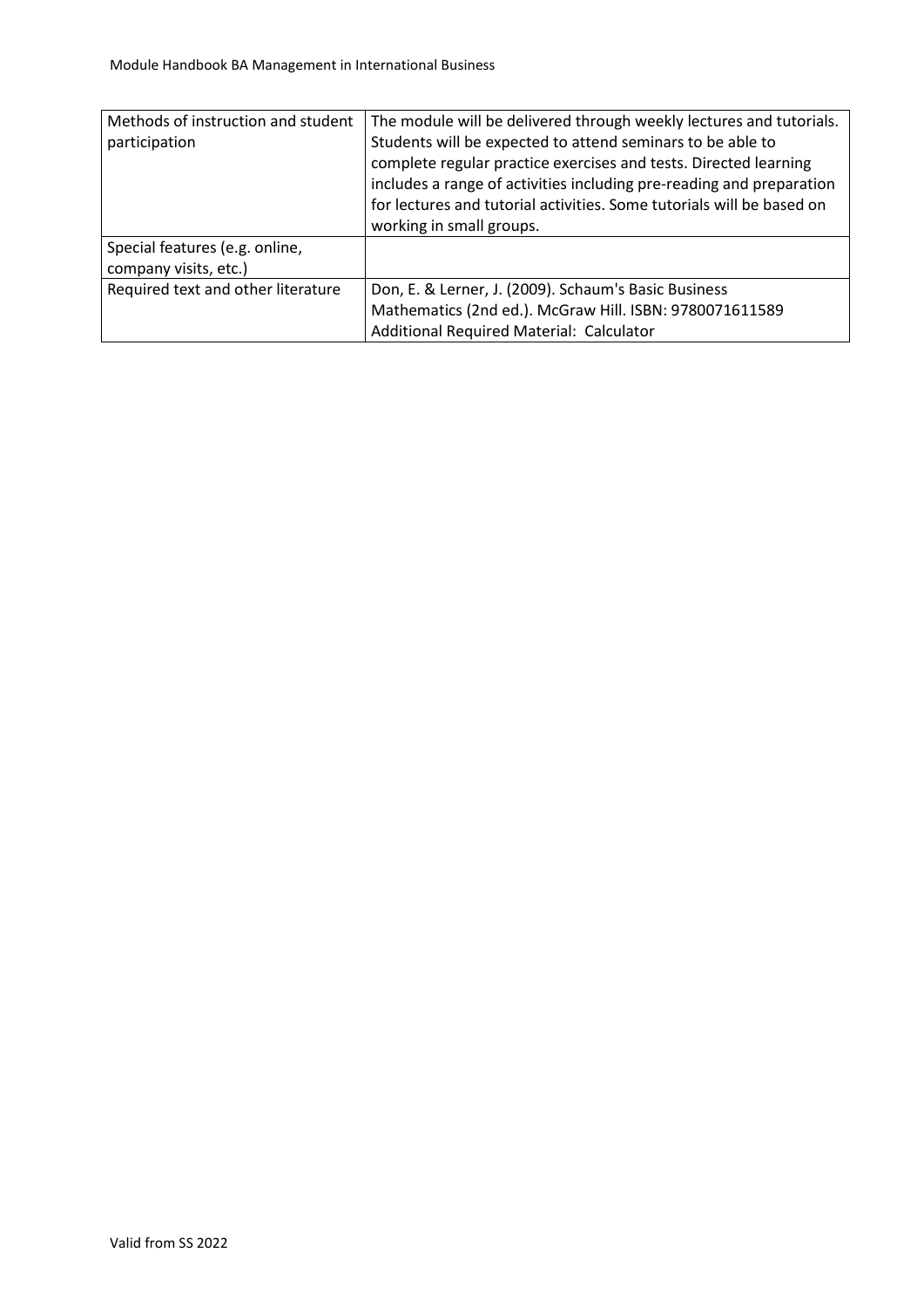| Module-Nr./ Code                                    | <b>ACAD</b>                                                                                                                                                                                                                                                                                                                                                                                                                                                                                                                                                                                    |
|-----------------------------------------------------|------------------------------------------------------------------------------------------------------------------------------------------------------------------------------------------------------------------------------------------------------------------------------------------------------------------------------------------------------------------------------------------------------------------------------------------------------------------------------------------------------------------------------------------------------------------------------------------------|
| <b>Module title</b>                                 | <b>Academic Research Skills</b>                                                                                                                                                                                                                                                                                                                                                                                                                                                                                                                                                                |
| Outline of module syllabus                          | Identifying research topic, aims and objectives<br>$\bullet$<br>Understanding research philosophies and approaches<br>$\bullet$<br>Developing an initial research methodology<br>٠<br><b>Exploring Research ethics</b><br>Advantages / disadvantages of using secondary data<br>٠<br>Different methods of collecting primary data<br>$\bullet$<br>Identifying the importance of intellectual property (Plagiarism)<br>$\bullet$<br>Using the Harvard System when citing and referencing                                                                                                        |
| Learning outcomes and<br>competences                | After completion of the module students will be able to:<br>Carry out basic research tasks to academic standards<br>٠<br>Research and to critically review the literature(analytical skills)<br>٠<br>Use the Harvard referencing system accurately<br>$\bullet$<br>Demonstrate familiarity with different methods of data<br>$\bullet$<br>collection<br>Produce papers written in an academic writing style<br>$\bullet$<br>Conduct interviews and focus groups<br>٠<br>Develop the ability to transcribe, analyze, evaluate and present<br>٠<br>empirical data<br>Develop an academic mindset |
| Which semester?                                     | 1st semester                                                                                                                                                                                                                                                                                                                                                                                                                                                                                                                                                                                   |
| Duration of the module                              | The module is taught for one complete semester                                                                                                                                                                                                                                                                                                                                                                                                                                                                                                                                                 |
| Availability of the module                          | The module will be offered in every first semester                                                                                                                                                                                                                                                                                                                                                                                                                                                                                                                                             |
| Number of ECTS credit points                        | For successful completion of the module five (5) ECTS credit points<br>will be awarded                                                                                                                                                                                                                                                                                                                                                                                                                                                                                                         |
| <b>Total workload</b>                               | Contact hours during teaching sessions: 52<br>Private study including examination:<br>73                                                                                                                                                                                                                                                                                                                                                                                                                                                                                                       |
| Type of module (core or elective)                   | This is a core (compulsory) module                                                                                                                                                                                                                                                                                                                                                                                                                                                                                                                                                             |
| Use of the module                                   | This module is taught in the first semester so that students begin<br>their studies understanding the nature of academic work and the<br>importance of a scientific approach to research. For students in the<br>other programmes it could be a suitable alternative to "Grundlagen<br>der Forschung", subject to an adequate level of English                                                                                                                                                                                                                                                 |
| Requirements for participation                      | No special requirements                                                                                                                                                                                                                                                                                                                                                                                                                                                                                                                                                                        |
| Responsible academic                                | Prof. Dr. Birgit Schmitz                                                                                                                                                                                                                                                                                                                                                                                                                                                                                                                                                                       |
| Instructors                                         | Prof. Birgit Schmitz<br>Prof. Michael Cofrin<br>Prof. Dolores Sanchez                                                                                                                                                                                                                                                                                                                                                                                                                                                                                                                          |
| Language of instruction                             | The module is taught in English                                                                                                                                                                                                                                                                                                                                                                                                                                                                                                                                                                |
| Type of assessment                                  | 3,000-word academic term paper                                                                                                                                                                                                                                                                                                                                                                                                                                                                                                                                                                 |
| Weighting in calculation of final<br>grade in %     | 3.3%                                                                                                                                                                                                                                                                                                                                                                                                                                                                                                                                                                                           |
| Methods of instruction and student<br>participation | The module will be delivered through weekly lectures and tutorials,<br>(constant feedback is provided at this early stage of research). It will<br>include directed and independent learning. Directed learning will<br>consist of actually conducting research complete at home and<br>which are then discussed in class. Practice exercises e.g.                                                                                                                                                                                                                                             |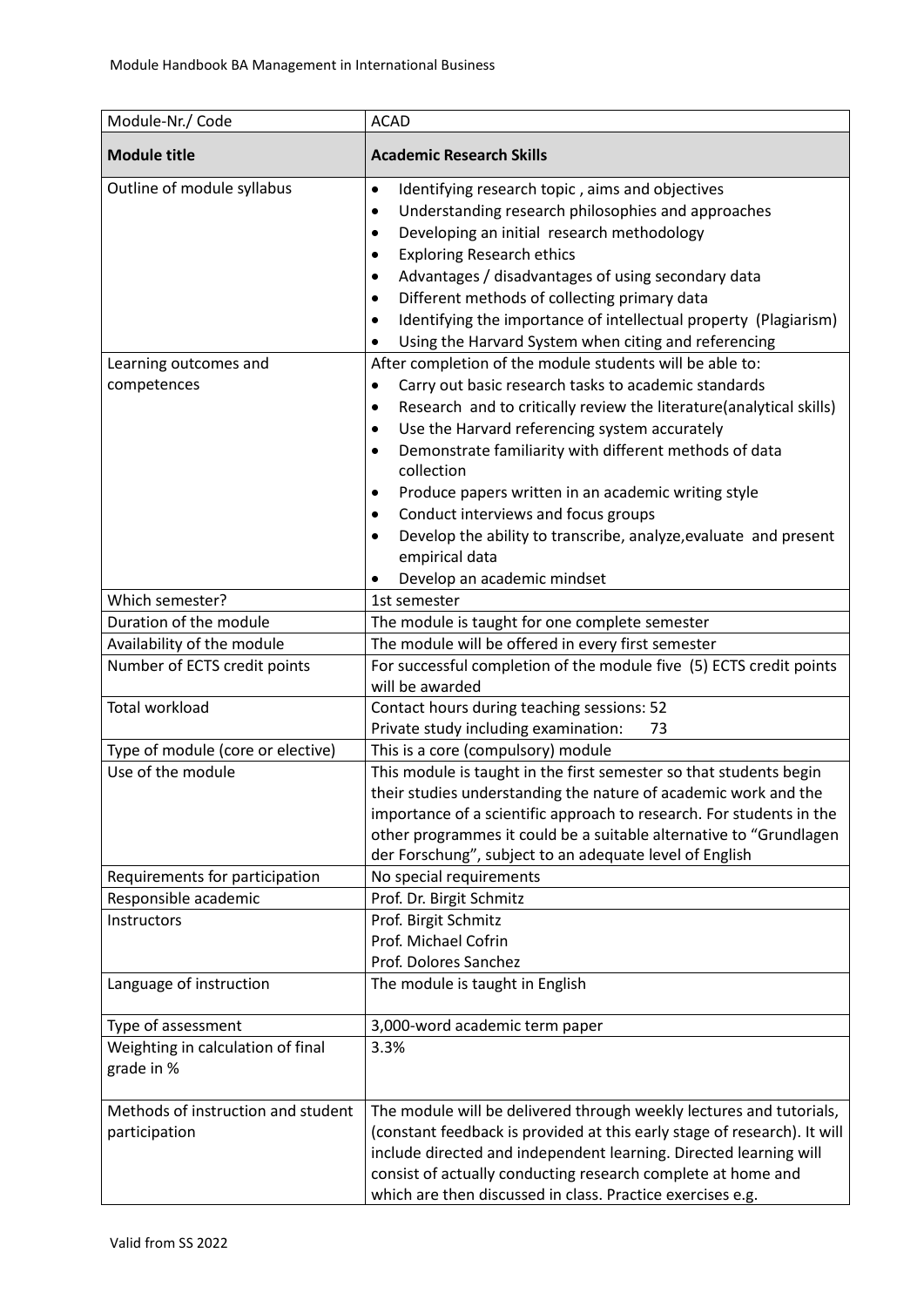|                                    | paraphrasing, scanning documentation will be done during the         |
|------------------------------------|----------------------------------------------------------------------|
|                                    | class. There will be a mixture of individual and small groups        |
|                                    | learning. Team research is encouraged as well as team                |
|                                    | identification of potential mistakes e.g. citation style, reasoning, |
|                                    | academic writing)                                                    |
| Special features (e.g. online,     | Online exercises and videos.                                         |
| company visits, etc.)              | Students will conduct interview and focus group at the university    |
| Required text and other literature | Students will need to obtain a copy of Saunders, M., Lewis, P., &    |
|                                    | Thornhill, A. (2016). Research methods for students, 6th ed.,        |
|                                    | Pearson.                                                             |
|                                    | They will also be provided with the university's own guide to        |
|                                    | Harvard Anglia referencing with examples                             |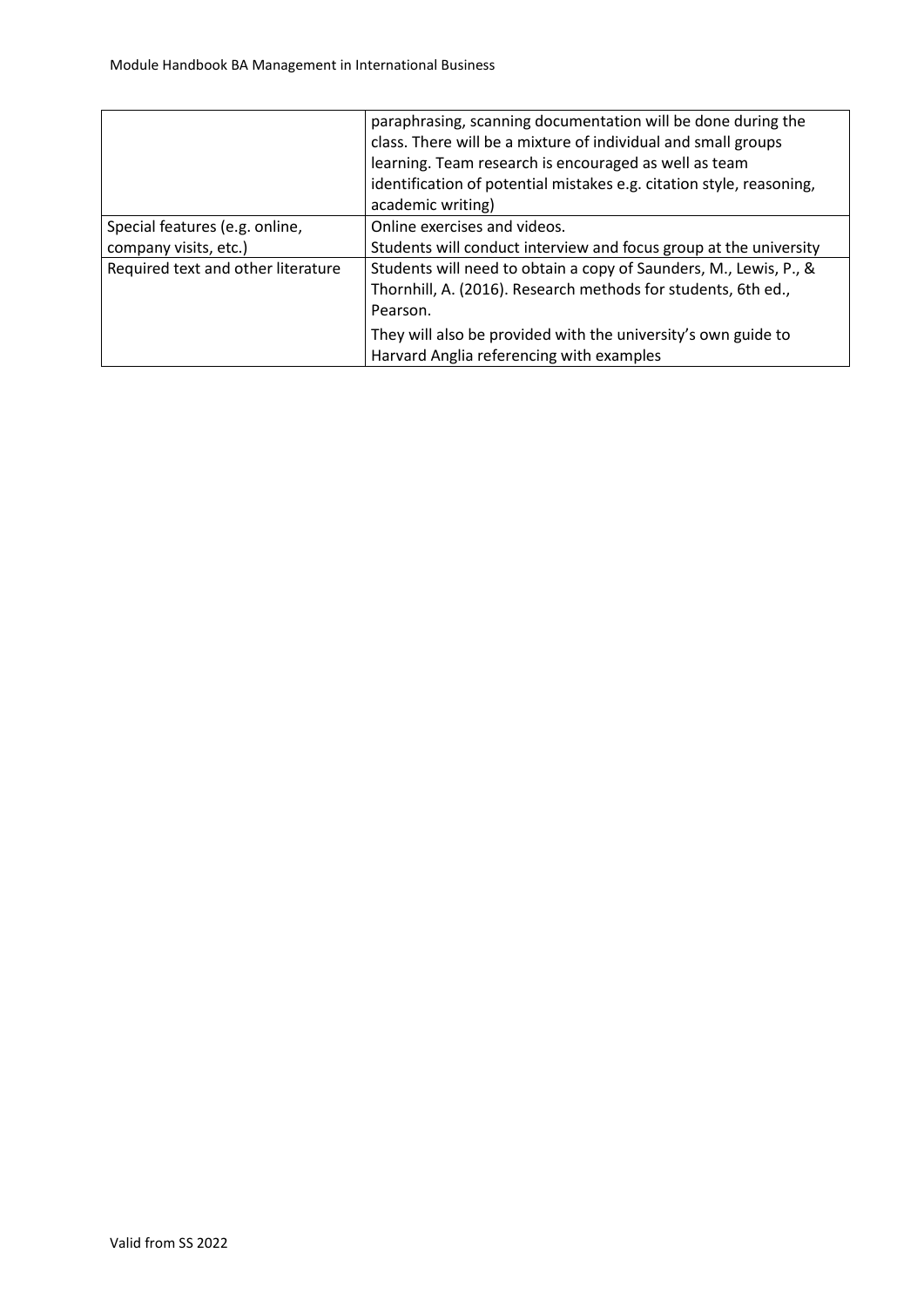| Module-Nr./ Code                                    | ENG1                                                                                                                                                                                                                                                                                                                                                                                                                                                                                                                                                                                            |
|-----------------------------------------------------|-------------------------------------------------------------------------------------------------------------------------------------------------------------------------------------------------------------------------------------------------------------------------------------------------------------------------------------------------------------------------------------------------------------------------------------------------------------------------------------------------------------------------------------------------------------------------------------------------|
| <b>Module title</b>                                 | <b>Business English I</b>                                                                                                                                                                                                                                                                                                                                                                                                                                                                                                                                                                       |
| Outline of module syllabus                          | Business communication: correspondence & telephoning,<br>$\bullet$<br>organisation & making arrangements, meetings & socialising<br>Dealing with information: exchanging / comparing / analysing<br>٠<br>information<br>Dealing with problems: negotiation, issues & solutions to<br>٠<br>complaints, hypothesizing & taking actions<br>Language of business: reporting, planning, describing trends<br>٠<br>Going international: business travel & company visits<br>$\bullet$<br>Technical terms & professional language                                                                      |
| Learning outcomes and                               | After completion of the module students will be able to:                                                                                                                                                                                                                                                                                                                                                                                                                                                                                                                                        |
| competences                                         | Demonstrate confidence in using English in business emails<br>$\bullet$<br>Engage in English discussions in a variety of situations<br>٠<br>Show they are at or close to level B2<br>$\bullet$<br>Read a technical article fluently without stumbling<br>Communicate clearly, orally or in writing, in business sitations<br>٠<br>Take accurate notes in a short business meeting                                                                                                                                                                                                               |
| Which semester?                                     | 1st semester                                                                                                                                                                                                                                                                                                                                                                                                                                                                                                                                                                                    |
| Duration of the module                              | The module is taught for one complete semester                                                                                                                                                                                                                                                                                                                                                                                                                                                                                                                                                  |
| Availability of the module                          | The module will be offered in every first semester                                                                                                                                                                                                                                                                                                                                                                                                                                                                                                                                              |
| Number of ECTS credit points                        | For successful completion of the module four (5) ECTS credit points<br>will be awarded                                                                                                                                                                                                                                                                                                                                                                                                                                                                                                          |
| <b>Total workload</b>                               | Contact hours during teaching sessions: 52<br>Private study including examination:<br>73                                                                                                                                                                                                                                                                                                                                                                                                                                                                                                        |
| Type of module (core or elective)                   | This is a core (compulsory) module                                                                                                                                                                                                                                                                                                                                                                                                                                                                                                                                                              |
| Use of the module                                   | This module is taught in the first semester. An important objective<br>is to close the gap between the different levels of English ability<br>that students bring with them.<br>For students in the other programmes it could be a suitable<br>alternative to "Wrtschaftsenglisch I", subject to an adequate level                                                                                                                                                                                                                                                                              |
| Requirements for participation                      | of English.<br>No special requirements                                                                                                                                                                                                                                                                                                                                                                                                                                                                                                                                                          |
| Responsible academic                                | Prof. Dr. Michael Cofrin                                                                                                                                                                                                                                                                                                                                                                                                                                                                                                                                                                        |
| Instructors                                         | Claire Holfelder                                                                                                                                                                                                                                                                                                                                                                                                                                                                                                                                                                                |
| Language of instruction                             | The module is taught in English                                                                                                                                                                                                                                                                                                                                                                                                                                                                                                                                                                 |
| Type of assessment                                  | The module will be assessed through a Combi exam. 50% Test and<br>50% a group discussion.                                                                                                                                                                                                                                                                                                                                                                                                                                                                                                       |
| Weighting in calculation of final<br>grade          | 3.3%                                                                                                                                                                                                                                                                                                                                                                                                                                                                                                                                                                                            |
| Methods of instruction and student<br>participation | All the techniques of modern language teaching, such as blended<br>learning, pair work, short presentations, role plays, language<br>games, and progress tests etc. will be used.<br>By combining authentic business materials with a modern textbook<br>and e-learning, business vocabulary will be practised in context and<br>key grammar will be imparted for accurate communication in work<br>situations. A balance of practice, review and strategy will ensure an<br>improvement of the student's scores. We aim to bridge the gap<br>between classroom theory and on-the-job practice. |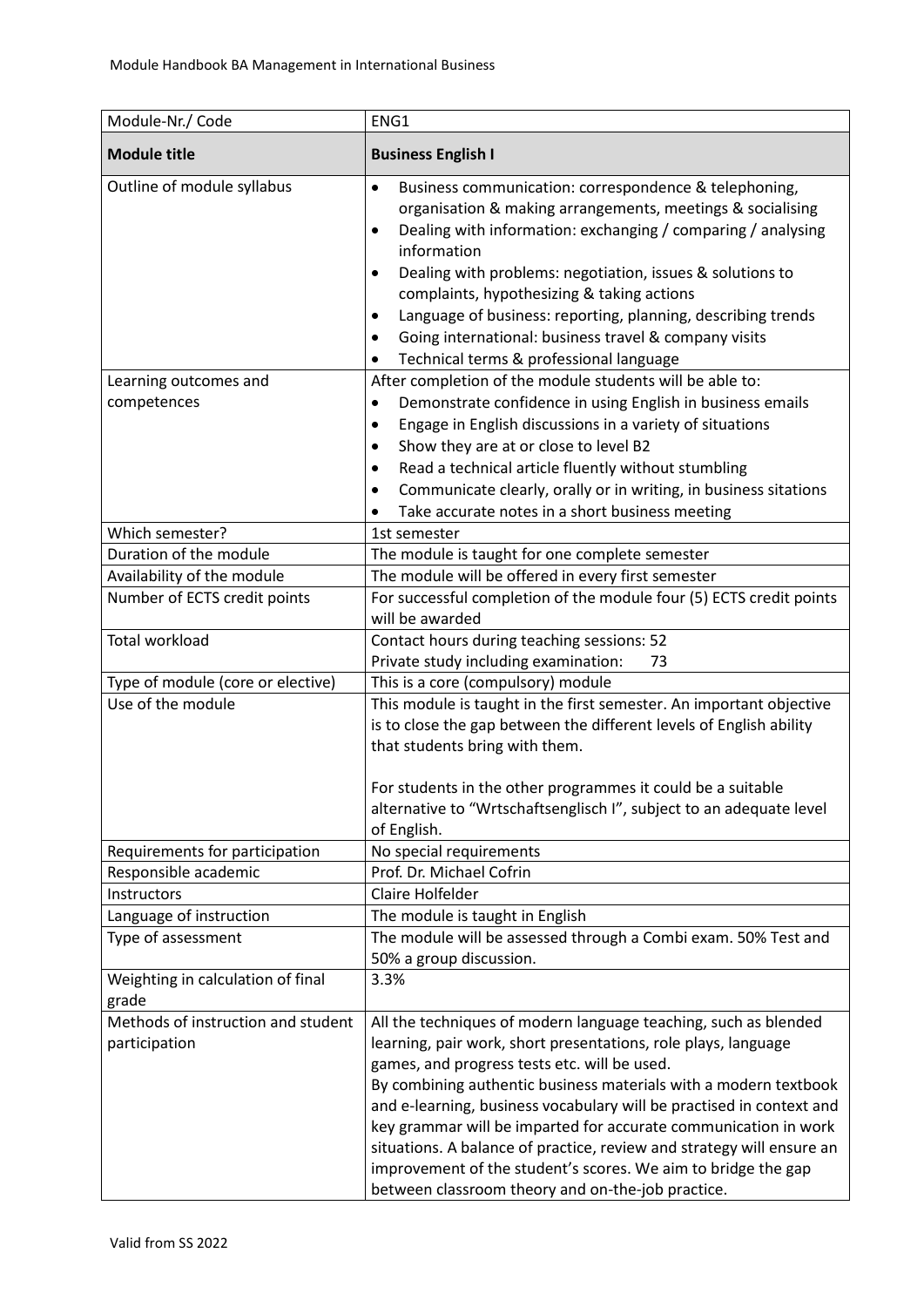| Special features (e.g. online,     | Online exercises and videos                        |
|------------------------------------|----------------------------------------------------|
| company visits, etc.)              |                                                    |
| Required text and other literature | Business Advantage B2. (2012). Klett Sprachen GmbH |
|                                    | ISBN: 9783125028159                                |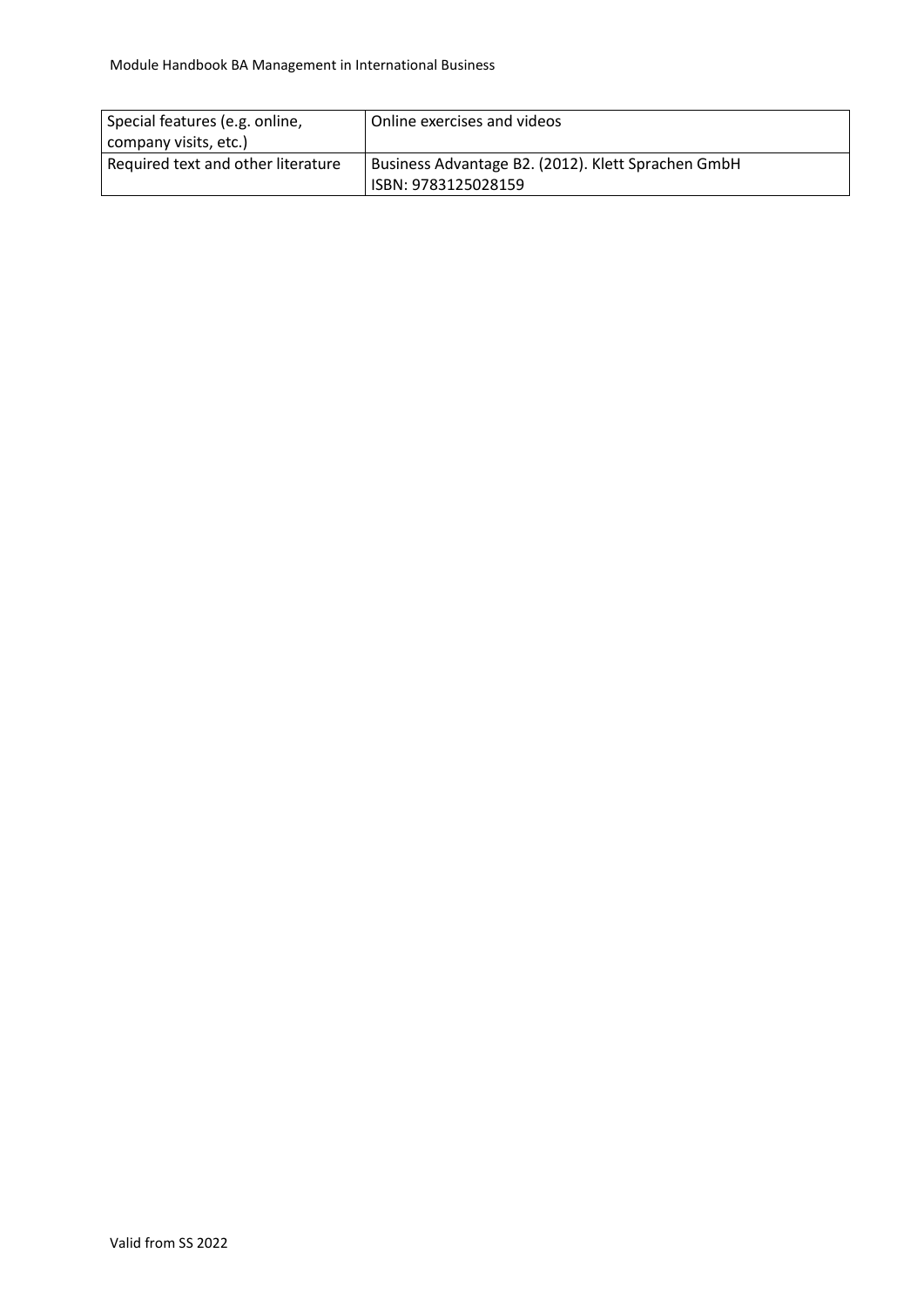## **Overview of Modules taught**

| OVCI VICW OF IVIOUGICS taught |                                                                                                                                                                                                                                                                                                                                                                                                                                                                                                                                                                                                                                                                                                                                                                                                                                                                         |
|-------------------------------|-------------------------------------------------------------------------------------------------------------------------------------------------------------------------------------------------------------------------------------------------------------------------------------------------------------------------------------------------------------------------------------------------------------------------------------------------------------------------------------------------------------------------------------------------------------------------------------------------------------------------------------------------------------------------------------------------------------------------------------------------------------------------------------------------------------------------------------------------------------------------|
| <b>Semester</b>               | $\overline{\mathbf{2}}$                                                                                                                                                                                                                                                                                                                                                                                                                                                                                                                                                                                                                                                                                                                                                                                                                                                 |
| <b>Modules</b>                | <b>Financial Accounting</b><br>$\bullet$                                                                                                                                                                                                                                                                                                                                                                                                                                                                                                                                                                                                                                                                                                                                                                                                                                |
|                               | Human Resource Management<br>$\bullet$                                                                                                                                                                                                                                                                                                                                                                                                                                                                                                                                                                                                                                                                                                                                                                                                                                  |
|                               | <b>International Economics</b><br>$\bullet$                                                                                                                                                                                                                                                                                                                                                                                                                                                                                                                                                                                                                                                                                                                                                                                                                             |
|                               | <b>Business Computer Applications</b><br>٠                                                                                                                                                                                                                                                                                                                                                                                                                                                                                                                                                                                                                                                                                                                                                                                                                              |
|                               | <b>Business Statistics</b><br>$\bullet$                                                                                                                                                                                                                                                                                                                                                                                                                                                                                                                                                                                                                                                                                                                                                                                                                                 |
|                               | <b>Business English II</b><br>$\bullet$                                                                                                                                                                                                                                                                                                                                                                                                                                                                                                                                                                                                                                                                                                                                                                                                                                 |
|                               | <b>Presentation Skills</b>                                                                                                                                                                                                                                                                                                                                                                                                                                                                                                                                                                                                                                                                                                                                                                                                                                              |
| Number of ECTS Credit         | 32 ECTS                                                                                                                                                                                                                                                                                                                                                                                                                                                                                                                                                                                                                                                                                                                                                                                                                                                                 |
| Points awarded                |                                                                                                                                                                                                                                                                                                                                                                                                                                                                                                                                                                                                                                                                                                                                                                                                                                                                         |
| Description                   | In semester two we have four core business management<br>modules, Financial Accounting, Human Resource Management,<br>Business Computer Applications, and International Economics,<br>which also emphasis the importance that the international<br>business environment plays in this degree programme.<br>The ability to make clear and attractive presentations is a core<br>competence, and we offer a module Presentation Skills.<br>Business English II takes students further on their jouney<br>towards more fluency and accuracy in the English language to<br>about the C2 level.<br>Finally, students learn in Business Statistics how to analyse and<br>present business and economic data, and how to analyse and<br>make inferences from data, includinging how to carry out<br>essential statistical tests for their own research in the 6th<br>semester. |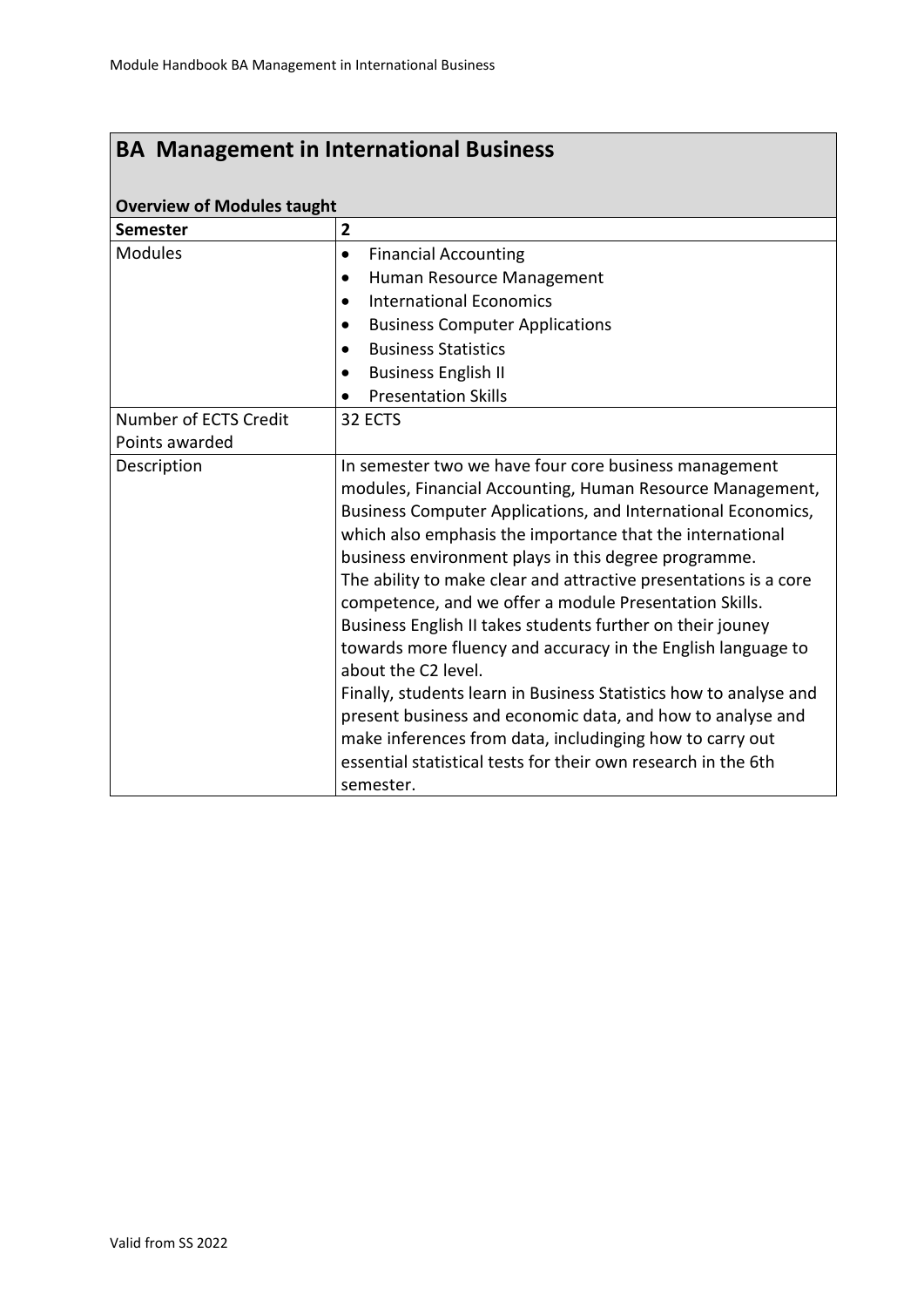| Module-Nr./ Code                  | <b>FACC</b>                                                                                                                                                                                                                                                                                                                                                                                                                                                                                                                                                                                                                                                                                     |
|-----------------------------------|-------------------------------------------------------------------------------------------------------------------------------------------------------------------------------------------------------------------------------------------------------------------------------------------------------------------------------------------------------------------------------------------------------------------------------------------------------------------------------------------------------------------------------------------------------------------------------------------------------------------------------------------------------------------------------------------------|
| <b>Module title</b>               | <b>Financial Accounting</b>                                                                                                                                                                                                                                                                                                                                                                                                                                                                                                                                                                                                                                                                     |
| Outline of module syllabus        | An Introduction to Accountancy and Accounting<br>$\bullet$<br>Establishing accounting structures and rules<br>$\bullet$<br>Concepts and Creativity in accounting<br>٠<br>The Depreciation of Fixed Assets<br>٠<br><b>Sources of Business Finance</b><br>٠<br><b>Company Financial and Cash Flow Statements</b><br>٠<br>Preparing a Profit and Loss Account and Balance Sheet from a<br>٠<br><b>Trial Balance</b><br>Performance Measurement - The Interpretation and Analysis of<br>$\bullet$<br><b>Financial Statements</b><br>The Published Financial Statements of Companies - differences<br>$\bullet$<br>in international accounting rules<br>Performance Measurement - Other Aspects<br>٠ |
| Learning outcomes and             | Modern ideas in accounting practice<br>٠<br>After completion of the module students will be able:                                                                                                                                                                                                                                                                                                                                                                                                                                                                                                                                                                                               |
| competences                       | To demonstrate knowledge and understanding of key<br>$\bullet$<br>accounting principles<br>To demonstrate basic competency in accounting techniques<br>$\bullet$<br>To analyse the information in company annual reports<br>٠<br>To use financial data to prpare a simple Balance Sheet<br>٠<br>To use financial data to prepare a simple Profit & Loss<br>$\bullet$<br>statement<br>To use financial data to prepare a cashflow forecast<br>٠<br>To appreciate the use of financial ratios to measure company<br>٠<br>performance                                                                                                                                                              |
| Which semester?                   | 2nd semester                                                                                                                                                                                                                                                                                                                                                                                                                                                                                                                                                                                                                                                                                    |
| Duration of the module            | The module is taught for one complete semester                                                                                                                                                                                                                                                                                                                                                                                                                                                                                                                                                                                                                                                  |
| Availability of the module        | The module will be offered in every second semester                                                                                                                                                                                                                                                                                                                                                                                                                                                                                                                                                                                                                                             |
| Number of ECTS credit points      | For successful completion of the module five (5) ECTS credit points<br>will be awarded                                                                                                                                                                                                                                                                                                                                                                                                                                                                                                                                                                                                          |
| <b>Total workload</b>             | Contact hours during teaching sessions: 52<br>Private study including examination:<br>73                                                                                                                                                                                                                                                                                                                                                                                                                                                                                                                                                                                                        |
| Type of module (core or elective) | This is a core (compulsory) module                                                                                                                                                                                                                                                                                                                                                                                                                                                                                                                                                                                                                                                              |
| Use of the module                 | This module is taught in the second semester and introduces<br>students the ways company financial performance is recorded and<br>analysed.<br>For students in the other programmes it would be a suitable<br>alternative to "Buchführung", subject to an adequate level of<br>English.                                                                                                                                                                                                                                                                                                                                                                                                         |
| Requirements for participation    | No special requirements                                                                                                                                                                                                                                                                                                                                                                                                                                                                                                                                                                                                                                                                         |
| Responsible academic              | Prof. Dr. Michael Cofrin                                                                                                                                                                                                                                                                                                                                                                                                                                                                                                                                                                                                                                                                        |
| Instructors                       | Dr. Geoffrey Writes                                                                                                                                                                                                                                                                                                                                                                                                                                                                                                                                                                                                                                                                             |
| Language of instruction           | The module is taught in English                                                                                                                                                                                                                                                                                                                                                                                                                                                                                                                                                                                                                                                                 |
| Type of assessment                | 90-minute written examination                                                                                                                                                                                                                                                                                                                                                                                                                                                                                                                                                                                                                                                                   |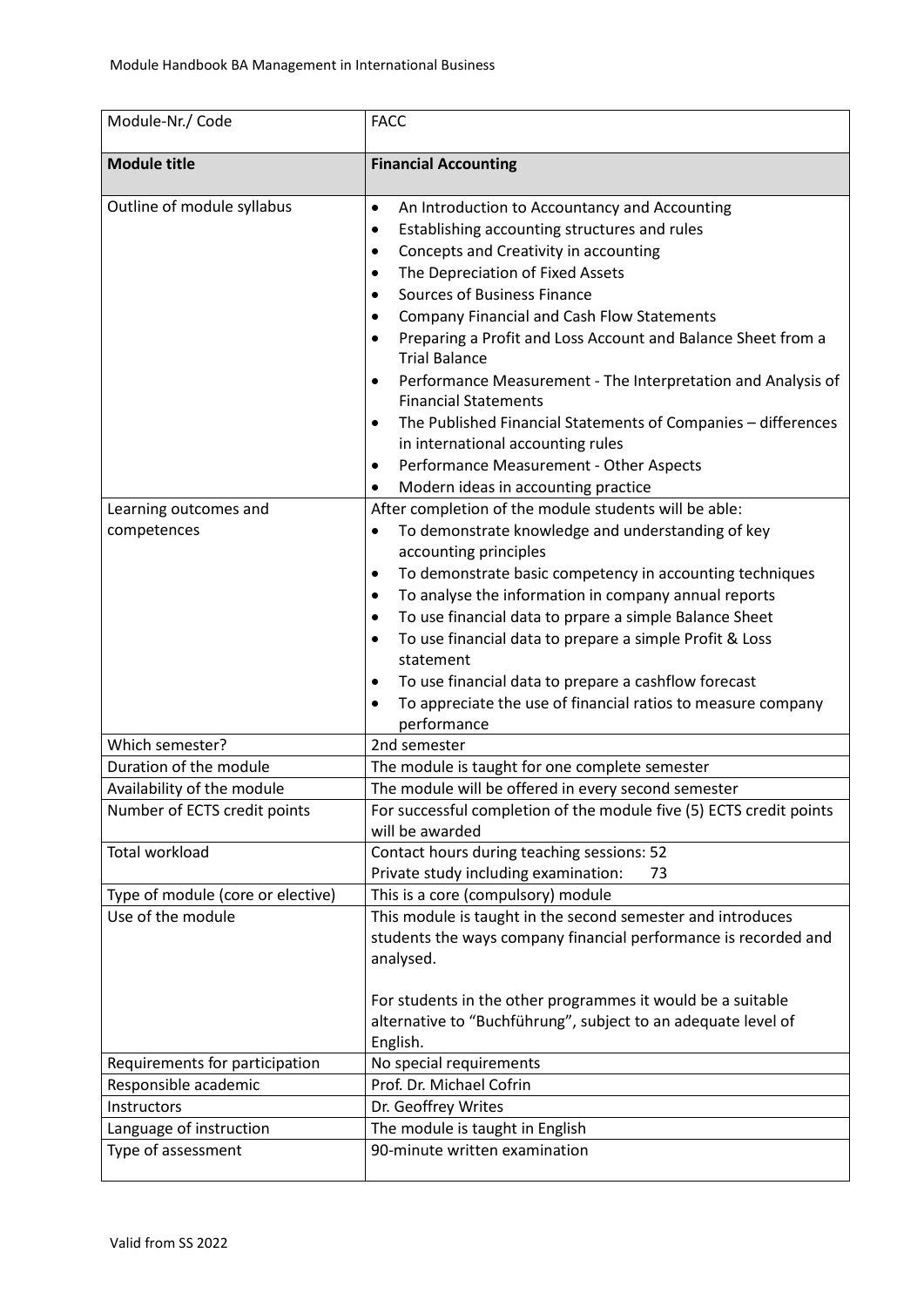| Weighting in calculation of final<br>grade              | 3.3%                                                                                                                                                                                                                                                                                                                                               |
|---------------------------------------------------------|----------------------------------------------------------------------------------------------------------------------------------------------------------------------------------------------------------------------------------------------------------------------------------------------------------------------------------------------------|
| Methods of instruction and student<br>participation     | The module will be delivered through weekly lectures and seminars<br>and will include directed and independent learning. Directed<br>learning includes a range of activities including pre-reading and<br>preparation for seminar activities and presentations. Seminar work<br>will be based on working in small groups to prepare presentations. |
| Special features (e.g. online,<br>company visits, etc.) |                                                                                                                                                                                                                                                                                                                                                    |
| Required text and other literature                      | Wild, J., Shaw, K., & Chiappetta, B. (2019). Fundamental Accounting<br>Principles, (24th ed.). McGraw-Hill                                                                                                                                                                                                                                         |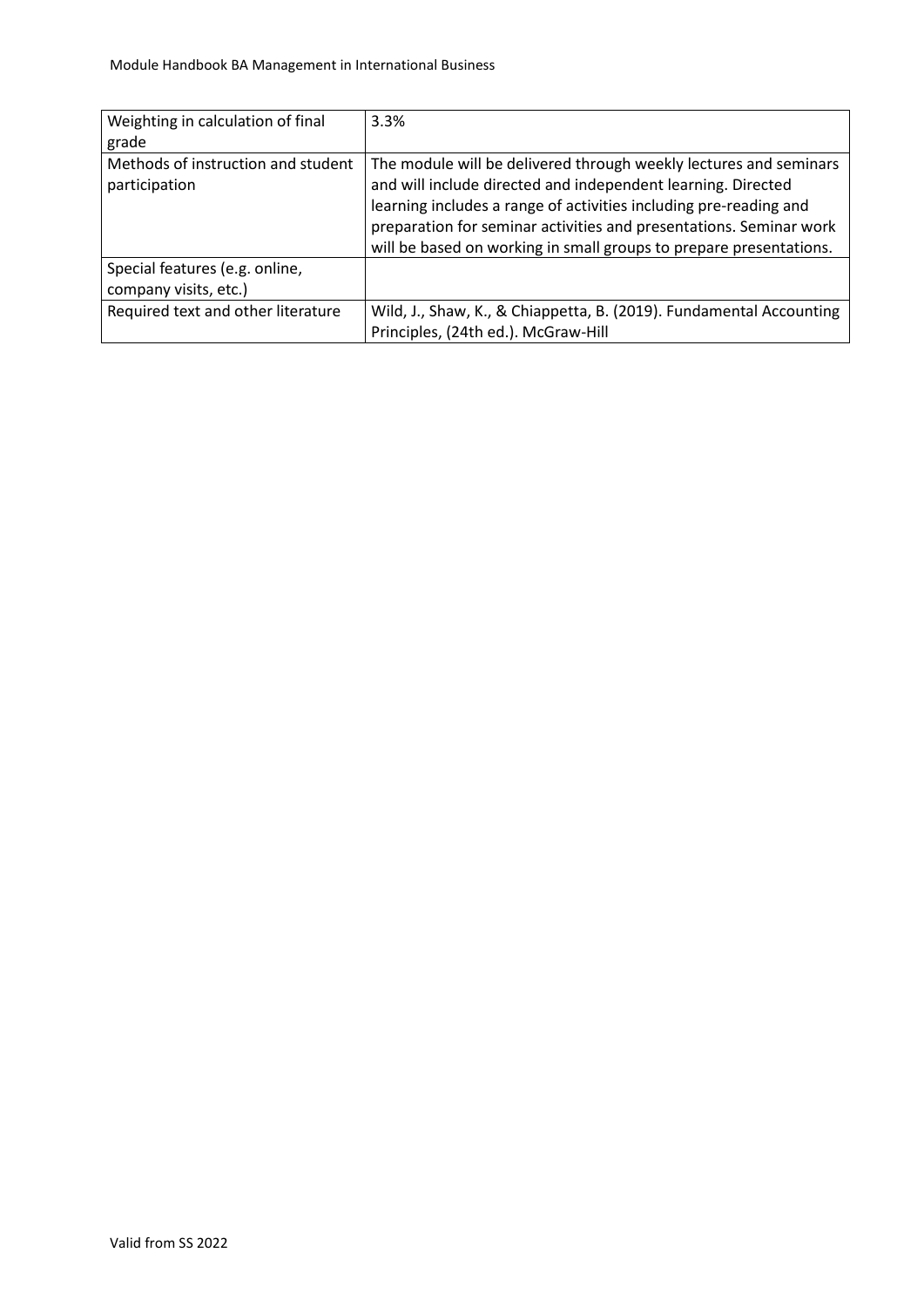| Module-Nr./ Code                                                   | <b>HRMA</b>                                                                                                                                                                                                                                                                                                                                                                                                                                                                                                                                                                                                                                                                                                                                                                                                                                                                                                                                                                                                                                                                                                                   |
|--------------------------------------------------------------------|-------------------------------------------------------------------------------------------------------------------------------------------------------------------------------------------------------------------------------------------------------------------------------------------------------------------------------------------------------------------------------------------------------------------------------------------------------------------------------------------------------------------------------------------------------------------------------------------------------------------------------------------------------------------------------------------------------------------------------------------------------------------------------------------------------------------------------------------------------------------------------------------------------------------------------------------------------------------------------------------------------------------------------------------------------------------------------------------------------------------------------|
| <b>Module title</b>                                                | <b>Human Resource Management</b>                                                                                                                                                                                                                                                                                                                                                                                                                                                                                                                                                                                                                                                                                                                                                                                                                                                                                                                                                                                                                                                                                              |
| Outline of module syllabus<br>Learning outcomes and<br>competences | Introducing human resource management<br>٠<br>High-performance working: employee engagement through<br>$\bullet$<br>involvement and participation<br>The employment relationship<br>٠<br>Managing Equal Opportunity and Diversity<br>$\bullet$<br>Human resource strategy and planning<br>$\bullet$<br>Personnel Planning and Recruiting<br>Recruitment and selection<br>$\bullet$<br>Performance Management and Appraisal<br>$\bullet$<br>Training and Developing Employees<br>Managing exceptional talents - and also poor performers<br>$\bullet$<br><b>Compensating Employees</b><br>Ethics and Fair Treatment in Human Resource Management<br>Dismissal, redundancy and outplacement<br>After completion of the module students will be able to:<br>Identify the main roles of the HR function and its strategic role<br>within a corporate<br>Demonstrate knowledge and understanding of the main HR<br>$\bullet$<br>processes in a company<br>Understand the importance of a coherent and strategic<br>٠<br>approach to manageing people<br>Understand and design a diversity concept for an organisation<br>$\bullet$ |
|                                                                    | Draft job descriptions according to best practice<br>٠<br>Draft job advertisements according to best practice<br>٠<br>Prepare and carry out candidate interviews in role play<br>$\bullet$<br>Plan, prepare and carry out (role play) performance interviews<br>٠                                                                                                                                                                                                                                                                                                                                                                                                                                                                                                                                                                                                                                                                                                                                                                                                                                                             |
|                                                                    | Understand hrs role in learning and talent development                                                                                                                                                                                                                                                                                                                                                                                                                                                                                                                                                                                                                                                                                                                                                                                                                                                                                                                                                                                                                                                                        |
| Which semester?                                                    | 2nd semester                                                                                                                                                                                                                                                                                                                                                                                                                                                                                                                                                                                                                                                                                                                                                                                                                                                                                                                                                                                                                                                                                                                  |
| Duration of the module                                             | The module is taught for one complete semester                                                                                                                                                                                                                                                                                                                                                                                                                                                                                                                                                                                                                                                                                                                                                                                                                                                                                                                                                                                                                                                                                |
| Availability of the module                                         | The module will be offered in every second semester                                                                                                                                                                                                                                                                                                                                                                                                                                                                                                                                                                                                                                                                                                                                                                                                                                                                                                                                                                                                                                                                           |
| Number of ECTS credit points                                       | For successful completion of the module five (5) ECTS credit points                                                                                                                                                                                                                                                                                                                                                                                                                                                                                                                                                                                                                                                                                                                                                                                                                                                                                                                                                                                                                                                           |
| <b>Total workload</b>                                              | will be awarded                                                                                                                                                                                                                                                                                                                                                                                                                                                                                                                                                                                                                                                                                                                                                                                                                                                                                                                                                                                                                                                                                                               |
|                                                                    | Contact hours during teaching sessions: 52<br>Private study including examination:<br>73                                                                                                                                                                                                                                                                                                                                                                                                                                                                                                                                                                                                                                                                                                                                                                                                                                                                                                                                                                                                                                      |
| Type of module (core or elective)                                  | This is a core (compulsory) module                                                                                                                                                                                                                                                                                                                                                                                                                                                                                                                                                                                                                                                                                                                                                                                                                                                                                                                                                                                                                                                                                            |
| Use of the module                                                  | This module is taught in the second semester and introduces<br>students to the world of human resource management.<br>For students in the other programmes it would be a suitable<br>alternative to "Personalführung", subject to an adequate level of                                                                                                                                                                                                                                                                                                                                                                                                                                                                                                                                                                                                                                                                                                                                                                                                                                                                        |
|                                                                    | English.                                                                                                                                                                                                                                                                                                                                                                                                                                                                                                                                                                                                                                                                                                                                                                                                                                                                                                                                                                                                                                                                                                                      |
| Requirements for participation                                     | No special requirements                                                                                                                                                                                                                                                                                                                                                                                                                                                                                                                                                                                                                                                                                                                                                                                                                                                                                                                                                                                                                                                                                                       |
| Responsible academic                                               | Prof. Dr. Birgit Schmitz                                                                                                                                                                                                                                                                                                                                                                                                                                                                                                                                                                                                                                                                                                                                                                                                                                                                                                                                                                                                                                                                                                      |
| Instructors                                                        | Prof. Dr. Birgit Schmitz                                                                                                                                                                                                                                                                                                                                                                                                                                                                                                                                                                                                                                                                                                                                                                                                                                                                                                                                                                                                                                                                                                      |
| Language of instruction                                            | The module is taught in English                                                                                                                                                                                                                                                                                                                                                                                                                                                                                                                                                                                                                                                                                                                                                                                                                                                                                                                                                                                                                                                                                               |
| Type of assessment                                                 | The module is assessed with a final written examination                                                                                                                                                                                                                                                                                                                                                                                                                                                                                                                                                                                                                                                                                                                                                                                                                                                                                                                                                                                                                                                                       |
| Weighting in calculation of final<br>grade                         | 3.3%                                                                                                                                                                                                                                                                                                                                                                                                                                                                                                                                                                                                                                                                                                                                                                                                                                                                                                                                                                                                                                                                                                                          |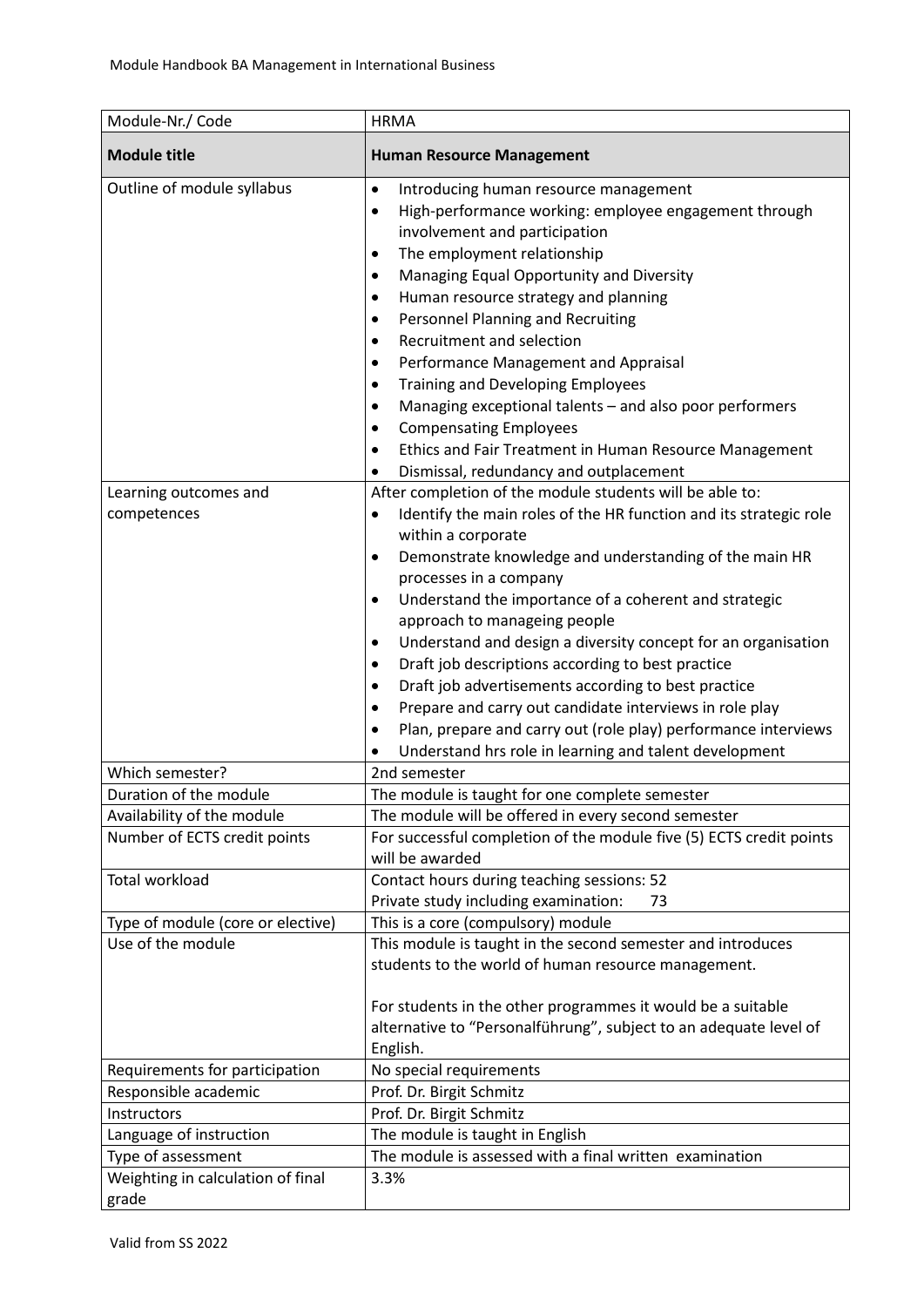| Methods of instruction and student | The module will be delivered through weekly lectures and seminars  |
|------------------------------------|--------------------------------------------------------------------|
| participation                      | and will include directed and independent learning. Directed       |
|                                    | learning includes a range of activities including pre-reading and  |
|                                    | preparation for seminar activities and presentations. Seminar work |
|                                    | will be based on working in small groups to prepare presentations. |
| Special features (e.g. online,     | Visits to company HR departments, online lectures by HR            |
| company visits, etc.)              | practitioners, Guest lecturers                                     |
| Required text and other literature | Foot, M., & Hook, C. (2016). Introducing Human Resource            |
|                                    | Management, 6th ed. Prentice Hall.                                 |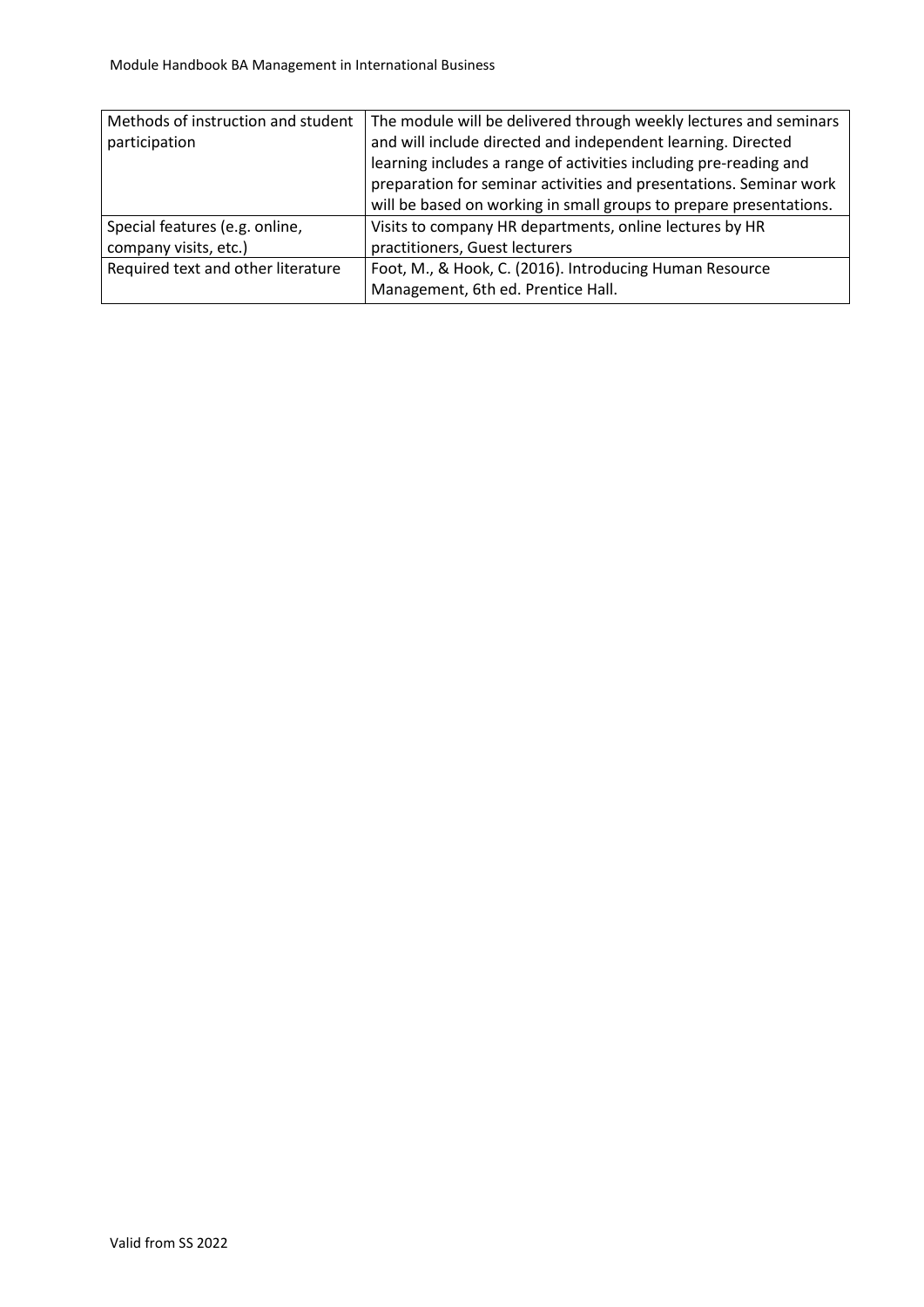| Module-Nr./ Code                                                             | <b>IECO</b>                                                                                                                                                                                                                                                                                                                                                                                                                                                                                                                                                                                                                                                                                                                                                                                     |
|------------------------------------------------------------------------------|-------------------------------------------------------------------------------------------------------------------------------------------------------------------------------------------------------------------------------------------------------------------------------------------------------------------------------------------------------------------------------------------------------------------------------------------------------------------------------------------------------------------------------------------------------------------------------------------------------------------------------------------------------------------------------------------------------------------------------------------------------------------------------------------------|
| <b>Module title</b>                                                          | <b>International Economics</b>                                                                                                                                                                                                                                                                                                                                                                                                                                                                                                                                                                                                                                                                                                                                                                  |
| Outline of module syllabus                                                   | The economics of the Global economy<br>٠<br>International economic institutions since 1945 (e.g. Bretton<br>$\bullet$<br>Woods agreement)<br>International trade: theory of comparative advantage (CA and<br>$\bullet$<br>the gains from trade & CA and factor endowments)<br>Theories of Tariffs & Quotas<br>$\bullet$<br><b>Commercial policies</b><br>٠<br>International Finance: trade and the balance of payments;<br>$\bullet$<br>exchange rates and exchange rate systems; open economy<br>macroeconomics; International financial crises<br>Regional Issues:<br>٠<br>Economic integration in North America<br>$\bullet$<br><b>European Union</b><br>٠<br>Export oriented growth in East Asia<br>٠<br>China, India, Brazil, Russia and South Africa in the world<br>$\bullet$<br>economy |
| Learning outcomes and<br>competences                                         | After completion of the module students will be able to:<br>Apply basic economic principles to international business<br>$\bullet$<br>transactions<br>Show how changes in exchange rates affect international trade<br>٠<br>Demonstrate the links between financial capital flows and<br>$\bullet$<br>international business<br>Demonstrate an understanding of how governmental actions<br>$\bullet$<br>affect international economic events<br>Evaluate the effects of regional economic groupings on world<br>٠<br>trade<br>Explain modern theories of international trade<br>٠<br>Research economic data from official databases<br>$\bullet$<br>Demonstrate awareness of modern developments in tariffs and<br>$\bullet$<br>other barriers to trade                                        |
| Which semester?                                                              | 2nd semester                                                                                                                                                                                                                                                                                                                                                                                                                                                                                                                                                                                                                                                                                                                                                                                    |
| Duration of the module                                                       | The module is taught for one complete semester                                                                                                                                                                                                                                                                                                                                                                                                                                                                                                                                                                                                                                                                                                                                                  |
| Availability of the module<br>Number of ECTS credit points<br>Total workload | The module will be offered in every second semester<br>For successful completion of the module five (5) ECTS credit points<br>will be awarded<br>Contact hours during teaching sessions: 52                                                                                                                                                                                                                                                                                                                                                                                                                                                                                                                                                                                                     |
|                                                                              | Private study including examination:<br>73                                                                                                                                                                                                                                                                                                                                                                                                                                                                                                                                                                                                                                                                                                                                                      |
| Type of module (core or elective)<br>Use of the module                       | This is a core (compulsory) module<br>This module is taught in the second semester and introduces<br>students to the impacts of the global economy on businesses.<br>This module does not have an equivalent in the other programmes                                                                                                                                                                                                                                                                                                                                                                                                                                                                                                                                                            |
| Requirements for participation                                               | Students need a basic knowledge of Economics before starting this<br>course                                                                                                                                                                                                                                                                                                                                                                                                                                                                                                                                                                                                                                                                                                                     |
| Responsible academic                                                         | Prof. Dr. Goran Ridic                                                                                                                                                                                                                                                                                                                                                                                                                                                                                                                                                                                                                                                                                                                                                                           |
| Instructors                                                                  | Prof. Dr. Goran Ridic                                                                                                                                                                                                                                                                                                                                                                                                                                                                                                                                                                                                                                                                                                                                                                           |
| Language of instruction<br>Type of assessment                                | The module is taught in English<br>3,000-word term paper                                                                                                                                                                                                                                                                                                                                                                                                                                                                                                                                                                                                                                                                                                                                        |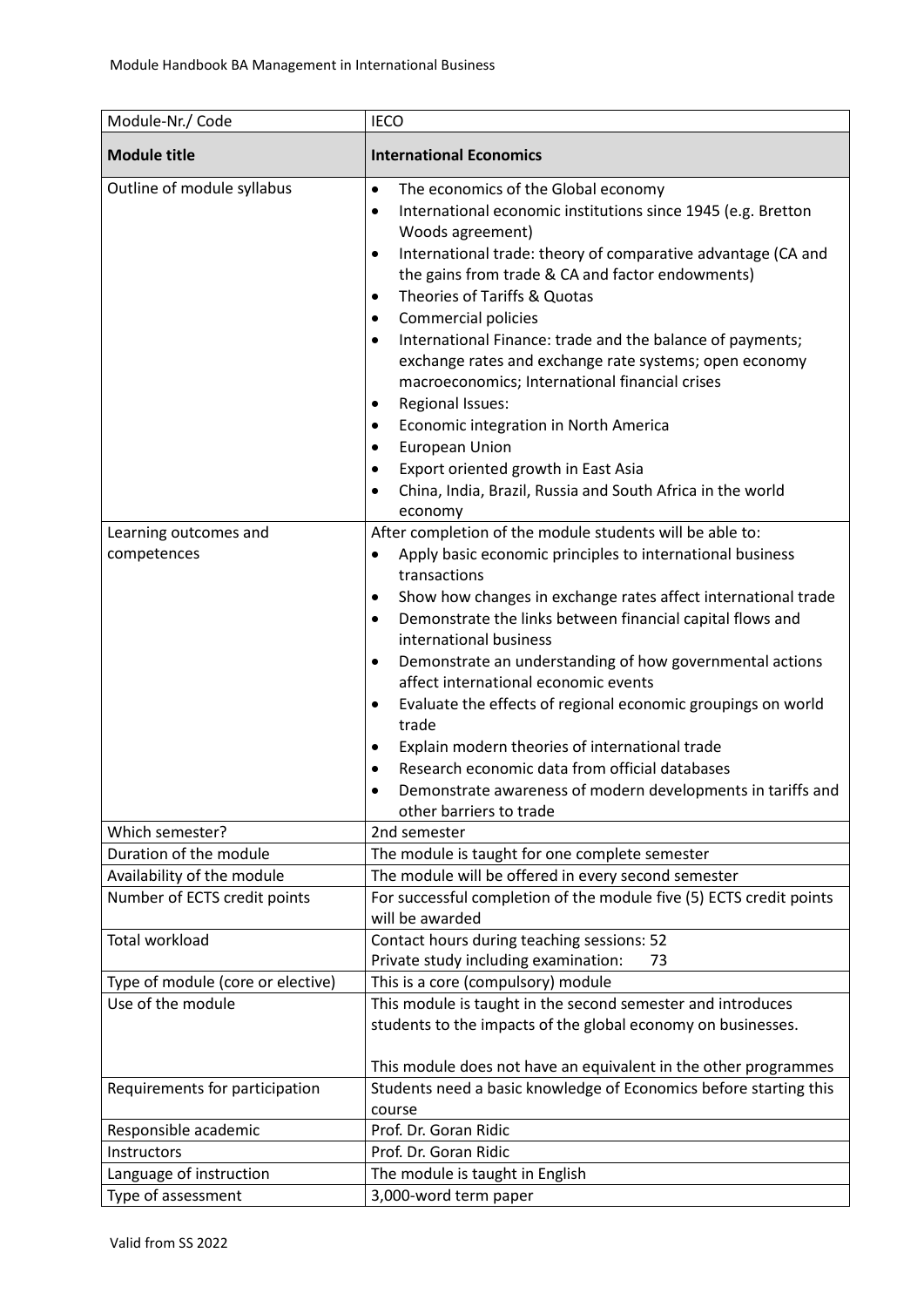| Weighting in calculation of final  | 3.3%                                                               |
|------------------------------------|--------------------------------------------------------------------|
| grade                              |                                                                    |
| Methods of instruction and student | The module will be delivered through weekly lectures and seminars  |
| participation                      | and will include directed and independent learning. Directed       |
|                                    | learning includes a range of activities including pre-reading and  |
|                                    | preparation for seminar activities and presentations. Seminar work |
|                                    | will be based on working in small groups to prepare presentations. |
| Special features (e.g. online,     | Online Lectures from TED talks                                     |
| company visits, etc.)              |                                                                    |
| Required text and other literature | Gerber, J. (2017). International Economics, 7th ed., Pearson New   |
|                                    | International Edition. ISBN: 9780134472096                         |
|                                    | Articles from The Economist and websites and research publications |
|                                    | of the World Bank, IMF, WTO                                        |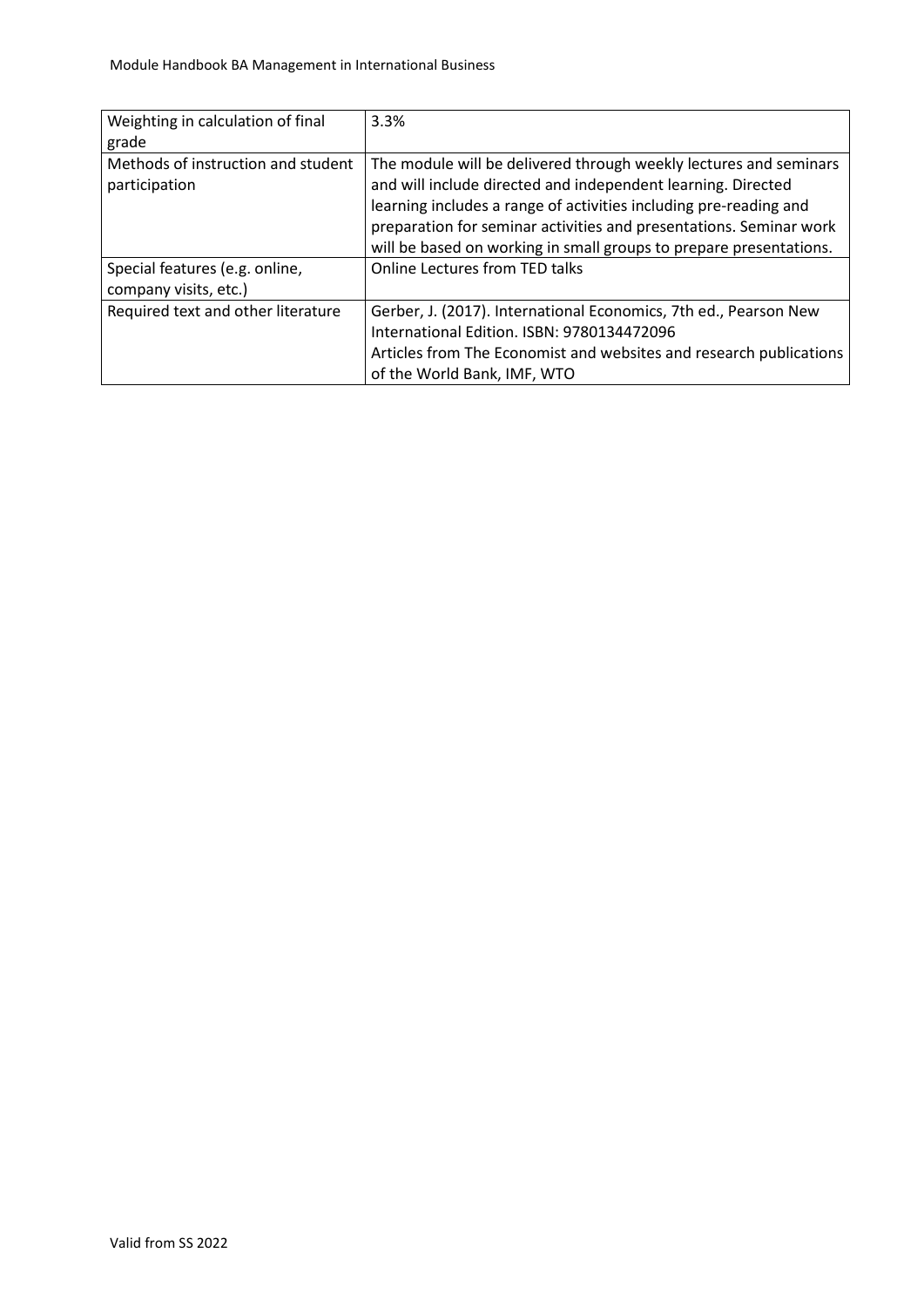| Module-Nr./ Code                                                | <b>BCAP</b>                                                                                                                                                                                                                                                                                                                                                                                                                                                                                                                                                                                                                                                                                                                                                                                                                                                                                                                                                                                                                                                                                                                                                                                                                                                                                                                                                                                                                                                                      |
|-----------------------------------------------------------------|----------------------------------------------------------------------------------------------------------------------------------------------------------------------------------------------------------------------------------------------------------------------------------------------------------------------------------------------------------------------------------------------------------------------------------------------------------------------------------------------------------------------------------------------------------------------------------------------------------------------------------------------------------------------------------------------------------------------------------------------------------------------------------------------------------------------------------------------------------------------------------------------------------------------------------------------------------------------------------------------------------------------------------------------------------------------------------------------------------------------------------------------------------------------------------------------------------------------------------------------------------------------------------------------------------------------------------------------------------------------------------------------------------------------------------------------------------------------------------|
| <b>Module title</b>                                             | <b>Business Computer Applications</b>                                                                                                                                                                                                                                                                                                                                                                                                                                                                                                                                                                                                                                                                                                                                                                                                                                                                                                                                                                                                                                                                                                                                                                                                                                                                                                                                                                                                                                            |
| Outline of module syllabus<br>Learning outcomes and competences | Data and information concepts<br>$\bullet$<br>Overview and fundamentals of DBMS<br>$\bullet$<br>e-Commerce<br>٠<br>Electronic payments systems<br>٠<br>Integrated business applications: concept, levels and<br>$\bullet$<br>components, requirements and selection, and implementation<br>Enterprise resource planning (ERP): SAP S/4HAN; advantages<br>$\bullet$<br>and challenges<br>Customer relationship management (CRM)<br>$\bullet$<br>Supply chain management (SCM)<br>٠<br>Data warehousing<br>٠<br>Data mining<br>Building and management of expert systems<br>Applied business application using MS Excel:<br>Importing data<br>O<br>Formatting<br>$\circ$<br>Using formulas and functions<br>$\circ$<br>Creating charts<br>$\circ$<br>Macros<br>$\circ$<br>Working with tables (e.g., pivot)<br>$\circ$<br>Forms and reports<br>$\circ$<br>Data analysis<br>$\circ$<br>After completion of the module students will be able to:<br>Understand the relevant technological terminology used in the<br>$\bullet$<br>operation of computer systems in a business environment.<br>Understand how database management systems (DBMS) work<br>$\bullet$<br>and how they support and shape internal and external processes.<br>Understand the central components of various types of database<br>$\bullet$<br>applications and intregrated systems used in business (e.g, ERP,<br>CRM, SCM).<br>Create professional business formula-based spreadsheets at the<br>$\bullet$ |
| Which semester?                                                 | intermediate level.<br>2nd semester                                                                                                                                                                                                                                                                                                                                                                                                                                                                                                                                                                                                                                                                                                                                                                                                                                                                                                                                                                                                                                                                                                                                                                                                                                                                                                                                                                                                                                              |
| Duration of the module                                          | The module is taught for one complete semester                                                                                                                                                                                                                                                                                                                                                                                                                                                                                                                                                                                                                                                                                                                                                                                                                                                                                                                                                                                                                                                                                                                                                                                                                                                                                                                                                                                                                                   |
| Availability of the module                                      | The module will be offered in every second semester                                                                                                                                                                                                                                                                                                                                                                                                                                                                                                                                                                                                                                                                                                                                                                                                                                                                                                                                                                                                                                                                                                                                                                                                                                                                                                                                                                                                                              |
| Number of ECTS credit points                                    | For successful completion of the module five (5) ECTS credit points<br>will be awarded                                                                                                                                                                                                                                                                                                                                                                                                                                                                                                                                                                                                                                                                                                                                                                                                                                                                                                                                                                                                                                                                                                                                                                                                                                                                                                                                                                                           |
| <b>Total workload</b>                                           | Contact hours during teaching sessions: 52<br>Private study including examination:<br>73                                                                                                                                                                                                                                                                                                                                                                                                                                                                                                                                                                                                                                                                                                                                                                                                                                                                                                                                                                                                                                                                                                                                                                                                                                                                                                                                                                                         |
| Type of module (core or elective)                               | This is a core (compulsory) module                                                                                                                                                                                                                                                                                                                                                                                                                                                                                                                                                                                                                                                                                                                                                                                                                                                                                                                                                                                                                                                                                                                                                                                                                                                                                                                                                                                                                                               |
| Use of the module                                               | This module is taught in the second semester. It provides students<br>with a basic understanding of the purpose, design, and<br>implementation of database management systems. The course also<br>prepares students for entry into business world (and for their<br>internships) by developing skills in creating professional<br>spreadsheets in MS Excel.<br>There is no equivalent for students in the other programmes.                                                                                                                                                                                                                                                                                                                                                                                                                                                                                                                                                                                                                                                                                                                                                                                                                                                                                                                                                                                                                                                      |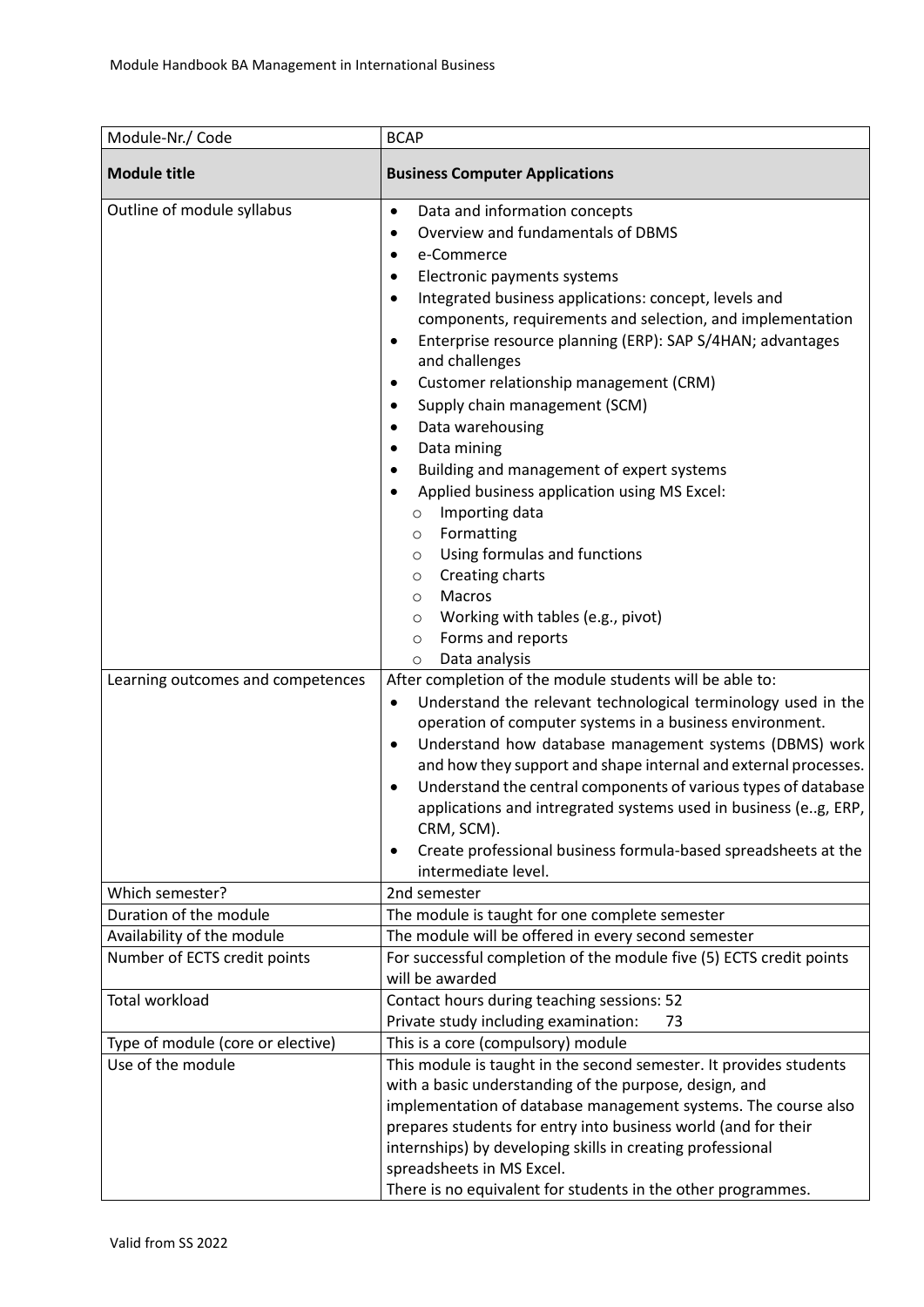| Requirements for participation          | No specific requirements                                                   |
|-----------------------------------------|----------------------------------------------------------------------------|
| Responsible academic                    | Professor Dr. Michael Cofrin                                               |
| <b>Instructors</b>                      | TBA                                                                        |
| Language of instruction                 | The module is taught in English                                            |
| Type of assessment                      | 3,000-word term paper                                                      |
| Weighting in calculation of final grade | 3.3%                                                                       |
| Methods of instruction and student      | The module will be delivered through weekly lectures and seminars          |
| participation                           | and will include directed and independent learning. Directed               |
|                                         | learning will consist largely of lecturing in the first half of the course |
|                                         | and numerous exercises for Excel project development, which the            |
|                                         | students complete at home and then presented and discussed in the          |
|                                         | seminar sessions.                                                          |
| Special features (e.g. online, company  |                                                                            |
| visits, etc.)                           |                                                                            |
| Required text and other literature      | <b>TBA</b>                                                                 |
|                                         | Material developed by the instructor                                       |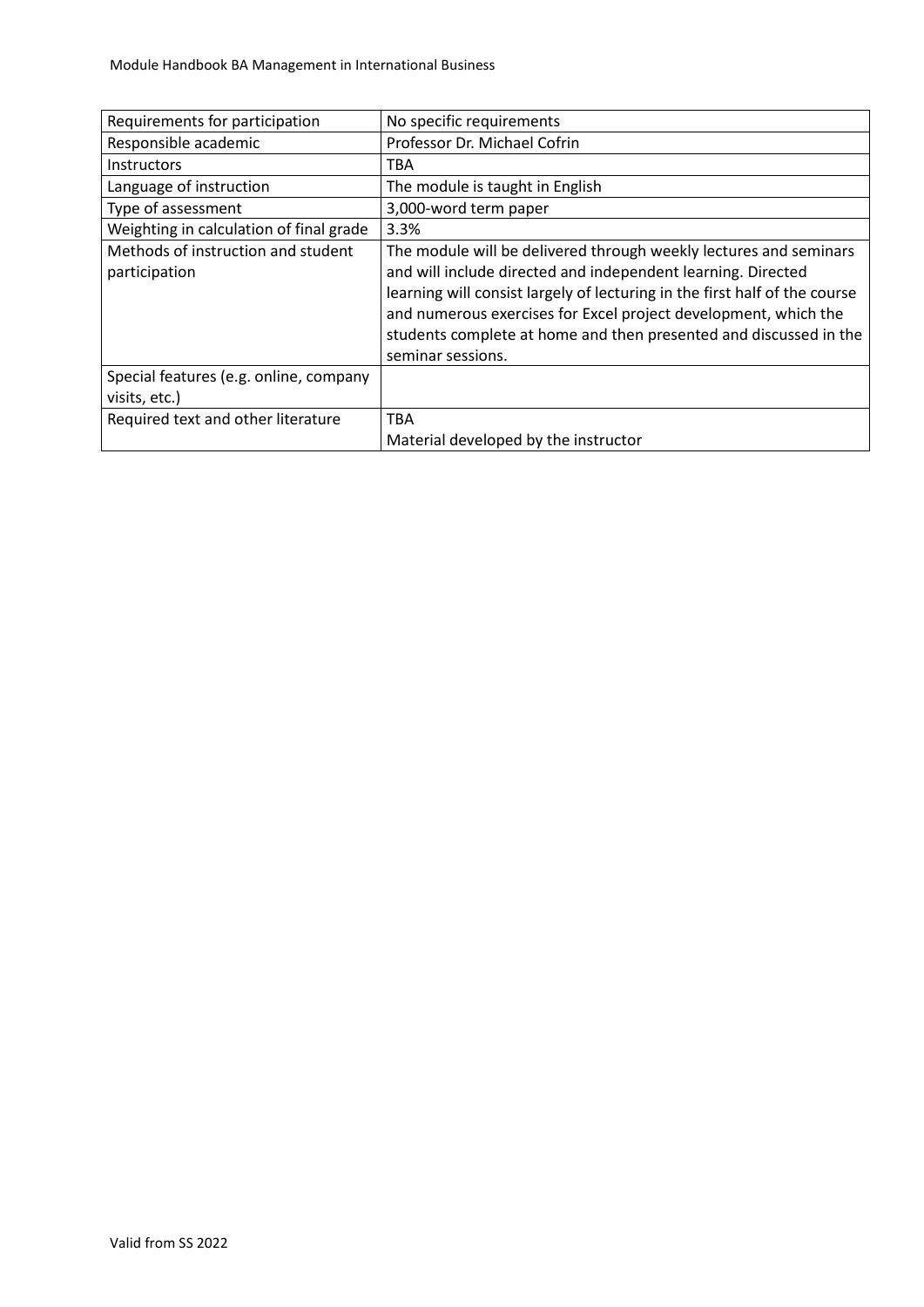| Module-Nr./ Code                                           | <b>STAT</b>                                                                                                                                                                                                                                                                                                                                                                                                                                                                                                                                                                                                                                                                                                                                                                             |
|------------------------------------------------------------|-----------------------------------------------------------------------------------------------------------------------------------------------------------------------------------------------------------------------------------------------------------------------------------------------------------------------------------------------------------------------------------------------------------------------------------------------------------------------------------------------------------------------------------------------------------------------------------------------------------------------------------------------------------------------------------------------------------------------------------------------------------------------------------------|
| <b>Module title</b>                                        | <b>Business Statistics</b>                                                                                                                                                                                                                                                                                                                                                                                                                                                                                                                                                                                                                                                                                                                                                              |
| Outline of module syllabus                                 | Critical and statistical thinking<br>$\bullet$<br>Basic statistical terminology and notation; types of data and<br>$\bullet$<br>scales; graphic representation<br>Frequency distributions; measures of central tendency and<br>$\bullet$<br>variability<br>Sampling techniques<br>٠<br>Rules of probability and conditional probability<br>٠<br>Discrete and normal probability distributions<br>٠<br>Hypothesis testing, significance tests, and confidence intervals.<br>٠<br>Relationships between variables - correlation and linear<br>٠<br>regression (least squares method)<br>Non-parametric tests - Chi-Square, Pearson contingency<br>$\bullet$<br>coefficient                                                                                                                |
| Learning outcomes and<br>competences                       | After completion of the module students will be able to:<br>Sort and present financial and other business data in<br>$\bullet$<br>appropriate diagrammatical forms such as line graphs,<br>histograms and pie charts<br>Calculate measures of central tendency and dispersion<br>٠<br>Use sample statistics to infer population statistics<br>٠<br>Demonstrate a clear understanding of probability concerning<br>٠<br>dependent and independent events<br>Carry out hypothesis tests appropriate to the data<br>$\bullet$<br>Identify elements of a study (e.g., independent and dependent<br>$\bullet$<br>variables, control condition)<br>Calculate t-test, chi-square, ANOVA and other statistics<br>$\bullet$<br>to be able to calculate linear regression and correlation indices |
| Which semester?                                            | 2nd semester                                                                                                                                                                                                                                                                                                                                                                                                                                                                                                                                                                                                                                                                                                                                                                            |
| Duration of the module                                     | The module is taught for one complete semester                                                                                                                                                                                                                                                                                                                                                                                                                                                                                                                                                                                                                                                                                                                                          |
| Availability of the module<br>Number of ECTS credit points | The module will be offered in every second semester<br>For successful completion of the module five (5) ECTS credit points<br>will be awarded                                                                                                                                                                                                                                                                                                                                                                                                                                                                                                                                                                                                                                           |
| Total workload                                             | Contact hours during teaching sessions: 52<br>Private study including examination:<br>73                                                                                                                                                                                                                                                                                                                                                                                                                                                                                                                                                                                                                                                                                                |
| Type of module (core or elective)                          | This is a core (compulsory) module                                                                                                                                                                                                                                                                                                                                                                                                                                                                                                                                                                                                                                                                                                                                                      |
| Use of the module                                          | This module is taught in the second semester and introduces<br>students to the presentation of data and analysis to enable<br>inferences to be made from sample data<br>For students in the other programmes it would be a suitable<br>alternative to "Statistik", subject to an adequate level of English                                                                                                                                                                                                                                                                                                                                                                                                                                                                              |
| Requirements for participation                             | Students need a basic knowledge of Economics before starting this<br>course                                                                                                                                                                                                                                                                                                                                                                                                                                                                                                                                                                                                                                                                                                             |
| Responsible academic                                       | Prof. Dr. Michael Cofrin                                                                                                                                                                                                                                                                                                                                                                                                                                                                                                                                                                                                                                                                                                                                                                |
| Instructors                                                | Prof. Dr. Michael Cofrin                                                                                                                                                                                                                                                                                                                                                                                                                                                                                                                                                                                                                                                                                                                                                                |
| Language of instruction                                    | The module is taught in English                                                                                                                                                                                                                                                                                                                                                                                                                                                                                                                                                                                                                                                                                                                                                         |
| Type of assessment                                         | 90-minute written examination                                                                                                                                                                                                                                                                                                                                                                                                                                                                                                                                                                                                                                                                                                                                                           |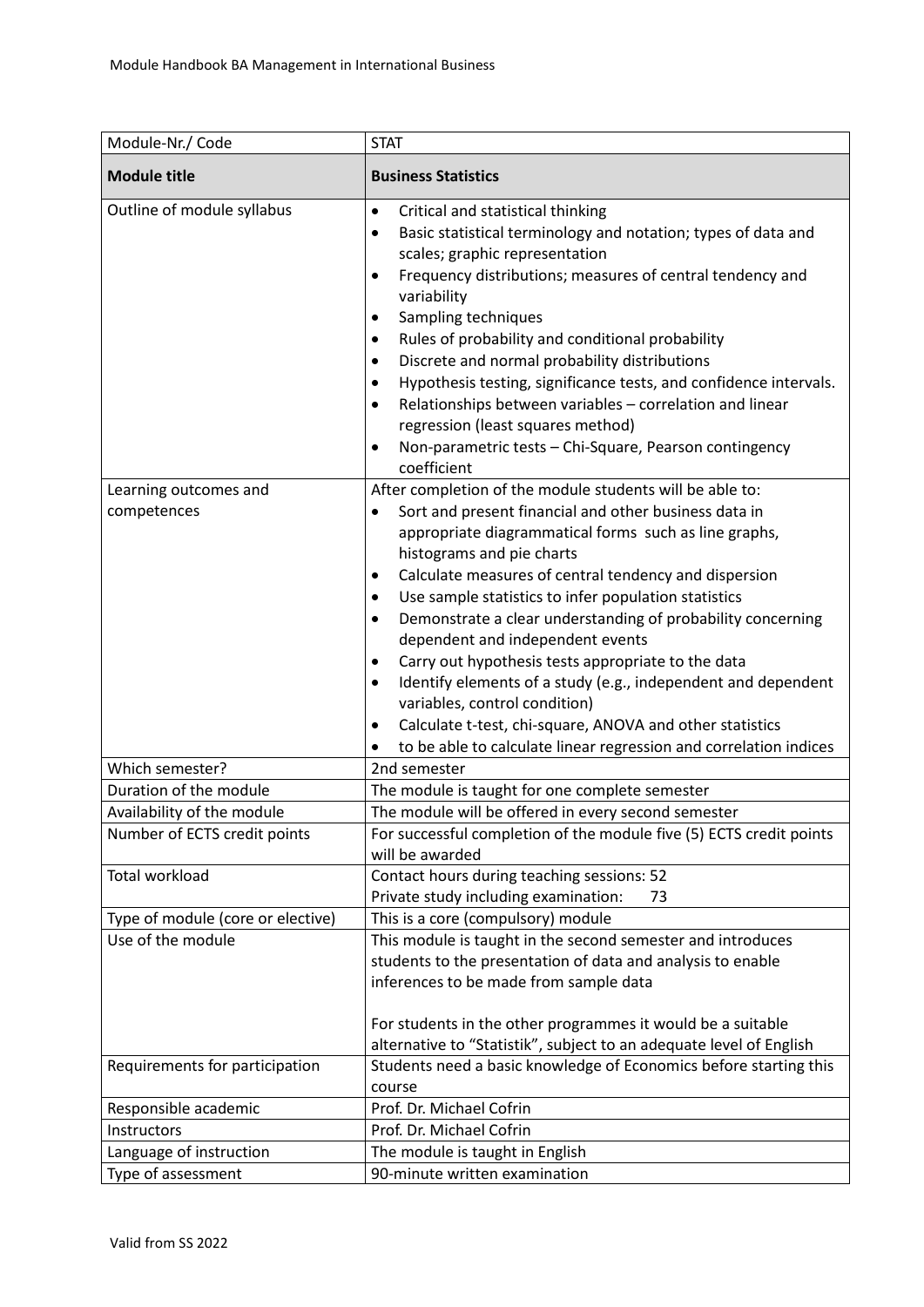| Weighting in calculation of final  | 3.3%                                                                     |
|------------------------------------|--------------------------------------------------------------------------|
| grade                              |                                                                          |
| Methods of instruction and student | The module will be delivered through weekly lectures and tutorials       |
| participation                      | and will include directed and independent learning. Directed             |
|                                    | learning includes a range of activities including pre-reading and        |
|                                    | preparation for tutorial activities and working in small groups.         |
| Special features (e.g. online,     | Online courses                                                           |
| company visits, etc.)              |                                                                          |
| Required text and other literature | Berenson, M., Levine, D., & Szabat, K. (2015). Basic Business Statistics |
|                                    | Global Edition, 13th ed., Pearson. ISBN: 9781292069029                   |
|                                    | Additional Required Material: Calculator                                 |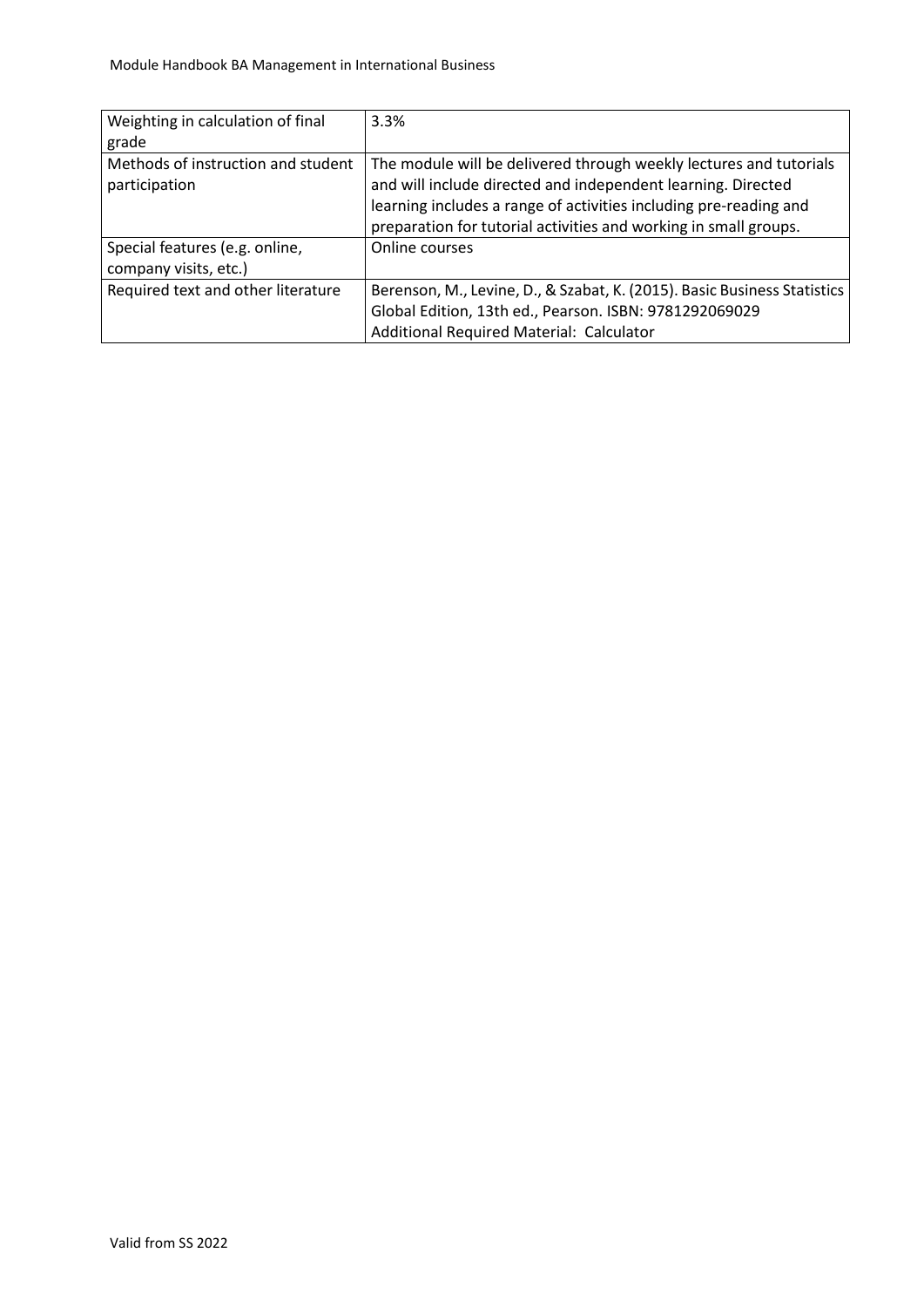| Module-Nr./ Code                                    | ENG <sub>2</sub>                                                                                                                                                                                                                                                                                                                                                                                                                                                                                                                                                                                     |
|-----------------------------------------------------|------------------------------------------------------------------------------------------------------------------------------------------------------------------------------------------------------------------------------------------------------------------------------------------------------------------------------------------------------------------------------------------------------------------------------------------------------------------------------------------------------------------------------------------------------------------------------------------------------|
| <b>Module title</b>                                 | <b>Business English II</b>                                                                                                                                                                                                                                                                                                                                                                                                                                                                                                                                                                           |
| Outline of module syllabus                          | Dealing with information: exchanging / comparing / analysing<br>$\bullet$<br>information<br>Dealing with problems: negotiation, issues & solutions to<br>٠<br>complaints, hypothesizing & taking actions<br>Language of business: reporting, planning, describing trends<br>٠<br>Going international: business travel & company visits<br>٠<br>Technical terms & professional language<br>$\bullet$<br>Advertising copy and promotional materials, business<br>$\bullet$<br>proposals, manuals, internal and external corporate<br>newsletters, brochures, instructions, letters & technical reports |
| Learning outcomes and                               | After completion of the module students will be able:                                                                                                                                                                                                                                                                                                                                                                                                                                                                                                                                                |
| competences                                         | Write business emails competently and correctly<br>Engage in higher level English discussions in a variety of<br>٠<br>situations                                                                                                                                                                                                                                                                                                                                                                                                                                                                     |
|                                                     | Demonstrate that they have progressed beyond level B2<br>٠<br>Produce fluent and accurate written material for various<br>business sitatuation<br>Engage in fluent conversations with people from differing<br>nationalities<br>Take accurate notes in a short business meeting, despite<br>٠<br>distractions                                                                                                                                                                                                                                                                                        |
| Which semester?                                     | 2nd semester                                                                                                                                                                                                                                                                                                                                                                                                                                                                                                                                                                                         |
| Duration of the module                              | The module is taught for one complete semester                                                                                                                                                                                                                                                                                                                                                                                                                                                                                                                                                       |
| Availability of the module                          | The module will be offered in every second semester                                                                                                                                                                                                                                                                                                                                                                                                                                                                                                                                                  |
| Number of ECTS credit points                        | For successful completion of the module five (5) ECTS credit points<br>will be awarded                                                                                                                                                                                                                                                                                                                                                                                                                                                                                                               |
| <b>Total workload</b>                               | Contact hours during teaching sessions: 52<br>Private study including examination:<br>73                                                                                                                                                                                                                                                                                                                                                                                                                                                                                                             |
| Type of module (core or elective)                   | This is a core (compulsory) module                                                                                                                                                                                                                                                                                                                                                                                                                                                                                                                                                                   |
| Use of the module                                   | This module is taught in the second semester.<br>For students in the other programmes it could be a suitable<br>alternative to "Wirtschaftsenglisch 3", subject to an adequate level<br>of English                                                                                                                                                                                                                                                                                                                                                                                                   |
| Requirements for participation                      | No special requirements                                                                                                                                                                                                                                                                                                                                                                                                                                                                                                                                                                              |
| Responsible academic                                | Prof. Dr. Michael Cofrin                                                                                                                                                                                                                                                                                                                                                                                                                                                                                                                                                                             |
| Instructors<br>Language of instruction              | Maria Manser<br>The module is taught in English                                                                                                                                                                                                                                                                                                                                                                                                                                                                                                                                                      |
| Type of assessment                                  | The module will be assessed through a Combi exam. 50% Test and<br>50% a group discussion.                                                                                                                                                                                                                                                                                                                                                                                                                                                                                                            |
| Weighting in calculation of final<br>grade          | 3.3%                                                                                                                                                                                                                                                                                                                                                                                                                                                                                                                                                                                                 |
| Methods of instruction and student<br>participation | All the techniques of modern language teaching, such as blended<br>learning, pair work, short presentations, role plays, language<br>games, and progress tests etc. will be used.<br>By combining authentic business materials with a modern textbook<br>and e-learning, business vocabulary will be practised in context and                                                                                                                                                                                                                                                                        |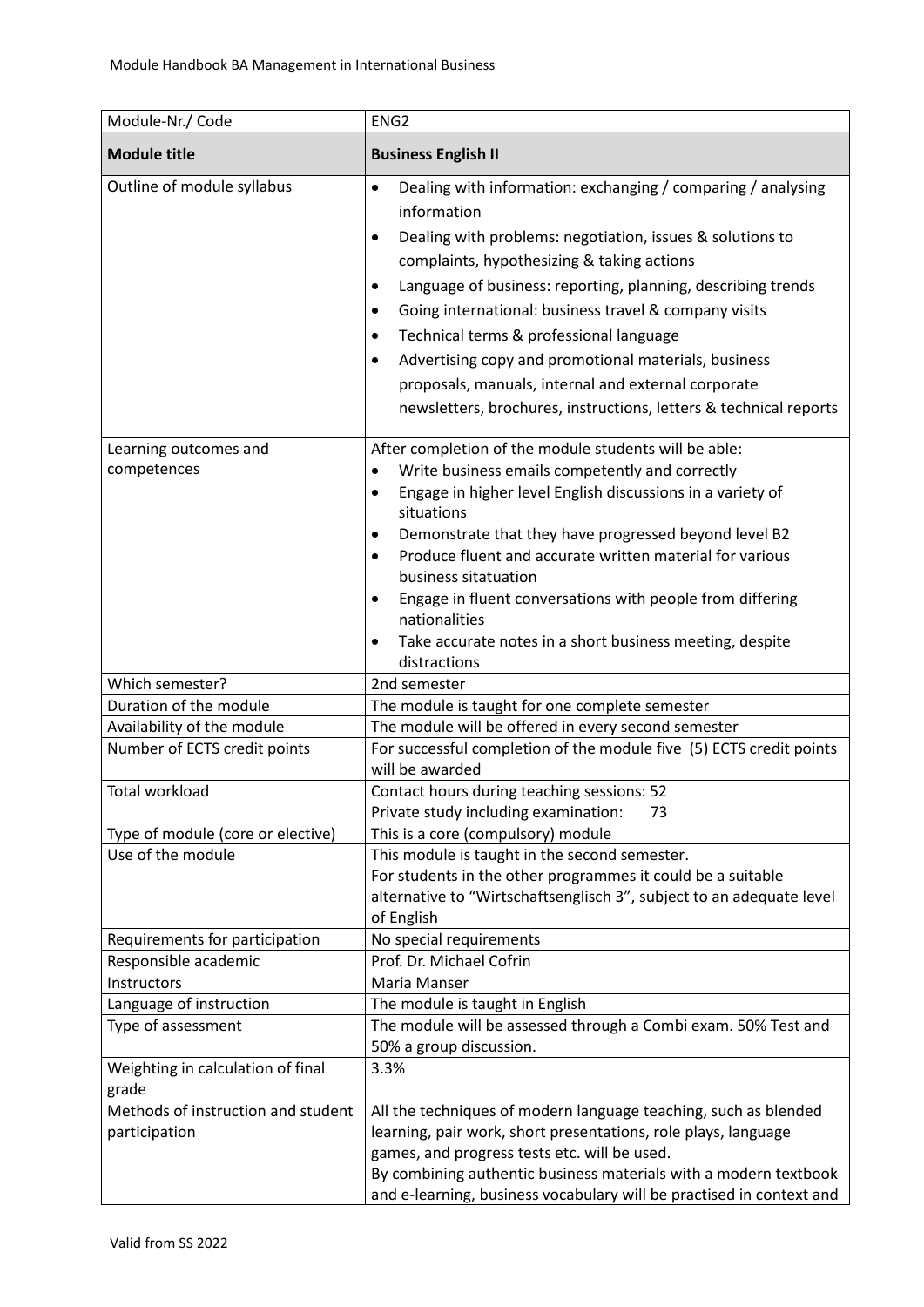|                                    | key grammar will be imparted for accurate communication in work       |
|------------------------------------|-----------------------------------------------------------------------|
|                                    | situations. A balance of practice, review and strategy will ensure an |
|                                    | improvement of the student's scores. We aim to bridge the gap         |
|                                    | between classroom theory and on-the-job practice.                     |
| Special features (e.g. online,     | Online exercises and videos                                           |
| company visits, etc.)              |                                                                       |
| Required text and other literature | Business Advantage B2. (2012). Klett Sprachen GmbH                    |
|                                    | ISBN: 9783125028159                                                   |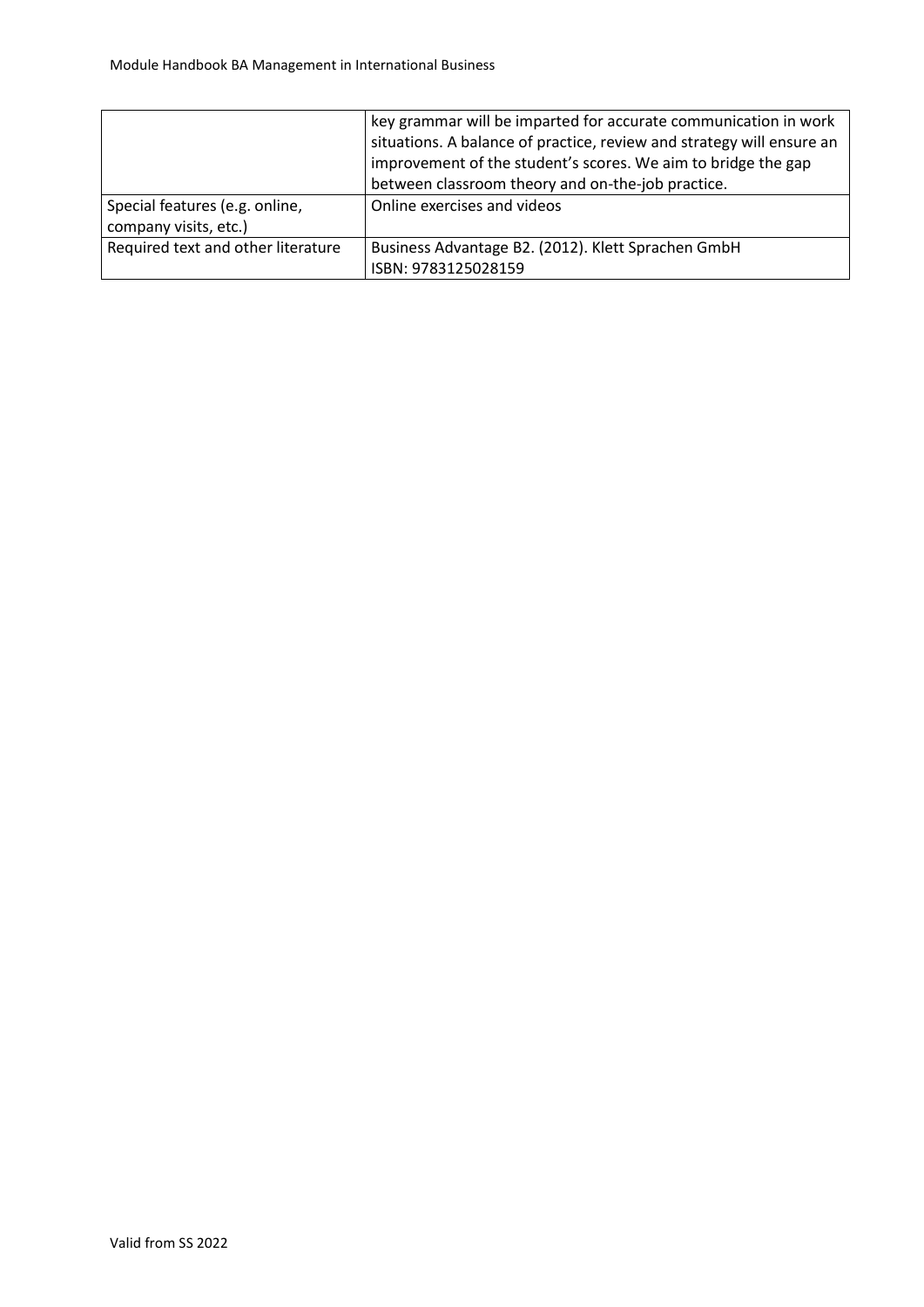| Module-Nr./ Code                                        | <b>PRES</b>                                                                                                                                                                                                                                               |
|---------------------------------------------------------|-----------------------------------------------------------------------------------------------------------------------------------------------------------------------------------------------------------------------------------------------------------|
| <b>Module title</b>                                     | <b>Presentation Skills</b>                                                                                                                                                                                                                                |
| Outline of module syllabus                              | Importance of presentations in study and business<br>$\bullet$<br>Importance of body language - getting rid of bad habits<br>$\bullet$<br>Engaging with one's audience appropriately<br>$\bullet$<br>Importance of timing<br>٠<br>Creativity<br>$\bullet$ |
| Learning outcomes and                                   | After completion of the module students will be able to:                                                                                                                                                                                                  |
| competences                                             | Research accurate information from which to develop<br>$\bullet$<br>presentations                                                                                                                                                                         |
|                                                         | Plan and script informative presentations<br>٠<br>Deliver presentations to mixed audiences without undue                                                                                                                                                  |
|                                                         | ٠<br>nervousness and with apprpropriate gestures and body<br>language<br>Demonstrate presentation styles appropriate to the situation<br>٠                                                                                                                |
|                                                         | and content of the presentation                                                                                                                                                                                                                           |
|                                                         | Hold the attention of an audience                                                                                                                                                                                                                         |
| Which semester?                                         | 2nd semester                                                                                                                                                                                                                                              |
| Duration of the module                                  | The module is taught for one complete semester                                                                                                                                                                                                            |
| Availability of the module                              | The module will be offered in every second semester                                                                                                                                                                                                       |
| Number of ECTS credit points                            | For successful completion of the module two (2) ECTS credit points<br>will be awarded                                                                                                                                                                     |
| <b>Total workload</b>                                   | Contact hours during teaching sessions: 26                                                                                                                                                                                                                |
|                                                         | Private study including examination:<br>24                                                                                                                                                                                                                |
| Type of module (core or elective)                       | This is a core (compulsory) module                                                                                                                                                                                                                        |
| Use of the module                                       | This module is taught in the second semester.<br>For students in the other programmes it could be a suitable<br>alternative to "Präsentationstechniken", subject to an adequate<br>level of English.                                                      |
| Requirements for participation                          | No special requirements                                                                                                                                                                                                                                   |
| Responsible academic                                    | Prof. Dr. Michael Cofrin                                                                                                                                                                                                                                  |
| Instructors                                             | Ridha Mejri                                                                                                                                                                                                                                               |
| Language of instruction                                 | The module is taught in English                                                                                                                                                                                                                           |
| Type of assessment                                      | The module will be assessed through an end of semester<br>Presentation.                                                                                                                                                                                   |
| Weighting in calculation of final<br>grade              | 1.3%                                                                                                                                                                                                                                                      |
| Methods of instruction and student                      | Students will prepare and practice presentations under the                                                                                                                                                                                                |
| participation                                           | guidance of an experienced presentations coach.                                                                                                                                                                                                           |
| Special features (e.g. online,<br>company visits, etc.) | Online videos will be used as examples of good and bad practice                                                                                                                                                                                           |
| Required text and other literature                      | No textbook is required for this course.                                                                                                                                                                                                                  |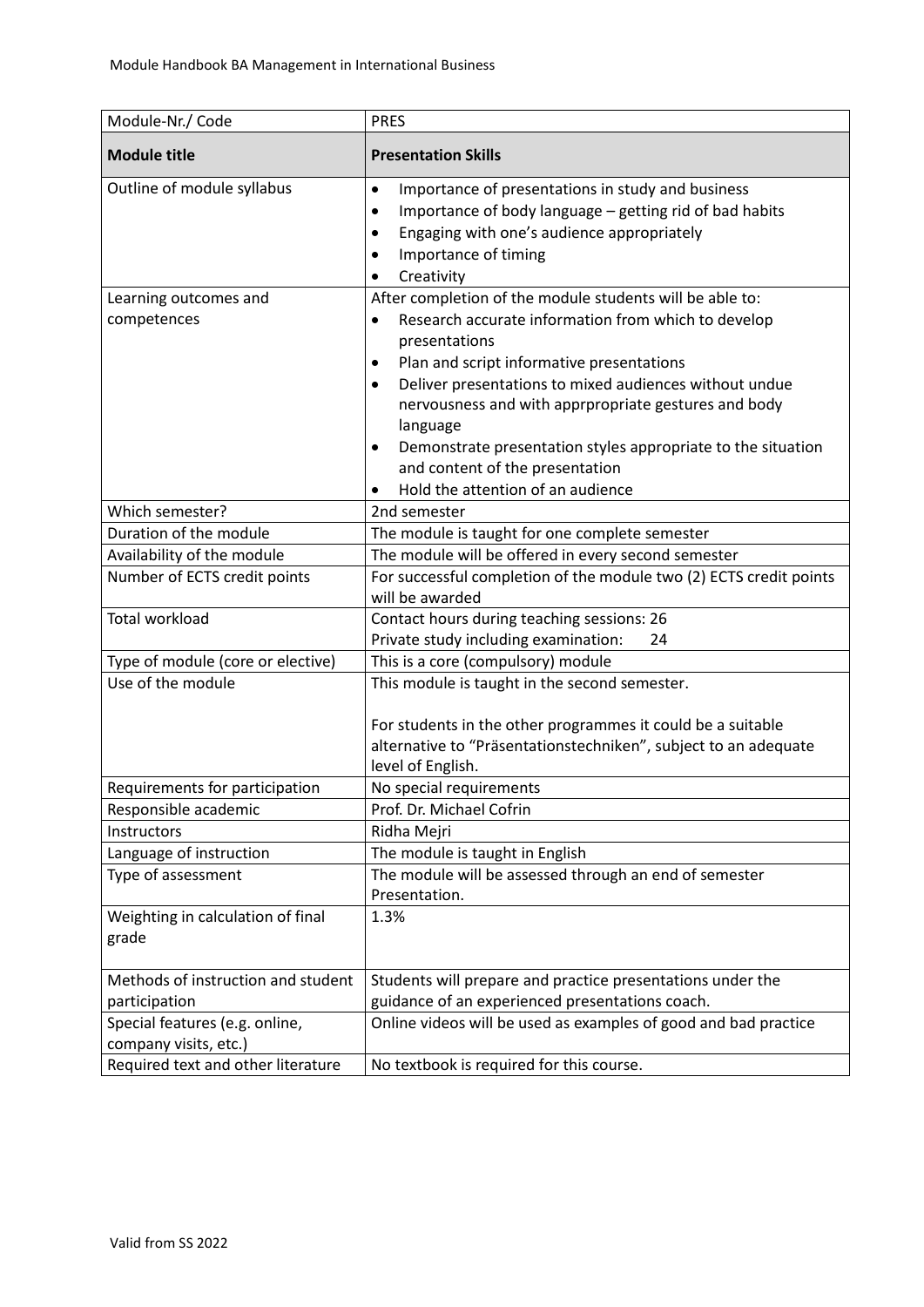| <b>Overview of Modules taught</b> |                                                                 |  |
|-----------------------------------|-----------------------------------------------------------------|--|
| Semester                          | 3                                                               |  |
| <b>Modules</b>                    | <b>Management Accounting</b>                                    |  |
|                                   | <b>International Marketing</b>                                  |  |
|                                   | <b>Business Process Management</b>                              |  |
|                                   | <b>Applied Business Psychology</b>                              |  |
|                                   | <b>Research Methods</b>                                         |  |
|                                   | <b>Teamworking Skills</b>                                       |  |
| Number of ECTS Credit             | 29 ECTS                                                         |  |
| Points awarded                    |                                                                 |  |
| Description                       | In the third semester, the first stage of the core business     |  |
|                                   | management modules is completed with the Management             |  |
|                                   | Accounting, Business Process Management, and Applied Busines    |  |
|                                   | Psychology. Given the importance of working in tems in          |  |
|                                   | business, students attedn the Teamworking Skills module in this |  |
|                                   | semester. International Marketing continues the international   |  |
|                                   | specialisations.                                                |  |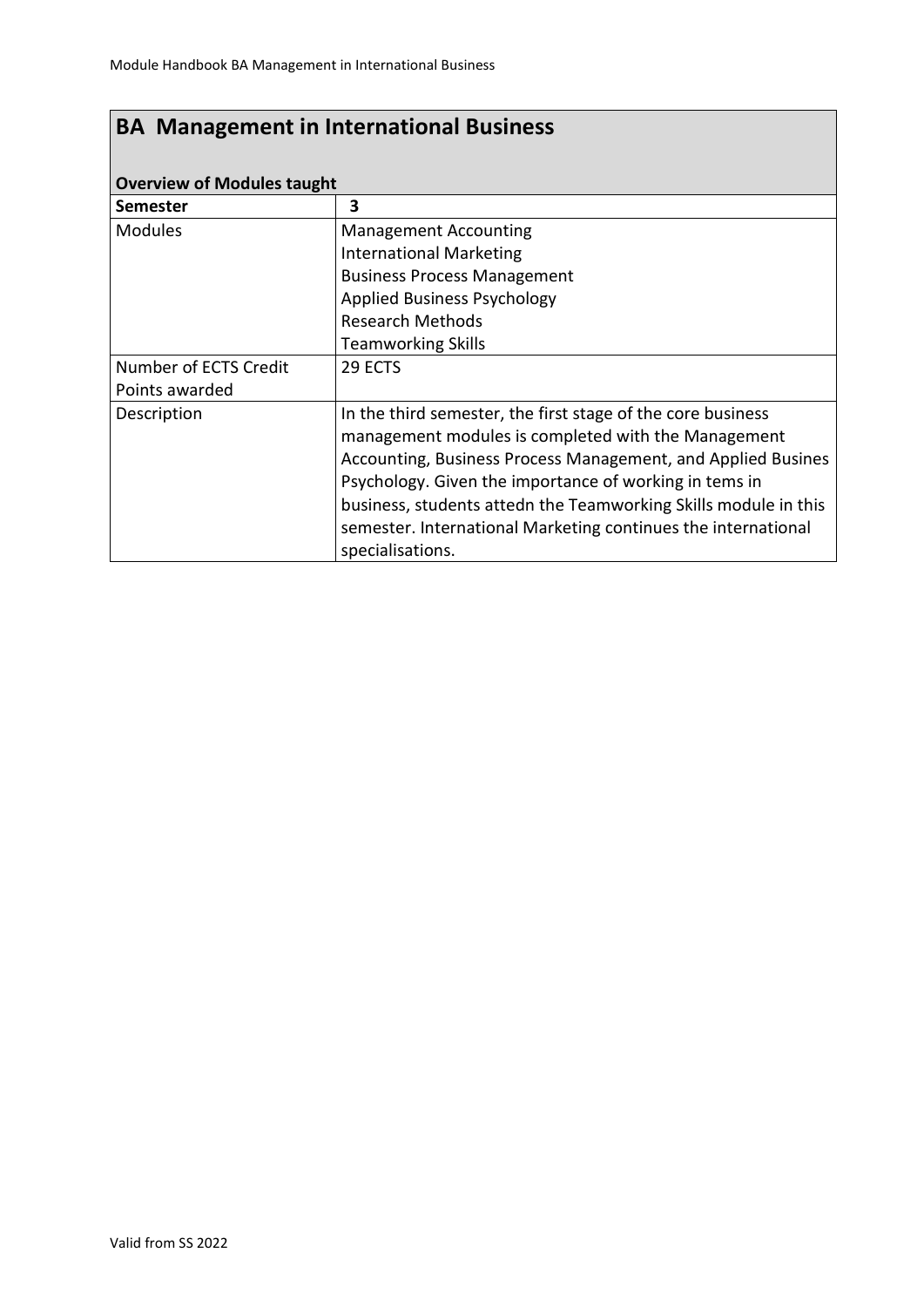| Module-Nr./ Code                                           | <b>MACC</b>                                                                                                                                                                                                                                                                                                                                                                                                                                                                                                                                                                                                                                                                                                                 |
|------------------------------------------------------------|-----------------------------------------------------------------------------------------------------------------------------------------------------------------------------------------------------------------------------------------------------------------------------------------------------------------------------------------------------------------------------------------------------------------------------------------------------------------------------------------------------------------------------------------------------------------------------------------------------------------------------------------------------------------------------------------------------------------------------|
| <b>Module title</b>                                        | <b>Management Accounting</b>                                                                                                                                                                                                                                                                                                                                                                                                                                                                                                                                                                                                                                                                                                |
| Outline of module syllabus                                 | An Introduction to Cost and Management Accounting<br>$\bullet$<br>Basic tools of management accounting<br>$\bullet$<br>Classification of costs - product costs and job costing<br>$\bullet$<br><b>Total Absorption Costing</b><br><b>Activity-Based Costing</b><br>Marginal Costs and Break-Even Analysis - short term decision<br>$\bullet$<br>making<br>Preparing Budgets and using Budgets for Control purposes -<br>٠<br>performance evaluation and feedback reporting<br>Capital Investment Appraisal - using static and dynamic<br>appraisal techniques - including net present value, internal rate<br>of return and annuity methods<br>Management Accounting and Business Strategy<br>٠<br>Analysis of Case studies |
| Learning outcomes and<br>competences                       | After completion of the module students will be able to:<br>Demonstrate knowledge and understanding of key<br>$\bullet$<br>management accounting principles<br>Show knowledge of how cost and other financial date is<br>٠<br>collected in typical companies<br>Collate financial data<br>٠<br>Prepare reports to assist management decision making<br>٠<br>Appraise capital investment projects using NPV and IRR<br>٠<br>methods<br>Prepare simple budgets for management control purposes<br>Carry out annuity calculations<br>٠<br>Carry out marginal cost and break-even analysis to assist short<br>$\bullet$<br>term decision taking                                                                                 |
| Which semester?                                            | 3rd semester                                                                                                                                                                                                                                                                                                                                                                                                                                                                                                                                                                                                                                                                                                                |
| Duration of the module                                     | The module is taught for one complete semester                                                                                                                                                                                                                                                                                                                                                                                                                                                                                                                                                                                                                                                                              |
| Availability of the module<br>Number of ECTS credit points | The module will be offered in every third semester<br>For successful completion of the module five (5) ECTS credit points<br>will be awarded                                                                                                                                                                                                                                                                                                                                                                                                                                                                                                                                                                                |
| <b>Total workload</b>                                      | Contact hours during teaching sessions: 52<br>Private study including examination:<br>73                                                                                                                                                                                                                                                                                                                                                                                                                                                                                                                                                                                                                                    |
| Type of module (core or elective)                          | This is a core (compulsory) module                                                                                                                                                                                                                                                                                                                                                                                                                                                                                                                                                                                                                                                                                          |
| Use of the module                                          | This module is taught in the third semester and completes the<br>accounting section of the course syllabus. In particular students<br>learn how accountants measure the efficiency of processes.<br>For students in the other programmes it would be a suitable<br>alternative to "Kosten & Leistungsrechnung" or "Investition",<br>subject to an adequate level of English.                                                                                                                                                                                                                                                                                                                                                |
| Requirements for participation                             | No special requirements                                                                                                                                                                                                                                                                                                                                                                                                                                                                                                                                                                                                                                                                                                     |
| Responsible academic                                       | Prof. Dr. Michael Cofrin                                                                                                                                                                                                                                                                                                                                                                                                                                                                                                                                                                                                                                                                                                    |
| Instructors                                                | Dr. Geoffrey Writes                                                                                                                                                                                                                                                                                                                                                                                                                                                                                                                                                                                                                                                                                                         |
| Language of instruction                                    | The module is taught in English                                                                                                                                                                                                                                                                                                                                                                                                                                                                                                                                                                                                                                                                                             |
| Type of assessment                                         | 90-minute written examination                                                                                                                                                                                                                                                                                                                                                                                                                                                                                                                                                                                                                                                                                               |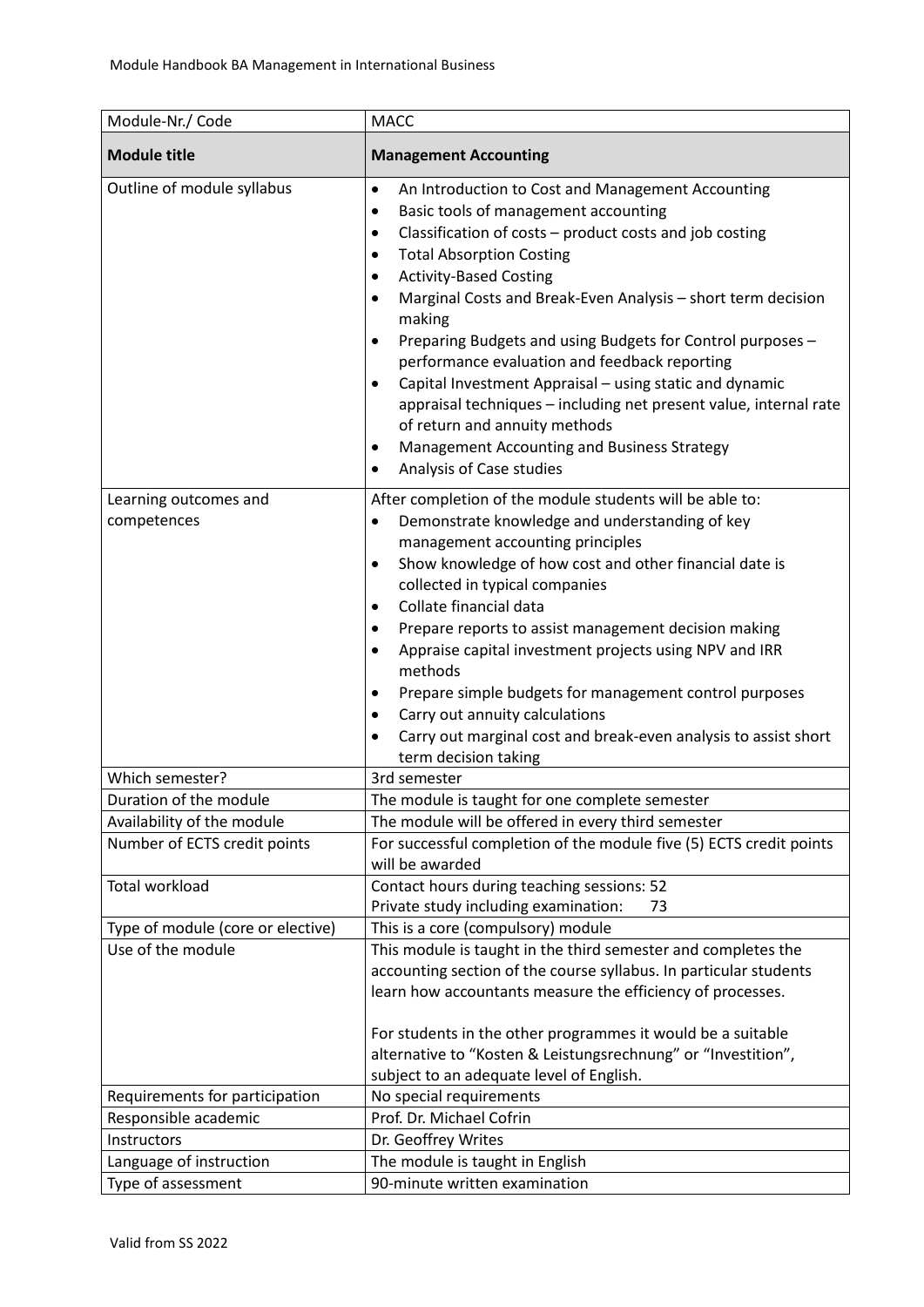| Weighting in calculation of final<br>grade              | 3.3%                                                                                                                                                                                                                                                                                                                                               |
|---------------------------------------------------------|----------------------------------------------------------------------------------------------------------------------------------------------------------------------------------------------------------------------------------------------------------------------------------------------------------------------------------------------------|
| Methods of instruction and student<br>participation     | The module will be delivered through weekly lectures and seminars<br>and will include directed and independent learning. Directed<br>learning includes a range of activities including pre-reading and<br>preparation for seminar activities and presentations. Seminar work<br>will be based on working in small groups to prepare presentations. |
| Special features (e.g. online,<br>company visits, etc.) |                                                                                                                                                                                                                                                                                                                                                    |
| Required text and other literature                      | Students will need to obtain a copy of Wild, J., Shaw, K., &<br>Chiappetta, B. (2019). Fundamental Accounting Principles, (24th<br>ed.). McGraw-Hill                                                                                                                                                                                               |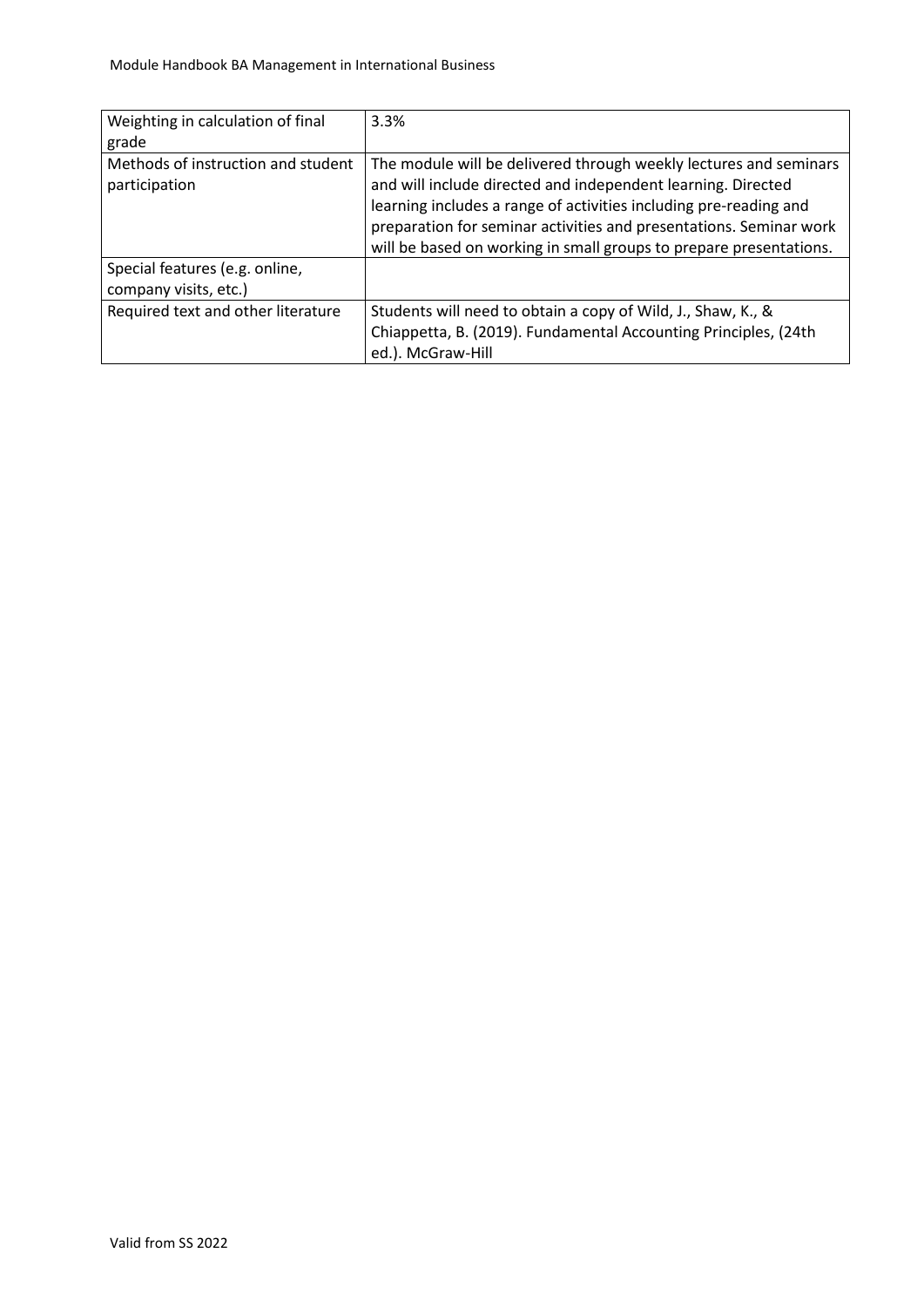| Module-Nr./ Code                                                   | <b>INMK</b>                                                                                                                                                                                                                                                                                                                                                                                                                                                                                                                                                                                                                                                                                                                                                                                                                                                                                                                                                                                                                                                                                                                                                                                                                                                                                                                                                                                                                                                                                                                                                              |
|--------------------------------------------------------------------|--------------------------------------------------------------------------------------------------------------------------------------------------------------------------------------------------------------------------------------------------------------------------------------------------------------------------------------------------------------------------------------------------------------------------------------------------------------------------------------------------------------------------------------------------------------------------------------------------------------------------------------------------------------------------------------------------------------------------------------------------------------------------------------------------------------------------------------------------------------------------------------------------------------------------------------------------------------------------------------------------------------------------------------------------------------------------------------------------------------------------------------------------------------------------------------------------------------------------------------------------------------------------------------------------------------------------------------------------------------------------------------------------------------------------------------------------------------------------------------------------------------------------------------------------------------------------|
| <b>Module title</b>                                                | <b>International Marketing</b>                                                                                                                                                                                                                                                                                                                                                                                                                                                                                                                                                                                                                                                                                                                                                                                                                                                                                                                                                                                                                                                                                                                                                                                                                                                                                                                                                                                                                                                                                                                                           |
| Outline of module syllabus<br>Learning outcomes and<br>competences | Introduction to international marketing in the firm<br>٠<br>Internationalization theories and the initiation of<br>$\bullet$<br>internationalization<br>Selection of markets - based on Global marketing research<br>٠<br>The political, economic and socio-cultural environments<br>٠<br>Market entry strategies - including the choice of entry mode<br>٠<br>Export modes and intermediate entry modes<br>$\bullet$<br>International sourcing decisions and the role of the sub-supplier<br>$\bullet$<br>Designing Global marketing programmes<br>$\bullet$<br><b>International Product decisions</b><br>$\bullet$<br>International Pricing and Terms of Business decisions<br>$\bullet$<br><b>International Distribution decisions</b><br>$\bullet$<br>Promotional strategies in an international context - cultural<br>implications<br>Cross-cultural sales negotiations<br>Organization and control of the global marketing programme<br>After completion of the module students will be able to:<br>Demonstrate knowledge and understanding of the key principle<br>٠<br>of international marketing<br>Explain how the marketing mix has to be adapted to take<br>٠<br>international circumstances into account<br>Explain how the "experience effect" is particularly relevant in<br>$\bullet$<br>international markets<br>Describe and explain conepts like "zones of cultural affinity"<br>٠<br>and "classes of cultural affinity"<br>Explain why companies have to make compromises between<br>$\bullet$<br>worldwide product standardisation and local market |
|                                                                    | customisation<br>Understand to arguments for or aginst Global Marketing<br>٠<br>campaigns<br>Design a global marketing plan<br>Advise senior managers on pros and cons of various market<br>٠<br>entry modes                                                                                                                                                                                                                                                                                                                                                                                                                                                                                                                                                                                                                                                                                                                                                                                                                                                                                                                                                                                                                                                                                                                                                                                                                                                                                                                                                             |
| Which semester?                                                    | 3rd semester                                                                                                                                                                                                                                                                                                                                                                                                                                                                                                                                                                                                                                                                                                                                                                                                                                                                                                                                                                                                                                                                                                                                                                                                                                                                                                                                                                                                                                                                                                                                                             |
| Duration of the module                                             | The module is taught for one complete semester                                                                                                                                                                                                                                                                                                                                                                                                                                                                                                                                                                                                                                                                                                                                                                                                                                                                                                                                                                                                                                                                                                                                                                                                                                                                                                                                                                                                                                                                                                                           |
| Availability of the module                                         | The module will be offered in every third semester                                                                                                                                                                                                                                                                                                                                                                                                                                                                                                                                                                                                                                                                                                                                                                                                                                                                                                                                                                                                                                                                                                                                                                                                                                                                                                                                                                                                                                                                                                                       |
| Number of ECTS credit points                                       | For successful completion of the module six (6) ECTS credit points<br>will be awarded                                                                                                                                                                                                                                                                                                                                                                                                                                                                                                                                                                                                                                                                                                                                                                                                                                                                                                                                                                                                                                                                                                                                                                                                                                                                                                                                                                                                                                                                                    |
| <b>Total workload</b>                                              | Contact hours during teaching sessions: 52                                                                                                                                                                                                                                                                                                                                                                                                                                                                                                                                                                                                                                                                                                                                                                                                                                                                                                                                                                                                                                                                                                                                                                                                                                                                                                                                                                                                                                                                                                                               |
|                                                                    | Private study including examination:<br>98                                                                                                                                                                                                                                                                                                                                                                                                                                                                                                                                                                                                                                                                                                                                                                                                                                                                                                                                                                                                                                                                                                                                                                                                                                                                                                                                                                                                                                                                                                                               |
| Type of module (core or elective)                                  | This is a core (compulsory) module                                                                                                                                                                                                                                                                                                                                                                                                                                                                                                                                                                                                                                                                                                                                                                                                                                                                                                                                                                                                                                                                                                                                                                                                                                                                                                                                                                                                                                                                                                                                       |
| Use of the module                                                  | This module is taught in the third semester. It widens students'<br>marketing knowledge to cover specifically international marketing.                                                                                                                                                                                                                                                                                                                                                                                                                                                                                                                                                                                                                                                                                                                                                                                                                                                                                                                                                                                                                                                                                                                                                                                                                                                                                                                                                                                                                                   |
|                                                                    | For students in the other programmes it could be used to develop                                                                                                                                                                                                                                                                                                                                                                                                                                                                                                                                                                                                                                                                                                                                                                                                                                                                                                                                                                                                                                                                                                                                                                                                                                                                                                                                                                                                                                                                                                         |
|                                                                    | their Marketing knowledge, subject to adequate English skills.                                                                                                                                                                                                                                                                                                                                                                                                                                                                                                                                                                                                                                                                                                                                                                                                                                                                                                                                                                                                                                                                                                                                                                                                                                                                                                                                                                                                                                                                                                           |
| Requirements for participation                                     | Student should have previously taken a Principles of Marketing<br>course.                                                                                                                                                                                                                                                                                                                                                                                                                                                                                                                                                                                                                                                                                                                                                                                                                                                                                                                                                                                                                                                                                                                                                                                                                                                                                                                                                                                                                                                                                                |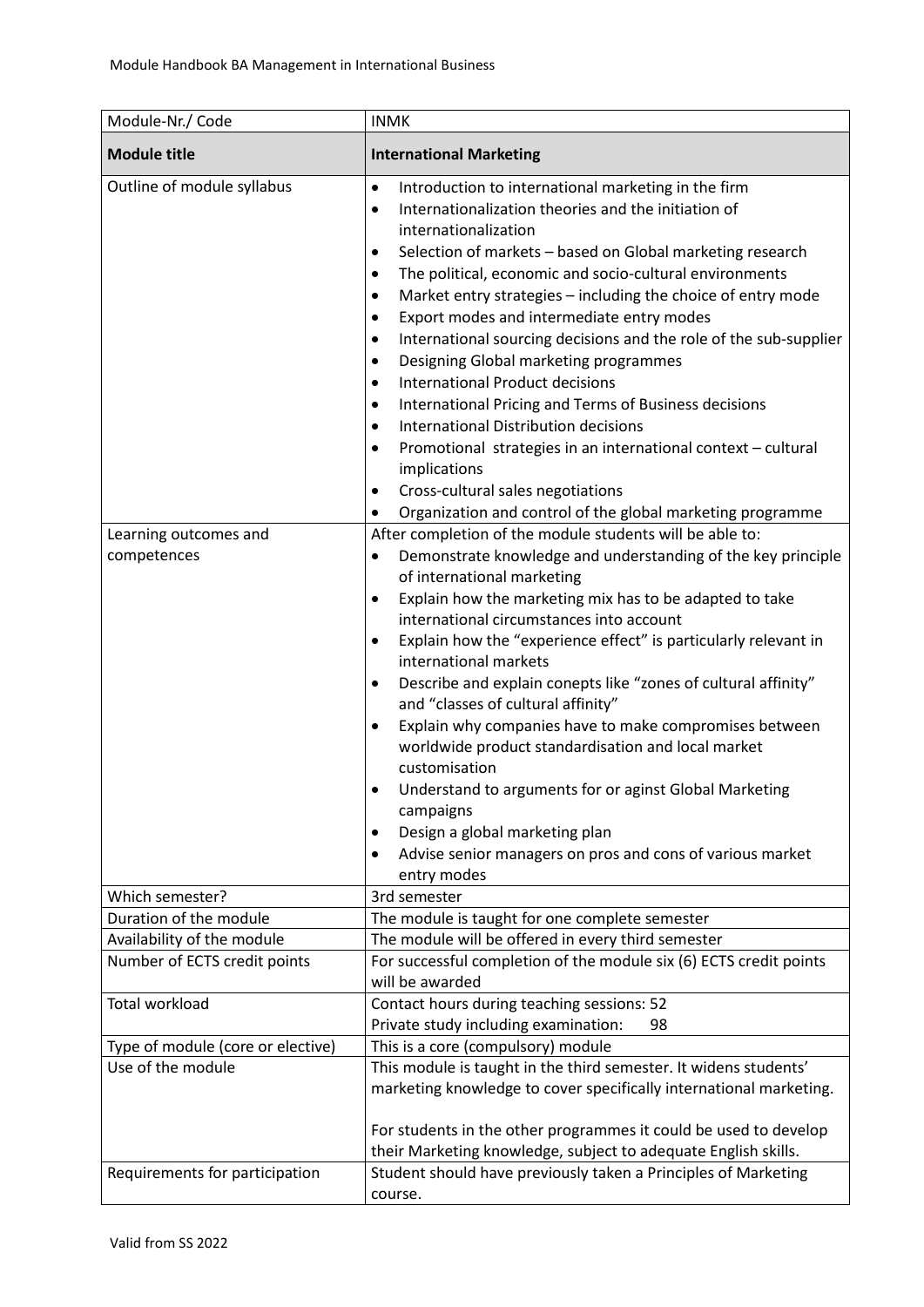| Responsible academic                                    | Prof. Dr. Michael Cofrin                                                                                                                                                                                                                                                                                                                                                                                                                                                 |
|---------------------------------------------------------|--------------------------------------------------------------------------------------------------------------------------------------------------------------------------------------------------------------------------------------------------------------------------------------------------------------------------------------------------------------------------------------------------------------------------------------------------------------------------|
| <b>Instructors</b>                                      | Angela Weil                                                                                                                                                                                                                                                                                                                                                                                                                                                              |
| Language of instruction                                 | The module is taught in English                                                                                                                                                                                                                                                                                                                                                                                                                                          |
| Type of assessment                                      | 90-minute written examination                                                                                                                                                                                                                                                                                                                                                                                                                                            |
| Weighting in calculation of final<br>grade              | 4.0%                                                                                                                                                                                                                                                                                                                                                                                                                                                                     |
| Methods of instruction and student<br>participation     | The module will be delivered through weekly lectures and seminars<br>and will include directed and independent learning. Directed<br>learning will consist largely of practice exercises which students<br>complete at home and which are then discussed in seminar<br>sessions.<br>Students should also pre-reading slides to preparation for lecture<br>and tutorial activities and presentations. There will be a mixture of<br>individual and small groups learning. |
| Special features (e.g. online,<br>company visits, etc.) | Online exercises and videos                                                                                                                                                                                                                                                                                                                                                                                                                                              |
| Required text and other literature                      | Usunier, J., & Lee, J. (2013). Marketing across cultures, 6th ed.,<br>Pearson.<br>Secondary textbooks: Hollensen, S. (2014). Global marketing, 6th<br>ed., Pearson, and Ghauri, Pervez, N., & Catora, P. (2014).<br>Other materials will be provided, including PowerPoint slides,<br>academic studies, case studies, and a list is included with further<br>readings.                                                                                                   |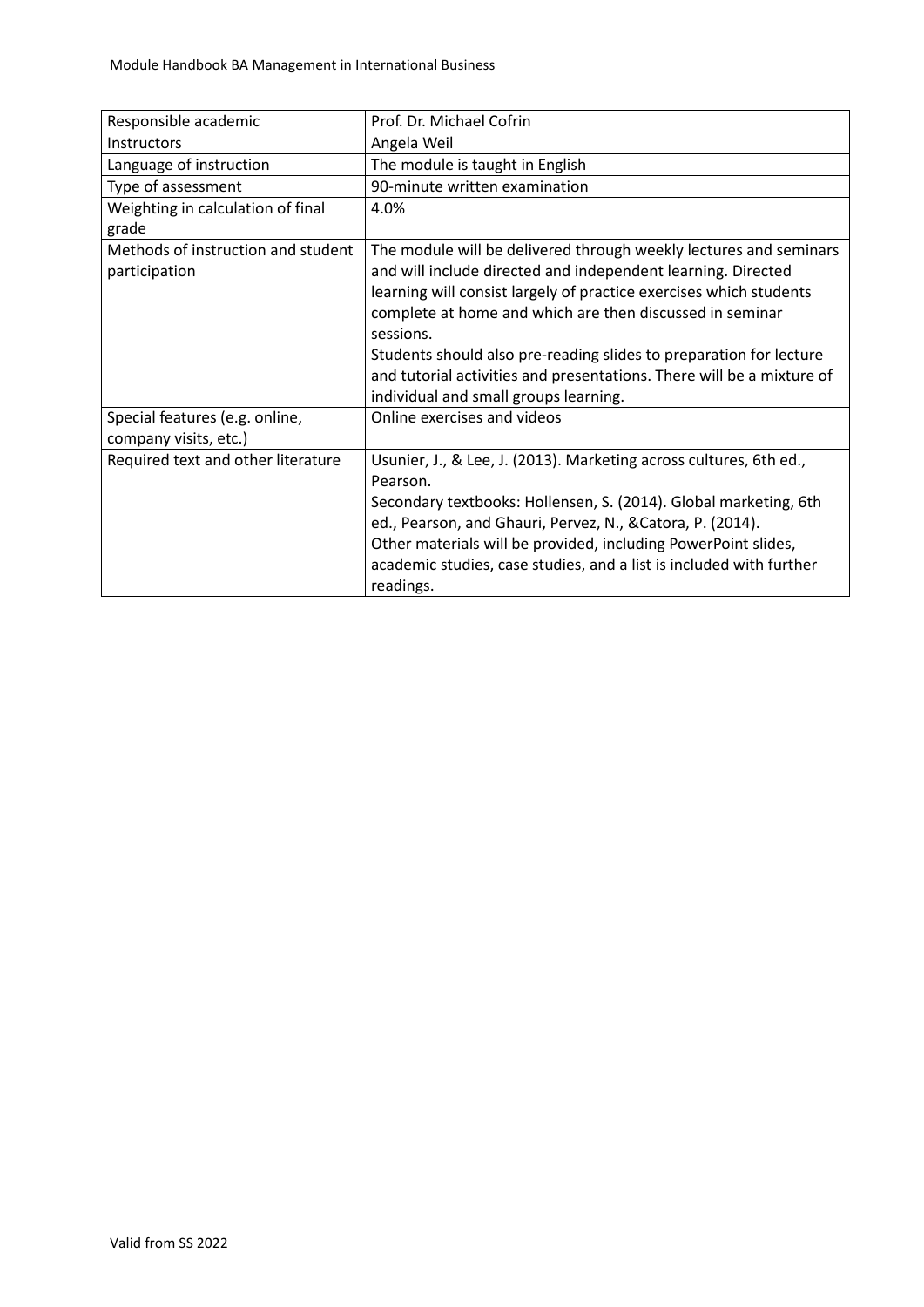| Module-Nr./ Code                                                | <b>BPMA</b>                                                                                                                                                                                                                                                                                                                                                                                                                                                                                                                                                                                                                                                                                                                                                                                                                                                                                                                                                                                                                                                                                                                                                                                                                                                                                                                                                                                                                                                                                                                                                                                                                                                                                                                                                                                                                                         |
|-----------------------------------------------------------------|-----------------------------------------------------------------------------------------------------------------------------------------------------------------------------------------------------------------------------------------------------------------------------------------------------------------------------------------------------------------------------------------------------------------------------------------------------------------------------------------------------------------------------------------------------------------------------------------------------------------------------------------------------------------------------------------------------------------------------------------------------------------------------------------------------------------------------------------------------------------------------------------------------------------------------------------------------------------------------------------------------------------------------------------------------------------------------------------------------------------------------------------------------------------------------------------------------------------------------------------------------------------------------------------------------------------------------------------------------------------------------------------------------------------------------------------------------------------------------------------------------------------------------------------------------------------------------------------------------------------------------------------------------------------------------------------------------------------------------------------------------------------------------------------------------------------------------------------------------|
| <b>Module title</b>                                             | <b>Business Process Management</b>                                                                                                                                                                                                                                                                                                                                                                                                                                                                                                                                                                                                                                                                                                                                                                                                                                                                                                                                                                                                                                                                                                                                                                                                                                                                                                                                                                                                                                                                                                                                                                                                                                                                                                                                                                                                                  |
| Outline of module syllabus<br>Learning outcomes and competences | Process flow analysis<br>$\bullet$<br>Queuing systems<br>Inventory management<br>$\bullet$<br>Supply chain management<br>٠<br>Project management<br>٠<br>Enterprise management<br>$\bullet$<br><b>Business process modelling</b><br>٠<br>Measurement and analysis of business processes<br>٠<br>Methods and tools for business process management and<br>$\bullet$<br>improvement, TQM, and Lean<br>Global supply chain management<br>٠<br>Process integration<br>٠<br>After completion of the module students will be able to:<br>Describe key business processes in an organization and how to<br>$\bullet$<br>manage them<br>Explain the role of enterprise systems in supporting business<br>$\bullet$<br>processes<br>Identify and discuss the various integration points among<br>$\bullet$<br>fulfillment,<br>production,<br>warehouse<br>procurement,<br>and<br>management processes<br>Describe the organizational data related to financial accounting<br>$\bullet$<br>Effectively use SAP ERP to execute key steps and extract<br>$\bullet$<br>meaningful information in the procurement, fulfillment,<br>production, and material planning processes<br>Explain how inventory and warehouse management processes<br>$\bullet$<br>and supply chain management and logistics are all inrrelated with<br>other processes<br>Analyze the financial and material impacts of various steps in the<br>$\bullet$<br>integrated processes.<br>Analyze business processes and evaluate their performance with<br>respect to waste, added value, cost, cycle time, capacity, quality<br>and flexibility.<br>Identify process improvement opportunities and redesign<br>$\bullet$<br>business processes<br>Explain the importance of total quality management (TQM),<br>$\bullet$<br>Lean, and business process re-engineering (BPR) in relation to |
| Which semester?                                                 | <b>BPM</b><br>3rd semester                                                                                                                                                                                                                                                                                                                                                                                                                                                                                                                                                                                                                                                                                                                                                                                                                                                                                                                                                                                                                                                                                                                                                                                                                                                                                                                                                                                                                                                                                                                                                                                                                                                                                                                                                                                                                          |
| Duration of the module                                          | The module is taught for one complete semester                                                                                                                                                                                                                                                                                                                                                                                                                                                                                                                                                                                                                                                                                                                                                                                                                                                                                                                                                                                                                                                                                                                                                                                                                                                                                                                                                                                                                                                                                                                                                                                                                                                                                                                                                                                                      |
| Availability of the module                                      | The module will be offered in every third semester                                                                                                                                                                                                                                                                                                                                                                                                                                                                                                                                                                                                                                                                                                                                                                                                                                                                                                                                                                                                                                                                                                                                                                                                                                                                                                                                                                                                                                                                                                                                                                                                                                                                                                                                                                                                  |
| Number of ECTS credit points                                    | For successful completion of the module five (5) ECTS credit points<br>will be awarded                                                                                                                                                                                                                                                                                                                                                                                                                                                                                                                                                                                                                                                                                                                                                                                                                                                                                                                                                                                                                                                                                                                                                                                                                                                                                                                                                                                                                                                                                                                                                                                                                                                                                                                                                              |
| Total workload                                                  | Contact hours during teaching sessions: 52<br>Private study including examination:<br>73                                                                                                                                                                                                                                                                                                                                                                                                                                                                                                                                                                                                                                                                                                                                                                                                                                                                                                                                                                                                                                                                                                                                                                                                                                                                                                                                                                                                                                                                                                                                                                                                                                                                                                                                                            |
| Type of module (core or elective)                               | This is a core (compulsory) module                                                                                                                                                                                                                                                                                                                                                                                                                                                                                                                                                                                                                                                                                                                                                                                                                                                                                                                                                                                                                                                                                                                                                                                                                                                                                                                                                                                                                                                                                                                                                                                                                                                                                                                                                                                                                  |
| Use of the module                                               | This module is taught in the third semester and offers students first<br>insights into how different business processes are interrelated and<br>managed to improve productivity and efficiency.                                                                                                                                                                                                                                                                                                                                                                                                                                                                                                                                                                                                                                                                                                                                                                                                                                                                                                                                                                                                                                                                                                                                                                                                                                                                                                                                                                                                                                                                                                                                                                                                                                                     |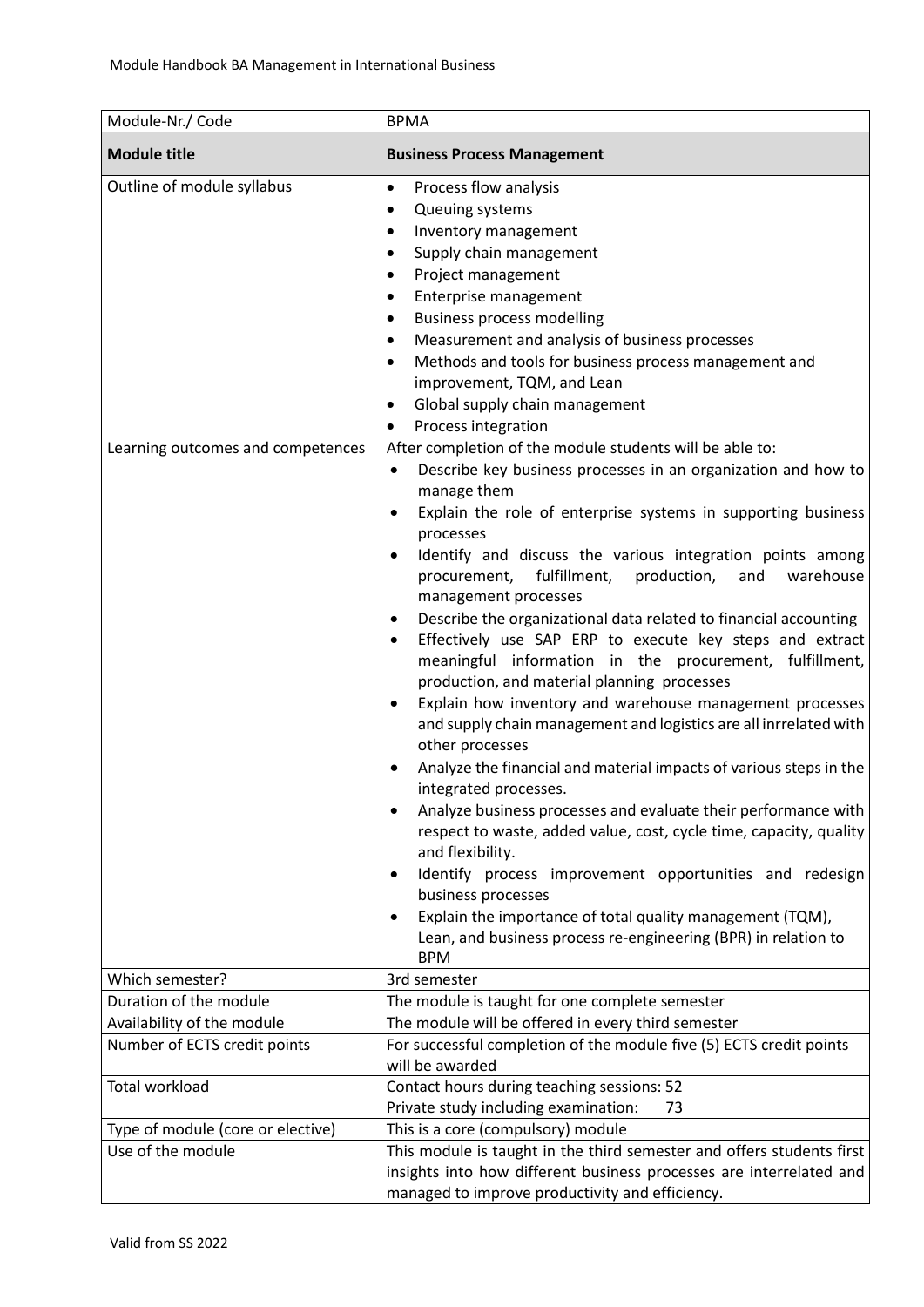| Requirements for participation          | No special requirements                                                |
|-----------------------------------------|------------------------------------------------------------------------|
| Responsible academic                    | Professor TBA                                                          |
| <b>Instructors</b>                      | Professor TBA                                                          |
| Language of instruction                 | The module is taught in English                                        |
| Type of assessment                      | The module is assessed with a final written examination.               |
| Weighting in calculation of final grade | 3.3%                                                                   |
|                                         |                                                                        |
| Methods of instruction and student      | The module will be delivered through weekly lectures and seminars      |
| participation                           | and will include directed and independent learning. Directed learning  |
|                                         | includes a range of activities including pre-reading and preparation   |
|                                         | for seminar activities and presentations. Seminar work will be based   |
|                                         | on working in small groups to prepare presentations.                   |
| Special features (e.g. online, company  | Guest lectures, videos, case studies, critical thinking exercises, and |
| visits, etc.)                           | use of SAP applications.                                               |
| Required text and other literature      | Students will need to obtain a copy or otherwise have access to        |
|                                         | Cachon, G. & Terwiesch, C. Matching supply with demand: An             |
|                                         | introduction to operations management, 3/e. McGraw-Hill.               |
|                                         |                                                                        |
|                                         | Students will also be provided with a weekly set of PowerPoint slides  |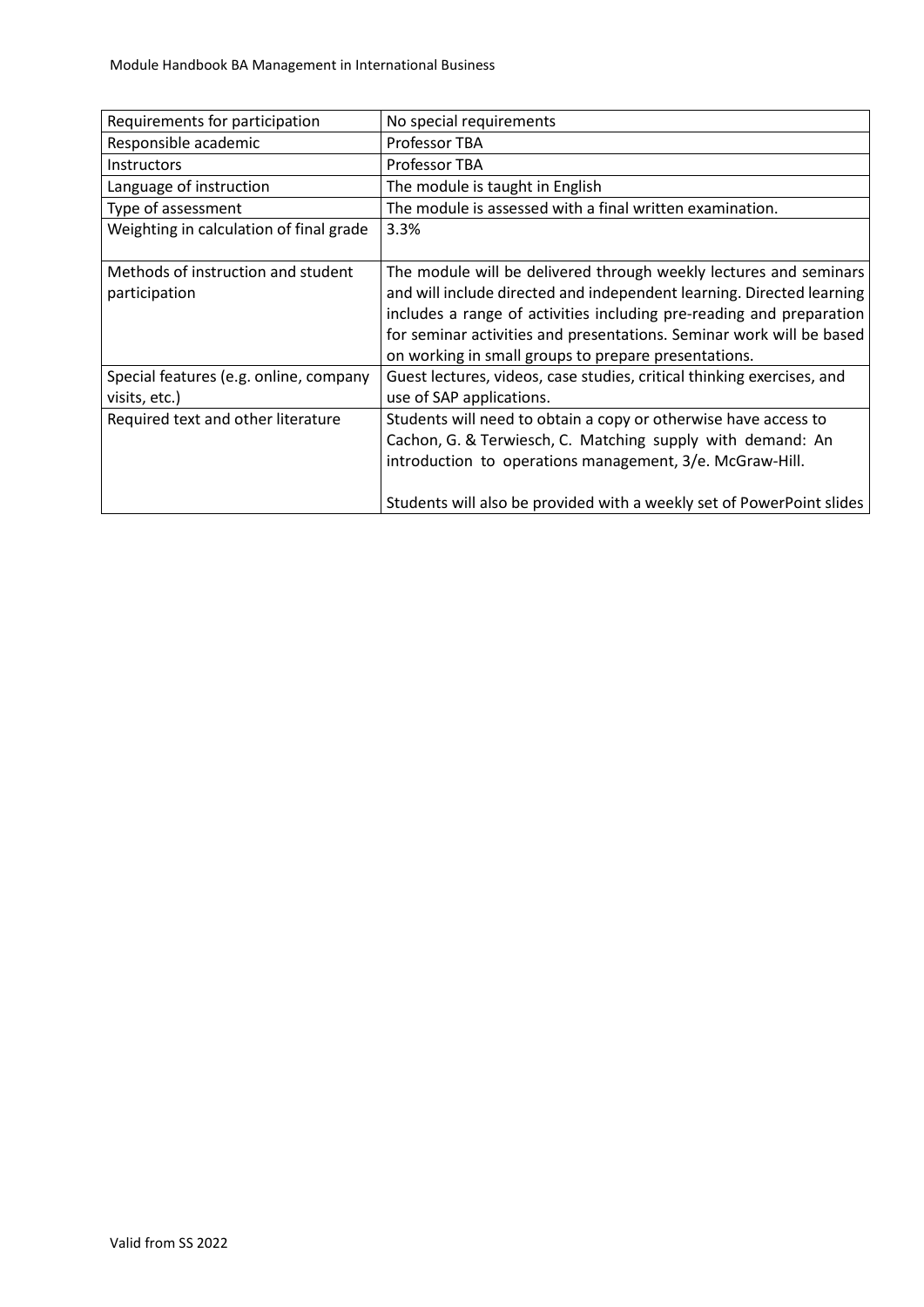| Module-Nr./ Code                                                | <b>ABPS</b>                                                                                                                                                                                                                                                                                                                                                                                                                                                                                                                                                                                                                                                                                                                                                                                                                                                                                                                                                                                                                                                                                                                                                                                                                                                                                                                                                                                                                                                                                                                                                                                                                                                                                                                                                                                                                                                                                                                                                                                                                                                                                                                                                           |
|-----------------------------------------------------------------|-----------------------------------------------------------------------------------------------------------------------------------------------------------------------------------------------------------------------------------------------------------------------------------------------------------------------------------------------------------------------------------------------------------------------------------------------------------------------------------------------------------------------------------------------------------------------------------------------------------------------------------------------------------------------------------------------------------------------------------------------------------------------------------------------------------------------------------------------------------------------------------------------------------------------------------------------------------------------------------------------------------------------------------------------------------------------------------------------------------------------------------------------------------------------------------------------------------------------------------------------------------------------------------------------------------------------------------------------------------------------------------------------------------------------------------------------------------------------------------------------------------------------------------------------------------------------------------------------------------------------------------------------------------------------------------------------------------------------------------------------------------------------------------------------------------------------------------------------------------------------------------------------------------------------------------------------------------------------------------------------------------------------------------------------------------------------------------------------------------------------------------------------------------------------|
| <b>Module title</b>                                             | <b>Applied Business Psychology</b>                                                                                                                                                                                                                                                                                                                                                                                                                                                                                                                                                                                                                                                                                                                                                                                                                                                                                                                                                                                                                                                                                                                                                                                                                                                                                                                                                                                                                                                                                                                                                                                                                                                                                                                                                                                                                                                                                                                                                                                                                                                                                                                                    |
| Outline of module syllabus<br>Learning outcomes and competences | A brief introduction to the history, disciplines, and research in<br>$\bullet$<br>psychology in general and industrial/organizational<br>psychology<br>Brief overview of neurological studies in psychology and sense &<br>$\bullet$<br>perception<br>Personality and individual differences, personality assessment<br>٠<br>and other assessments in business<br>Theories of motivation and outcome measures (e.g., job<br>$\bullet$<br>satisfaction, commitment)<br>Psychology in the employment processing and employee<br>$\bullet$<br>appraisals<br>Social influence and group dynamics<br>$\bullet$<br>Working in groups and building teams<br>$\bullet$<br>Organizational culture and change<br>$\bullet$<br>Psychology of leadership and leadership assessment<br>٠<br>Psychology of negotiation<br>٠<br>Stress and well-being in the workplace<br>٠<br>Consumer psychology<br>٠<br>After completion of the module students will be able to:<br>Explain psychometric testing used in business and the<br>٠<br>advantages and disadavantages of these tests<br>Explain core aspects of personality from a systems approach and<br>the difference between personality traits and skills; to also<br>understand the most common defense mechanisms a manager<br>is likley to encounter when managing people.<br>Explain why studying emotions is important in understanding<br>human behavior and how emotions are linked to personality,<br>motivation, learning, and success in business.<br>Explain the links between motivation, job satisfaction, and<br>commitment and how managers can make practical use of<br>motivation and goal setting theory<br>Explain the psychology of social cognition, heuristics, and biases<br>$\bullet$<br>and the importance of this knowledge when negotiating with<br>suppliers, colleagues and customers<br>Explain the factors identified in the literature that are known to<br>$\bullet$<br>contribute to successful teams<br>Explain how theories and empirical studies in psychology have<br>contributed to our current understanding of the factors that<br>contribute to leadership devlopment and effectiveness |
|                                                                 | Explain the factors identified in the research that contribute to<br>٠<br>psychological well-being or stress and the different approaches                                                                                                                                                                                                                                                                                                                                                                                                                                                                                                                                                                                                                                                                                                                                                                                                                                                                                                                                                                                                                                                                                                                                                                                                                                                                                                                                                                                                                                                                                                                                                                                                                                                                                                                                                                                                                                                                                                                                                                                                                             |
| Which semester?                                                 | in managing employee health                                                                                                                                                                                                                                                                                                                                                                                                                                                                                                                                                                                                                                                                                                                                                                                                                                                                                                                                                                                                                                                                                                                                                                                                                                                                                                                                                                                                                                                                                                                                                                                                                                                                                                                                                                                                                                                                                                                                                                                                                                                                                                                                           |
| Duration of the module                                          | 3rd semester                                                                                                                                                                                                                                                                                                                                                                                                                                                                                                                                                                                                                                                                                                                                                                                                                                                                                                                                                                                                                                                                                                                                                                                                                                                                                                                                                                                                                                                                                                                                                                                                                                                                                                                                                                                                                                                                                                                                                                                                                                                                                                                                                          |
|                                                                 | The module is taught for one complete semester                                                                                                                                                                                                                                                                                                                                                                                                                                                                                                                                                                                                                                                                                                                                                                                                                                                                                                                                                                                                                                                                                                                                                                                                                                                                                                                                                                                                                                                                                                                                                                                                                                                                                                                                                                                                                                                                                                                                                                                                                                                                                                                        |
| Availability of the module                                      | The module will be offered in every third semester                                                                                                                                                                                                                                                                                                                                                                                                                                                                                                                                                                                                                                                                                                                                                                                                                                                                                                                                                                                                                                                                                                                                                                                                                                                                                                                                                                                                                                                                                                                                                                                                                                                                                                                                                                                                                                                                                                                                                                                                                                                                                                                    |
| Number of ECTS credit points                                    | For successful completion of the module six (6) ECTS credit points<br>will be awarded                                                                                                                                                                                                                                                                                                                                                                                                                                                                                                                                                                                                                                                                                                                                                                                                                                                                                                                                                                                                                                                                                                                                                                                                                                                                                                                                                                                                                                                                                                                                                                                                                                                                                                                                                                                                                                                                                                                                                                                                                                                                                 |
|                                                                 |                                                                                                                                                                                                                                                                                                                                                                                                                                                                                                                                                                                                                                                                                                                                                                                                                                                                                                                                                                                                                                                                                                                                                                                                                                                                                                                                                                                                                                                                                                                                                                                                                                                                                                                                                                                                                                                                                                                                                                                                                                                                                                                                                                       |
| Total workload                                                  | Contact hours during teaching sessions: 52                                                                                                                                                                                                                                                                                                                                                                                                                                                                                                                                                                                                                                                                                                                                                                                                                                                                                                                                                                                                                                                                                                                                                                                                                                                                                                                                                                                                                                                                                                                                                                                                                                                                                                                                                                                                                                                                                                                                                                                                                                                                                                                            |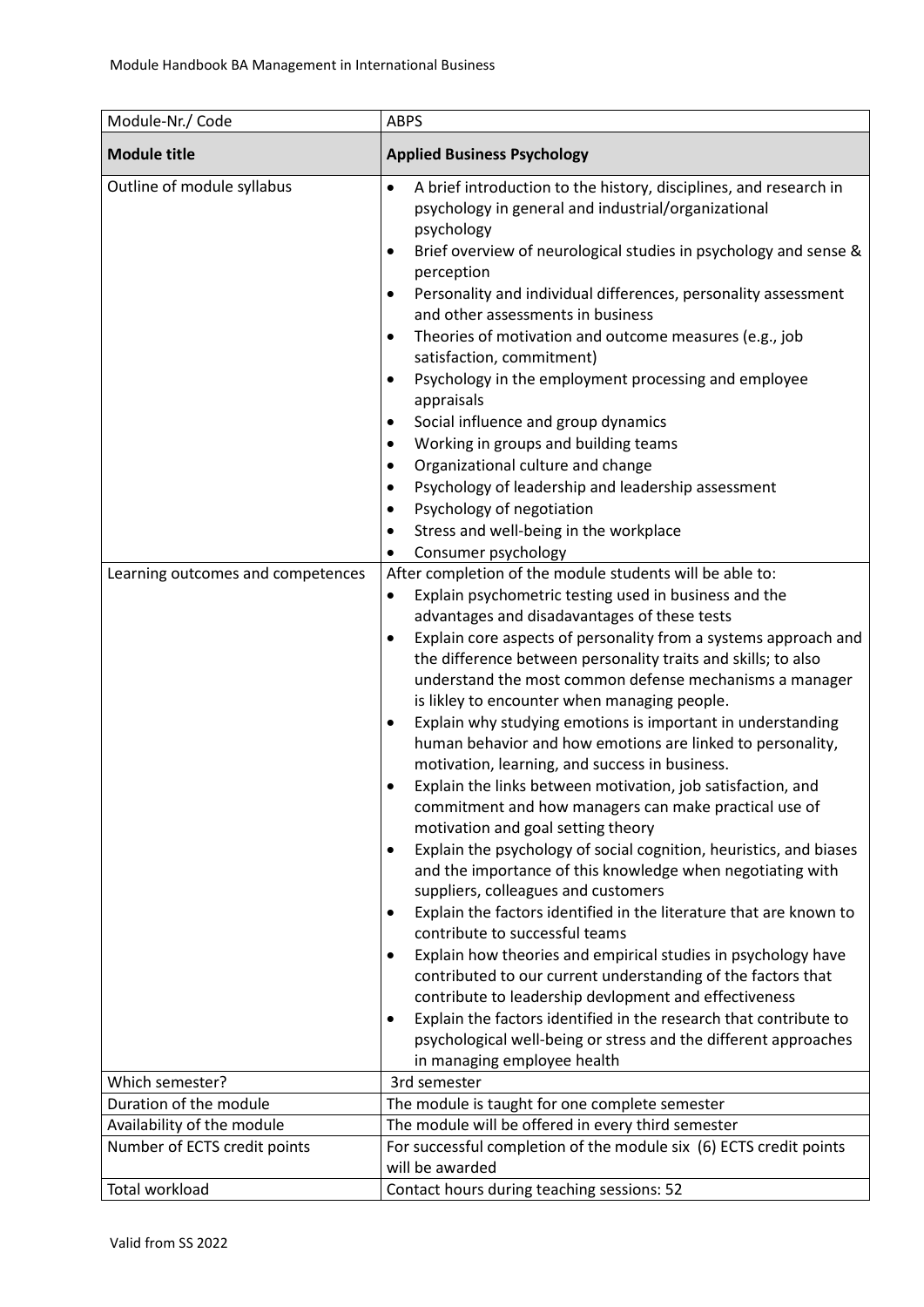|                                                         | Private study including examination:<br>98                                                                                                                                                                                                                                                                                                                                                                                                                                                          |
|---------------------------------------------------------|-----------------------------------------------------------------------------------------------------------------------------------------------------------------------------------------------------------------------------------------------------------------------------------------------------------------------------------------------------------------------------------------------------------------------------------------------------------------------------------------------------|
| Type of module (core or elective)                       | This is a core (compulsory) module                                                                                                                                                                                                                                                                                                                                                                                                                                                                  |
| Use of the module                                       | This module introduces students to the theory of modern business<br>psychology as it helps to explain the actions of people in the<br>business world and to give students a better understanding of how<br>psychology underpins topics such as employee motivation.                                                                                                                                                                                                                                 |
|                                                         | For students in the BSc Management Psychology this module could<br>be an alternative to "Introduction to Business Psychology", subject<br>to satisfactory language skills.                                                                                                                                                                                                                                                                                                                          |
| Requirements for participation                          | No special requirements                                                                                                                                                                                                                                                                                                                                                                                                                                                                             |
| Responsible academic                                    | Prof. Dr. Michael Cofrin                                                                                                                                                                                                                                                                                                                                                                                                                                                                            |
| Instructors                                             | Prof. Dr. Michael Cofrin                                                                                                                                                                                                                                                                                                                                                                                                                                                                            |
| Language of instruction                                 | The module is taught in English                                                                                                                                                                                                                                                                                                                                                                                                                                                                     |
| Type of assessment                                      | The module is assessed with a written examination                                                                                                                                                                                                                                                                                                                                                                                                                                                   |
| Weighting in calculation of final grade                 | 4.0%                                                                                                                                                                                                                                                                                                                                                                                                                                                                                                |
| Methods of instruction and student<br>participation     | The module will be delivered through weekly lectures and seminars<br>and will include directed and independent learning. Directed<br>learning will consist largely of discussion. Students will also learn by<br>taking responsibility and leading class discussion on a chosen topic<br>as "session leaders". Students should also pre-read articles and to<br>prepare for lectures and tutorial activities and presentations. There<br>will be a mixture of individual and small groups learning. |
| Special features (e.g. online, company<br>visits, etc.) | Online exercises and videos, role playing exercises                                                                                                                                                                                                                                                                                                                                                                                                                                                 |
| Required text and other literature                      | Various peer-reviewed articles and Ted Talk and APA videos will be<br>provided throughout the semester.                                                                                                                                                                                                                                                                                                                                                                                             |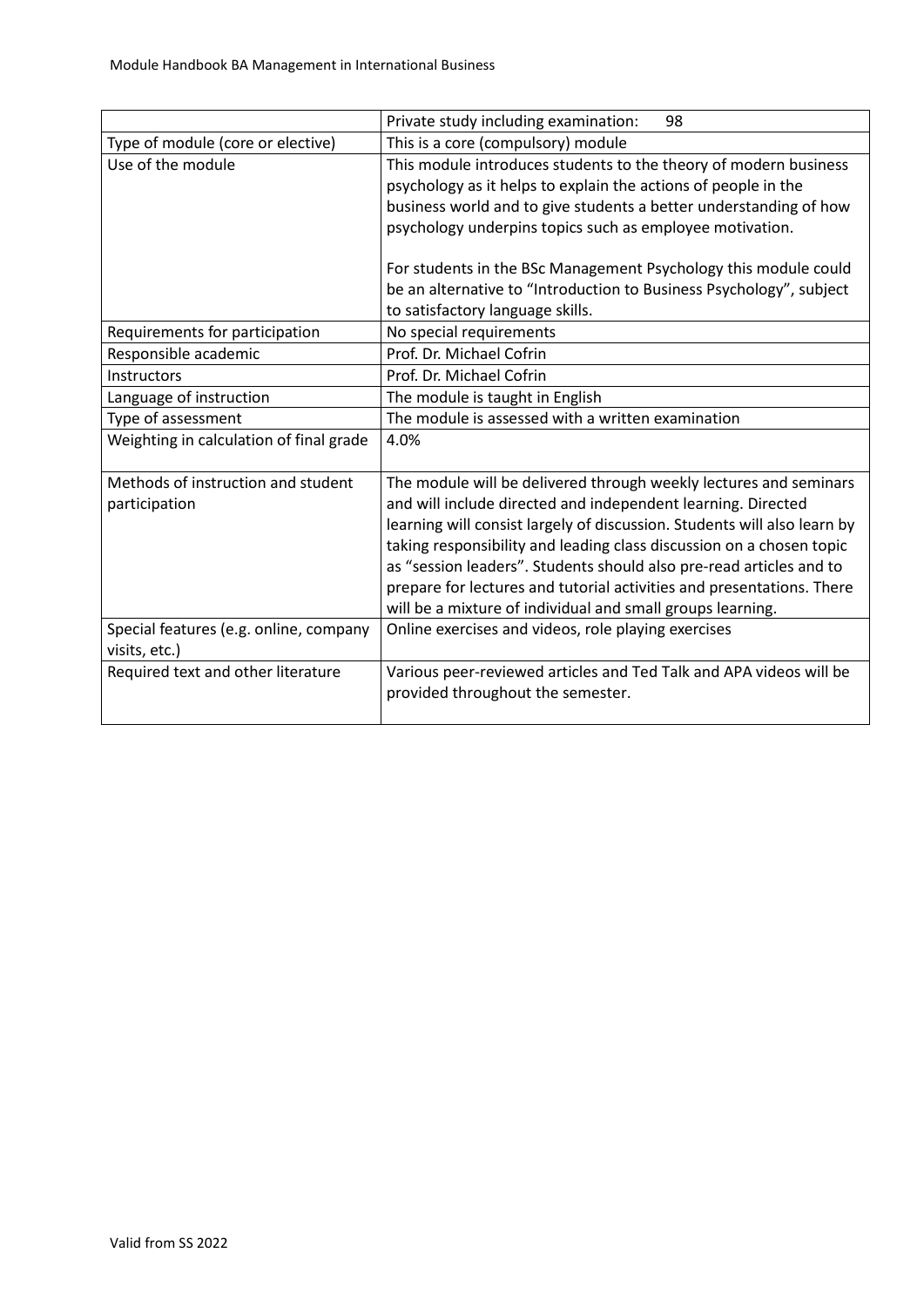| Module-Nr./ Code                  | <b>METH</b>                                                                                                                                                                                                                                                                                                                                                                                                                                                                                                                                                                                                                                                                                                                                                                                                                                                                                                                                                                                                                                                                                                                                                                                                                                                                 |
|-----------------------------------|-----------------------------------------------------------------------------------------------------------------------------------------------------------------------------------------------------------------------------------------------------------------------------------------------------------------------------------------------------------------------------------------------------------------------------------------------------------------------------------------------------------------------------------------------------------------------------------------------------------------------------------------------------------------------------------------------------------------------------------------------------------------------------------------------------------------------------------------------------------------------------------------------------------------------------------------------------------------------------------------------------------------------------------------------------------------------------------------------------------------------------------------------------------------------------------------------------------------------------------------------------------------------------|
| Module title                      | <b>Research Methods</b>                                                                                                                                                                                                                                                                                                                                                                                                                                                                                                                                                                                                                                                                                                                                                                                                                                                                                                                                                                                                                                                                                                                                                                                                                                                     |
| Outline of module syllabus        | Refining research topic ideas<br>$\bullet$<br>Planning, critically reviewing and evaluating the literature<br>$\bullet$<br>Choosing and formulating the research design and keeping it<br>$\bullet$<br>coherent<br>Overview of different designs<br>$\bullet$<br>Understanding the purpose of and choosing a research strategy<br>$\bullet$<br>Gaining access to primary and secondary data<br>٠<br>Using social media for research<br>$\bullet$<br>Collecting data through observation vs. interviews and diaries<br>$\bullet$<br>Semi-structured and in-depth interviews<br>$\bullet$<br>Group interviews and focus groups<br>$\bullet$<br>Analysing data qualitatively (e.g., thematic, template, grounded<br>$\bullet$<br>theory, narrative, discourse)<br><b>Overview of CAQDAS</b><br>$\bullet$<br>Collecting primary data using questionnaires<br>$\bullet$<br>Designing surveys, questionnaires<br>$\bullet$<br>Pilot testing<br>$\bullet$<br>Preparing and entering data for quantitative analysis<br>$\bullet$<br>Analysing data with SPSS, Vassar stats<br>$\bullet$<br>Research ethics (including data protection and data<br>$\bullet$<br>management of traditional and internet-mediated access)<br>Writing and presenting the research proposal<br>$\bullet$ |
| Learning outcomes and competences | After completion of the module students will be able to:<br>Conduct qualitative, quantitave or mixed-design research in a<br>$\bullet$<br>business context<br>Conduct a critical review of the literature<br>$\bullet$<br>Develop a feasible research method<br>$\bullet$<br>Develop a research strategy<br>$\bullet$<br>Develop a research design<br>$\bullet$<br>Employ the approariate analysis based on the research<br>$\bullet$<br>questions, strategy, and method design<br>Understand the different qualitative analyses<br>$\bullet$<br>Develop surveys, questionnaires<br>$\bullet$<br>Enter data into statistical software and intepret the results<br>Understand the ethical concerns in research<br>Write a reaerch proposal                                                                                                                                                                                                                                                                                                                                                                                                                                                                                                                                   |
| Which semester?                   | 3rd semester                                                                                                                                                                                                                                                                                                                                                                                                                                                                                                                                                                                                                                                                                                                                                                                                                                                                                                                                                                                                                                                                                                                                                                                                                                                                |
| Duration of the module            | The module is taught for one complete semester                                                                                                                                                                                                                                                                                                                                                                                                                                                                                                                                                                                                                                                                                                                                                                                                                                                                                                                                                                                                                                                                                                                                                                                                                              |
| Availability of the module        | The module will be offered in every third semester                                                                                                                                                                                                                                                                                                                                                                                                                                                                                                                                                                                                                                                                                                                                                                                                                                                                                                                                                                                                                                                                                                                                                                                                                          |
| Number of ECTS credit points      | For successful completion of the module five (5) ECTS credit points                                                                                                                                                                                                                                                                                                                                                                                                                                                                                                                                                                                                                                                                                                                                                                                                                                                                                                                                                                                                                                                                                                                                                                                                         |
|                                   | will be awarded                                                                                                                                                                                                                                                                                                                                                                                                                                                                                                                                                                                                                                                                                                                                                                                                                                                                                                                                                                                                                                                                                                                                                                                                                                                             |
| <b>Total workload</b>             | Contact hours during teaching sessions: 52                                                                                                                                                                                                                                                                                                                                                                                                                                                                                                                                                                                                                                                                                                                                                                                                                                                                                                                                                                                                                                                                                                                                                                                                                                  |
|                                   | Private study including examination:<br>73                                                                                                                                                                                                                                                                                                                                                                                                                                                                                                                                                                                                                                                                                                                                                                                                                                                                                                                                                                                                                                                                                                                                                                                                                                  |
| Type of module (core or elective) | This is a core (compulsory) module                                                                                                                                                                                                                                                                                                                                                                                                                                                                                                                                                                                                                                                                                                                                                                                                                                                                                                                                                                                                                                                                                                                                                                                                                                          |
| Use of the module                 | This module is taught in the third semester and provides knowledge<br>about various methods used to conduct research in business and                                                                                                                                                                                                                                                                                                                                                                                                                                                                                                                                                                                                                                                                                                                                                                                                                                                                                                                                                                                                                                                                                                                                        |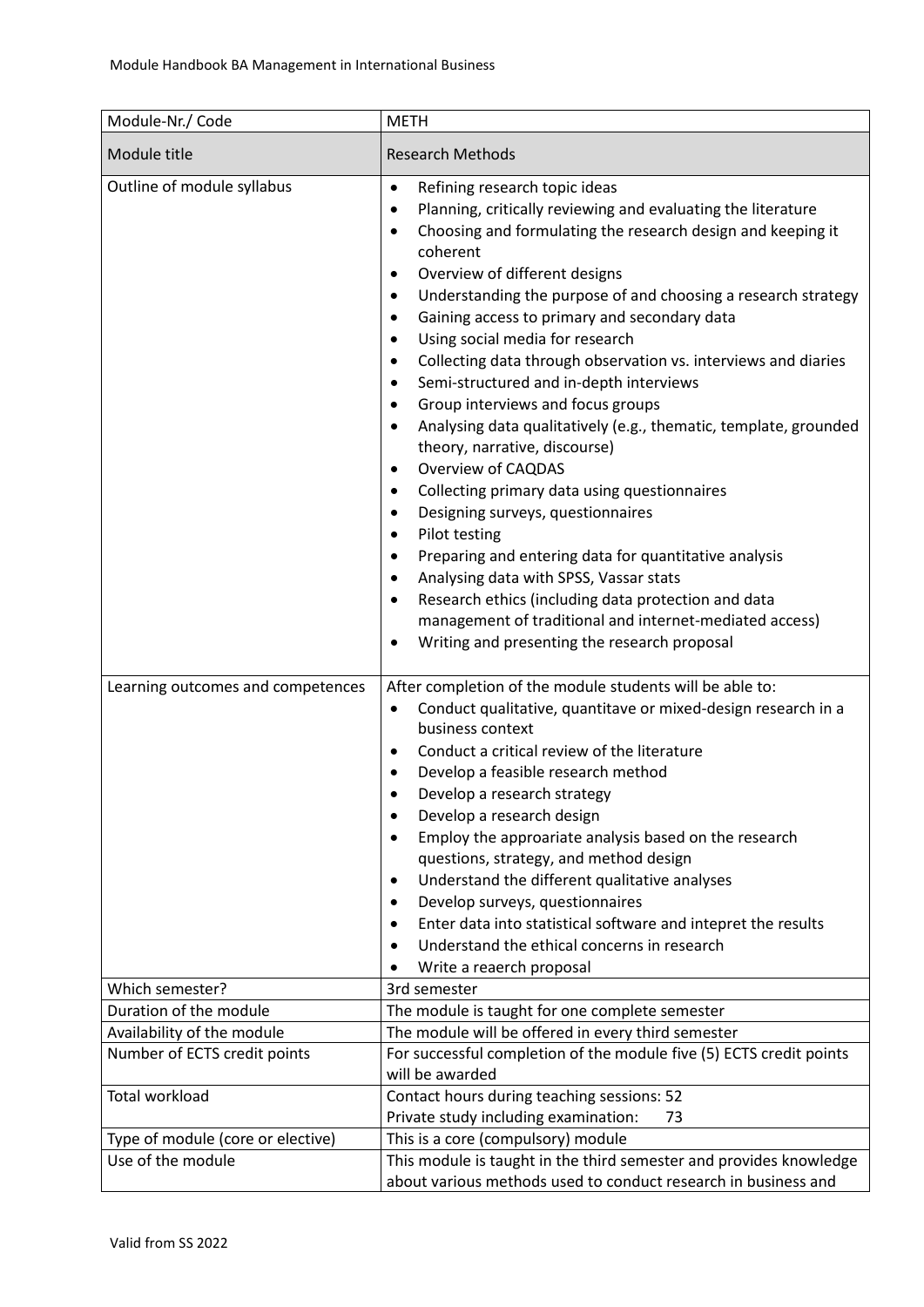|                                                     | prepares students to be able to write a proposal (e.g., for their 6th-<br>semester bachelor thesis).                                                                                                                                                                                     |
|-----------------------------------------------------|------------------------------------------------------------------------------------------------------------------------------------------------------------------------------------------------------------------------------------------------------------------------------------------|
|                                                     | For students in the other programmes, it could be a substitute for<br>"Forschungsmethoden".                                                                                                                                                                                              |
| Requirements for participation                      | Student should have previously taken Academic Research Skills and<br><b>Business Statistics.</b>                                                                                                                                                                                         |
| Responsible academic                                | Professor Dr Michael Cofrin                                                                                                                                                                                                                                                              |
| Instructors                                         | <b>Professor Dr Michael Cofrin</b>                                                                                                                                                                                                                                                       |
|                                                     | Professor Dr Goran Ridic                                                                                                                                                                                                                                                                 |
|                                                     | Professor Dr Birgit Schmitz                                                                                                                                                                                                                                                              |
|                                                     | Professor Dr. Dolores Sanchez-Bengoa                                                                                                                                                                                                                                                     |
| Language of instruction                             | The module is taught in English                                                                                                                                                                                                                                                          |
| Type of assessment                                  | 3,000-word term paper                                                                                                                                                                                                                                                                    |
| Weighting in calculation of final grade             | 3.3%                                                                                                                                                                                                                                                                                     |
| Methods of instruction and student<br>participation | The module will be delivered through weekly lectures and seminars<br>and will include directed and independent learning. Directed<br>learning will consist mainly of lecturing. Independent learning will<br>consist of completion of assignments culminating in a research<br>proposal. |
| Special features (e.g. online, company              |                                                                                                                                                                                                                                                                                          |
| visits, etc.)                                       |                                                                                                                                                                                                                                                                                          |
| Required text and other literature                  | Saunders, M., Lewis, P. & Thornhill, A. (2019). Research Methods for                                                                                                                                                                                                                     |
|                                                     | Business Students (8th ed.). Pearson                                                                                                                                                                                                                                                     |
|                                                     | Peer-reviewed journal articles                                                                                                                                                                                                                                                           |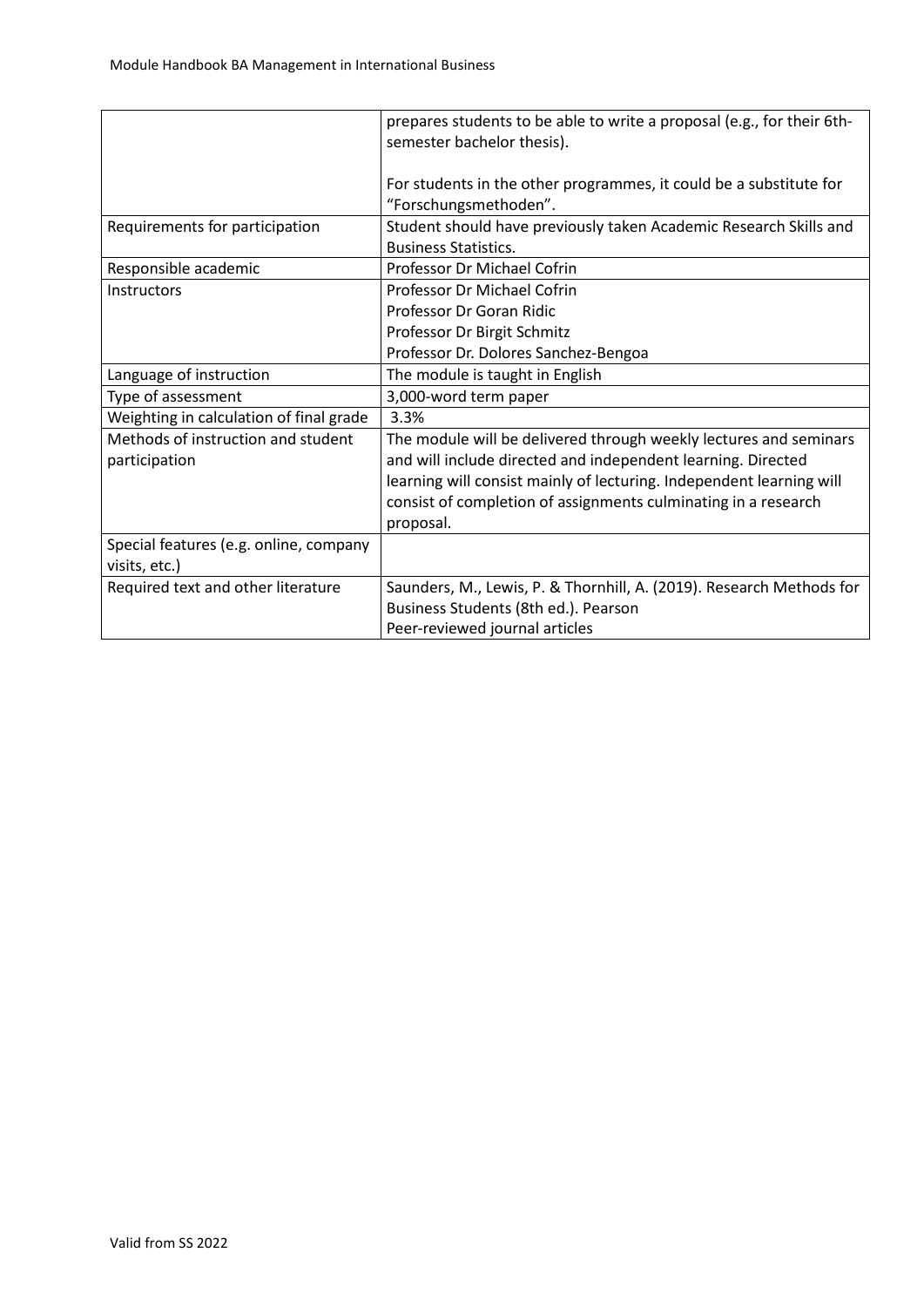| Module-Nr./ Code                   | <b>TEAM</b>                                                           |
|------------------------------------|-----------------------------------------------------------------------|
| <b>Module title</b>                | <b>Teamworking Skills</b>                                             |
|                                    |                                                                       |
| Outline of module syllabus         | Defining types of teams<br>$\bullet$                                  |
|                                    | Stages in team development<br>٠                                       |
|                                    | Team roles according to Belbin and others<br>٠                        |
|                                    | Characteristics of effective teams<br>٠                               |
|                                    | Individual team member competences<br>٠                               |
|                                    | Team leading competences<br>٠                                         |
|                                    | Managing conflict in teams<br>٠                                       |
|                                    | Leading and working in virtual teams<br>٠                             |
|                                    | <b>Team exercises</b><br>$\bullet$                                    |
|                                    | The 3rd semester team: process, roles, challenges, conflicts<br>٠     |
| Learning outcomes and              | After completion of the module students will be able to:              |
| competences                        | Build target oriented teams<br>$\bullet$                              |
|                                    | Moderate and lead teams<br>$\bullet$                                  |
|                                    | Help teams avoid unhelpful conflicts<br>$\bullet$                     |
|                                    | Analyse team processes<br>٠                                           |
|                                    | Manage conflicts in teams<br>$\bullet$                                |
|                                    | Work productively in a team                                           |
| Which semester?                    | 3rd semester                                                          |
| Duration of the module             | The module is taught for one complete semester                        |
| Availability of the module         | The module will be offered in every third semester                    |
| Number of ECTS credit points       | For successful completion of the module two (2) ECTS credit points    |
|                                    | will be awarded                                                       |
| <b>Total workload</b>              | Contact hours during teaching sessions: 26                            |
|                                    | Private study including examination:<br>24                            |
| Type of module (core or elective)  | This is a core (compulsory) module                                    |
| Use of the module                  | This module is taught in the third semester.                          |
|                                    | For students in the other programmes it could be a suitable           |
|                                    | alternative to "Teamarbeit", subject to an adequate level of English. |
| Requirements for participation     | No special requirements                                               |
| Responsible academic               | Prof. Dr. Michael Cofrin                                              |
| Instructors                        | Ridha Mejri                                                           |
| Language of instruction            | The module is taught in English                                       |
| Type of assessment                 | The module will be assessed through an end of semester                |
|                                    | Presentation.                                                         |
| Weighting in calculation of final  | 1.3%                                                                  |
| grade                              |                                                                       |
| Methods of instruction and student | The teaching will involve a mixture of theoretical input, group work, |
| participation                      | group presentations, discussions and team exercises.                  |
| Special features (e.g. online,     | Online videos will be used as examples of good and bad practice       |
| company visits, etc.)              |                                                                       |
| Required text and other literature | There is no textbook required for this course.                        |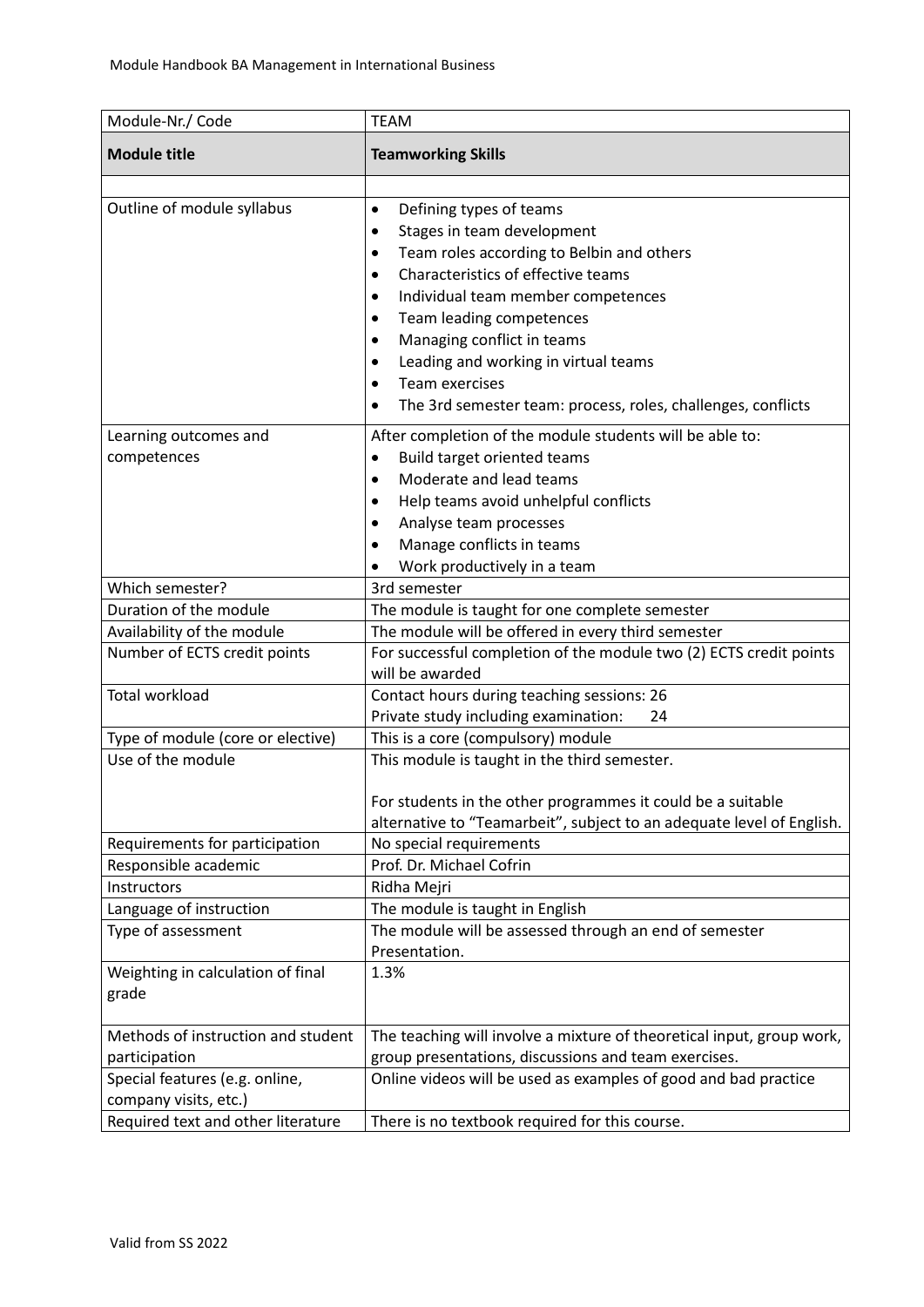# **Overview of Modules**

| <b>Semester</b>               | 4                                                                                                                                                                                                                    |
|-------------------------------|----------------------------------------------------------------------------------------------------------------------------------------------------------------------------------------------------------------------|
| Module                        | Internship                                                                                                                                                                                                           |
| Number of ECTS CPs<br>awarded | 30 ECTS                                                                                                                                                                                                              |
| Description                   | The fourth semester consists of a compulsory internship, which<br>must last for 18 weeks.                                                                                                                            |
|                               | MIB students are encouraged to find internships in companies<br>operating outside of Gemany and given help where possible,<br>and they are encouraged to extend their internships, if so<br>desired, up to 24 weeks. |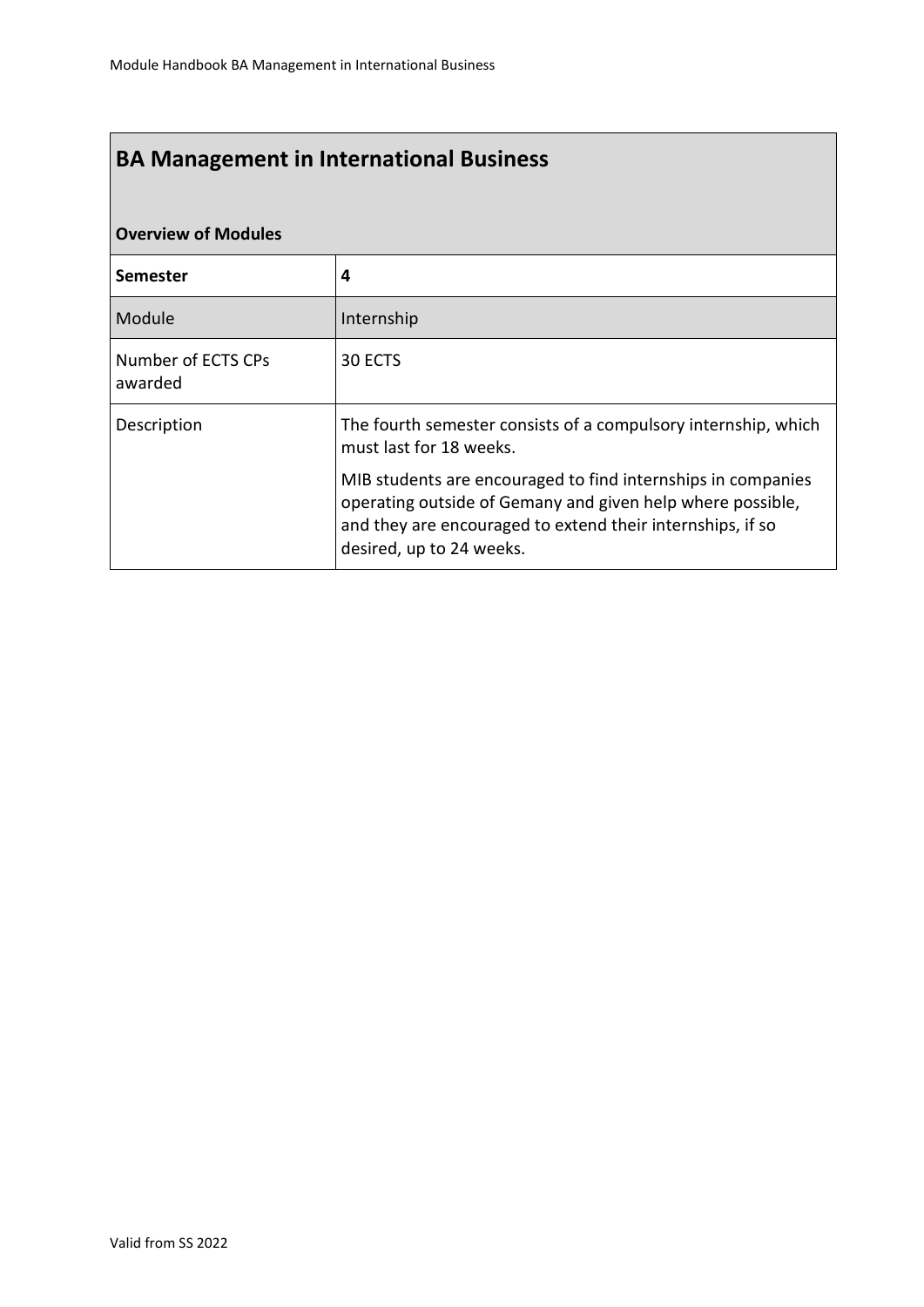| Module-Nr./ Code                                        | <b>INTE</b>                                                                                                                                                                                                                                                                                                                                                                                                                                                                                                                                                                                                                                                                                                                                                                                                                                                                         |
|---------------------------------------------------------|-------------------------------------------------------------------------------------------------------------------------------------------------------------------------------------------------------------------------------------------------------------------------------------------------------------------------------------------------------------------------------------------------------------------------------------------------------------------------------------------------------------------------------------------------------------------------------------------------------------------------------------------------------------------------------------------------------------------------------------------------------------------------------------------------------------------------------------------------------------------------------------|
| <b>Module title</b>                                     | Internship                                                                                                                                                                                                                                                                                                                                                                                                                                                                                                                                                                                                                                                                                                                                                                                                                                                                          |
| Outline of module syllabus                              | The placement lasts 18 weeks and students are free to find any<br>company. Students on the MIB programme should aim for a<br>placement in a position that constitutes an interface between the<br>parent company and an overseas subsidiary (or vice versa), a<br>supplier or a customer organisation. They are encouraged to go<br>overseas for their internship. The internship gives students an<br>opportunity to put knowledge and competences gained in their first<br>semesters into practice. Ideally they will gain experience of tasks<br>such as:<br>Preparation of presentations and/or reports<br>٠<br>Preparation of oral and written reports of an appropriate<br>$\bullet$<br>standard<br>Preparation and wrapping up of conferences and team<br>$\bullet$<br>meetings<br>Organising events and travel<br>٠<br>Carrying out research on current topics<br>$\bullet$ |
|                                                         | Making decisions under appropriate supervision                                                                                                                                                                                                                                                                                                                                                                                                                                                                                                                                                                                                                                                                                                                                                                                                                                      |
| Learning outcomes and<br>competences                    | After completion of the module students will ideally have:<br>Gained insights into the workplace<br>$\bullet$<br>Improved their knowledge of company organisations<br>$\bullet$<br>Had the opportunity to relate the theory of the first semesters<br>$\bullet$<br>with company practice<br>Observed and learned to recognise good management practice<br>٠                                                                                                                                                                                                                                                                                                                                                                                                                                                                                                                         |
| Which semester?                                         | Made valuable contacts in a potential future employer company<br>4th semester                                                                                                                                                                                                                                                                                                                                                                                                                                                                                                                                                                                                                                                                                                                                                                                                       |
| Duration of the module                                  | The module takes place for one complete semester                                                                                                                                                                                                                                                                                                                                                                                                                                                                                                                                                                                                                                                                                                                                                                                                                                    |
| Availability of the module                              | The module is placed in the fourth semester                                                                                                                                                                                                                                                                                                                                                                                                                                                                                                                                                                                                                                                                                                                                                                                                                                         |
| Number of ECTS credit points                            | For successful completion of the module thirty (30) ECTS credit<br>points will be awarded                                                                                                                                                                                                                                                                                                                                                                                                                                                                                                                                                                                                                                                                                                                                                                                           |
| Total workload                                          | Contact hours during internship: 5<br>Internship plus internship report: 745                                                                                                                                                                                                                                                                                                                                                                                                                                                                                                                                                                                                                                                                                                                                                                                                        |
| Type of module (core or elective)                       | This is a core (compulsory) module                                                                                                                                                                                                                                                                                                                                                                                                                                                                                                                                                                                                                                                                                                                                                                                                                                                  |
| Use of the module                                       | This module is placed in the fourth semester                                                                                                                                                                                                                                                                                                                                                                                                                                                                                                                                                                                                                                                                                                                                                                                                                                        |
| Requirements for participation                          | Three study semesters should have been completed prior to<br>starting the internship                                                                                                                                                                                                                                                                                                                                                                                                                                                                                                                                                                                                                                                                                                                                                                                                |
| Responsible academic                                    | Prof. Dr. Michael Cofrin                                                                                                                                                                                                                                                                                                                                                                                                                                                                                                                                                                                                                                                                                                                                                                                                                                                            |
| Instructors                                             | Prof. Dr. Michael Cofrin                                                                                                                                                                                                                                                                                                                                                                                                                                                                                                                                                                                                                                                                                                                                                                                                                                                            |
| Language of instruction                                 | The internship is in the language of the company                                                                                                                                                                                                                                                                                                                                                                                                                                                                                                                                                                                                                                                                                                                                                                                                                                    |
| Type of assessment                                      | The module is assessed by an end of placement report - which will<br>be marked as Pass or Fail. In the event of a Fail, the internship is<br>failed and a new internship must be found.                                                                                                                                                                                                                                                                                                                                                                                                                                                                                                                                                                                                                                                                                             |
| Weighting in calculation of final<br>grade              | Not graded                                                                                                                                                                                                                                                                                                                                                                                                                                                                                                                                                                                                                                                                                                                                                                                                                                                                          |
| Methods of instruction and student                      | Before the placement begins students will receive individual and                                                                                                                                                                                                                                                                                                                                                                                                                                                                                                                                                                                                                                                                                                                                                                                                                    |
| participation                                           | group briefings                                                                                                                                                                                                                                                                                                                                                                                                                                                                                                                                                                                                                                                                                                                                                                                                                                                                     |
| Special features (e.g. online,<br>company visits, etc.) |                                                                                                                                                                                                                                                                                                                                                                                                                                                                                                                                                                                                                                                                                                                                                                                                                                                                                     |
| Required text and other literature                      | There is no required textbook for the internship                                                                                                                                                                                                                                                                                                                                                                                                                                                                                                                                                                                                                                                                                                                                                                                                                                    |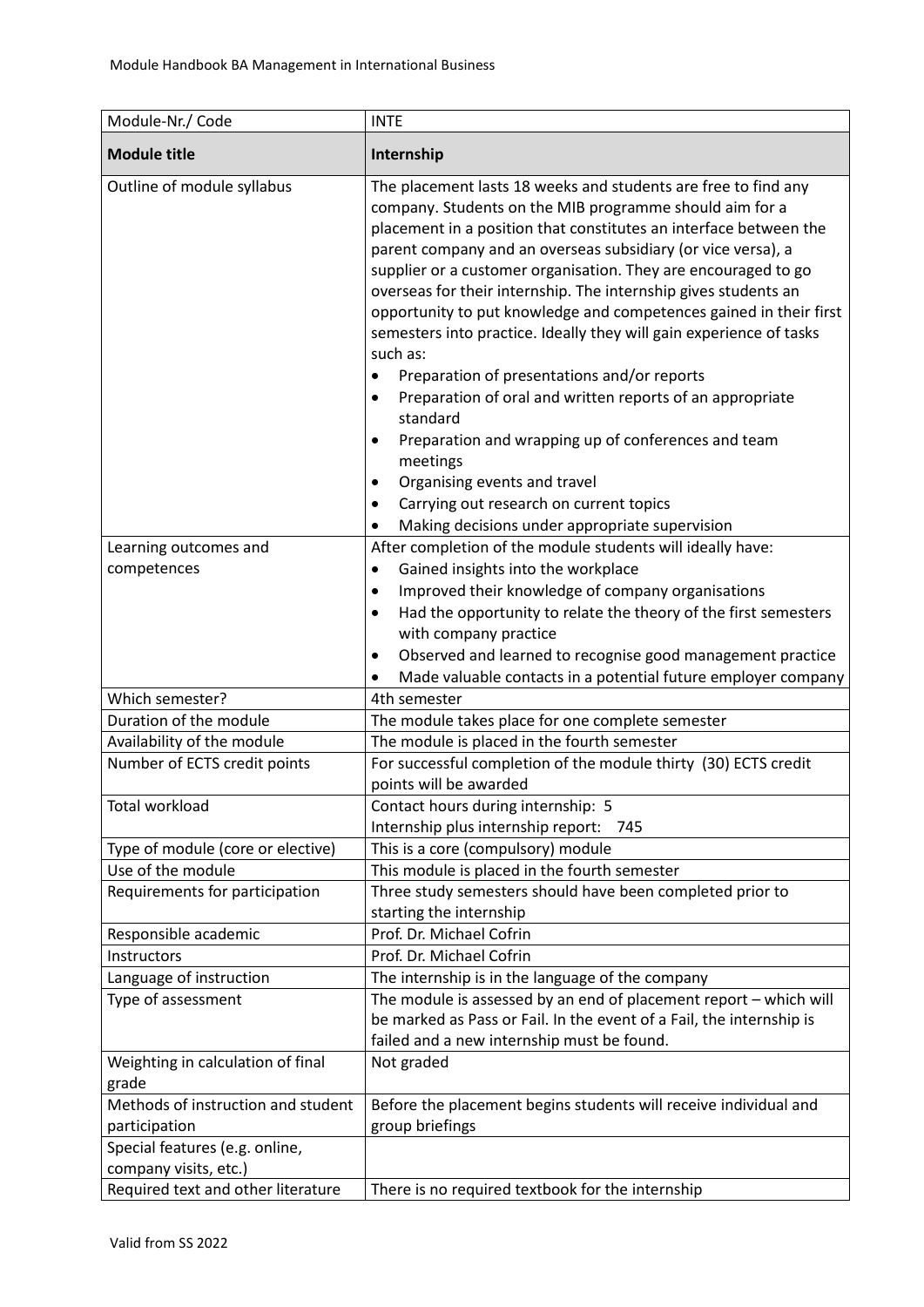| <b>Overview of Modules taught</b> |                                                                    |  |
|-----------------------------------|--------------------------------------------------------------------|--|
| <b>Semester</b>                   | 5                                                                  |  |
| <b>Modules</b>                    | <b>Business Across Cultures</b>                                    |  |
|                                   | <b>International Sales Management</b>                              |  |
|                                   | Digital Business and Analytics in a Global Context                 |  |
|                                   | Business Ethics and International Corporate Governance             |  |
|                                   | <b>International Finance</b>                                       |  |
| Number of ECTS Credit             | 30 ECTS                                                            |  |
| Points awarded                    |                                                                    |  |
| Description                       | The fifth semester focuses entirely international business.        |  |
|                                   | The teaching style and demands of the students also changes        |  |
|                                   | because most students tend to return from their internships        |  |
|                                   | more mature than when they left us in the third semester.          |  |
|                                   | Business Across Cultures focuses on some fundemantal cultural      |  |
|                                   | theories, the effects of different cultures on business            |  |
|                                   | organisations, and communicating across cultures. International    |  |
|                                   | Sales Management is concerned with the special problems            |  |
|                                   | related to selling in a global context. Digital Business and       |  |
|                                   | Analytics in a Global Context teaches students how to transform    |  |
|                                   | a business model into a data and purpose-driven organization.      |  |
|                                   | Business Ethics & International Corporate Governance is an         |  |
|                                   | essential module in any modern business programme.                 |  |
|                                   | Awareness of the ethical issues in conducting business is critical |  |
|                                   | in today's world, and learning how different governance regimes    |  |
|                                   | cope with these issues is also impportant. International.          |  |
|                                   | International Finance teaches students about monetary              |  |
|                                   | interactions in global business, focusing on areas such as foreign |  |
|                                   | direct investment and currency exchange rates.                     |  |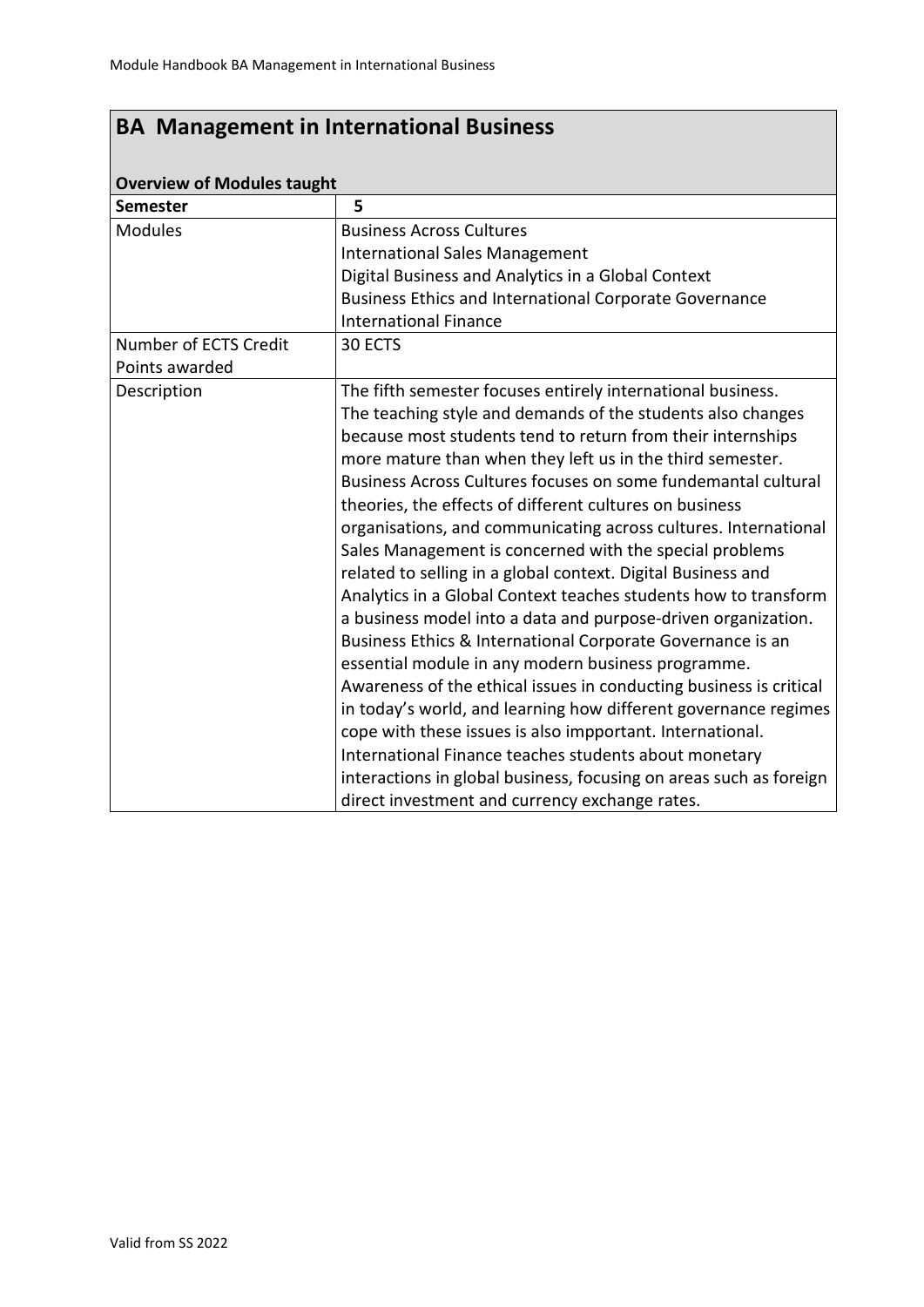| Module-Nr./ Code                                           | <b>BACU</b>                                                                                                                                                                                                                                                                                                                                                                                                                                                                                                                                                                                                                                                                                                                                                                                                                                                                                                                                                 |
|------------------------------------------------------------|-------------------------------------------------------------------------------------------------------------------------------------------------------------------------------------------------------------------------------------------------------------------------------------------------------------------------------------------------------------------------------------------------------------------------------------------------------------------------------------------------------------------------------------------------------------------------------------------------------------------------------------------------------------------------------------------------------------------------------------------------------------------------------------------------------------------------------------------------------------------------------------------------------------------------------------------------------------|
| <b>Module title</b>                                        | <b>Business Across Cultures</b>                                                                                                                                                                                                                                                                                                                                                                                                                                                                                                                                                                                                                                                                                                                                                                                                                                                                                                                             |
| Outline of module syllabus                                 | Theoretical cultural frameworks to identify cultural differences<br>$\bullet$<br>between countries and their origins<br>Culture and globalization - its impact on business<br>٠<br>Creating value through reconciling cultural dilemmas<br>$\bullet$<br>Intercultural communication:<br>$\bullet$<br>Basic theories of communication (internal and external)<br>O<br>Good communication practice across cultural boundaries<br>O<br>Developing sensitivity to potential misunderstandings<br>$\circ$<br>caused by differing perspectives on cultural values, language,<br>religion<br>Written versus oral communications<br>$\circ$<br>Non-verbal communication (proxemics, paralinguistic)<br>$\circ$<br>Complexity and preparation for using interpreters<br>$\circ$<br>Effective communication in intercultural meetings<br>$\circ$<br>Communicating in social media and networking<br>$\circ$<br>Challenges for the cross-cultural manager<br>$\bullet$ |
| Learning outcomes and competences                          | After completion of the module students will be able to:<br>Understand the importance of leanring aboiut different cultures<br>٠<br>and its impact on business in a global context<br>Understand how cultural differences can affect communications<br>$\bullet$<br>Demonstrate knowledge of potential barriers to communication<br>$\bullet$<br>To explain how different business cultures affect the success or<br>$\bullet$<br>otherwise of acquisitions or mergers<br>To explain how religion can be a barrier to communication<br>$\bullet$<br>To analyse intercultural situations and their effect on<br>$\bullet$<br>international businesses<br>To have developed sensitivity to problems in mixed culture<br>٠<br>organisations<br>To have developed their own communications skills in<br>intercultural contexts<br>To understand the importance of a well planned intercultural<br>$\bullet$<br>communication message                            |
| Which semester?                                            | 5th semester                                                                                                                                                                                                                                                                                                                                                                                                                                                                                                                                                                                                                                                                                                                                                                                                                                                                                                                                                |
| Duration of the module                                     | The module is taught for one complete semester                                                                                                                                                                                                                                                                                                                                                                                                                                                                                                                                                                                                                                                                                                                                                                                                                                                                                                              |
| Availability of the module<br>Number of ECTS credit points | The module will be offered in every fifth semester<br>For successful completion of the module six (6) ECTS credit points<br>will be awarded                                                                                                                                                                                                                                                                                                                                                                                                                                                                                                                                                                                                                                                                                                                                                                                                                 |
| <b>Total workload</b>                                      | Contact hours during teaching sessions: 52<br>Private study including examination:<br>98                                                                                                                                                                                                                                                                                                                                                                                                                                                                                                                                                                                                                                                                                                                                                                                                                                                                    |
| Type of module (core or elective)                          | This is a core (compulsory) module                                                                                                                                                                                                                                                                                                                                                                                                                                                                                                                                                                                                                                                                                                                                                                                                                                                                                                                          |
| Use of the module                                          | This module is taught in the fifth semester. It widens students'<br>awareness and knowledge of problems in intercultural<br>communication and helps students develop skills in this area.<br>There is no equivalent for students in the other programmes.                                                                                                                                                                                                                                                                                                                                                                                                                                                                                                                                                                                                                                                                                                   |
| Requirements for participation                             | No specific requirements                                                                                                                                                                                                                                                                                                                                                                                                                                                                                                                                                                                                                                                                                                                                                                                                                                                                                                                                    |
| Responsible academic                                       | Professor Dr Dolores Sanchez Bengoa                                                                                                                                                                                                                                                                                                                                                                                                                                                                                                                                                                                                                                                                                                                                                                                                                                                                                                                         |
| Instructors                                                | Professor Dr Dolores Sanchez Bengoa                                                                                                                                                                                                                                                                                                                                                                                                                                                                                                                                                                                                                                                                                                                                                                                                                                                                                                                         |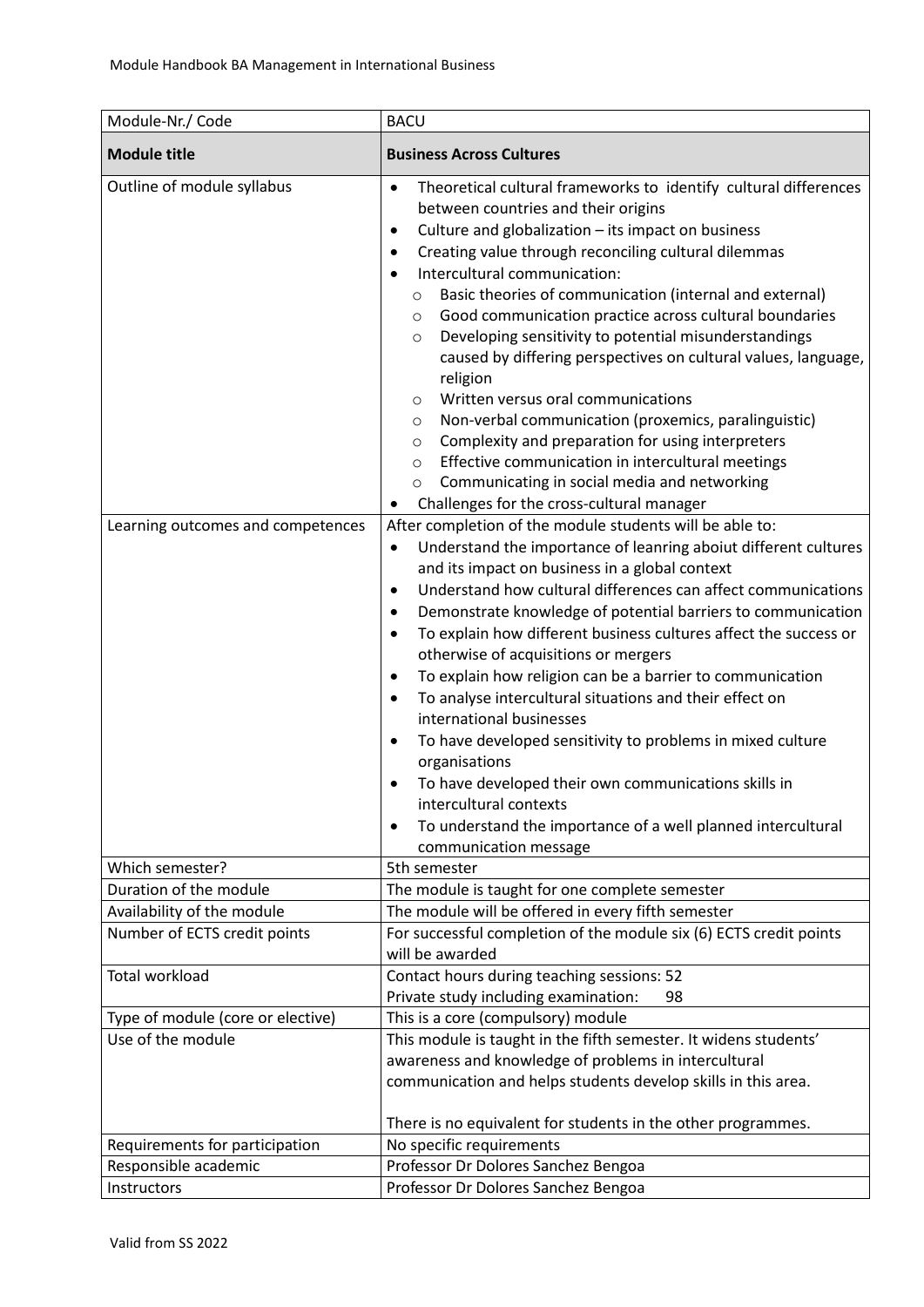| Language of instruction                                 | The module is taught in English                                                                                                                                                                                                                                                                                                                                                                                                                                       |
|---------------------------------------------------------|-----------------------------------------------------------------------------------------------------------------------------------------------------------------------------------------------------------------------------------------------------------------------------------------------------------------------------------------------------------------------------------------------------------------------------------------------------------------------|
| Type of assessment                                      | 3,000-word term paper                                                                                                                                                                                                                                                                                                                                                                                                                                                 |
| Weighting in calculation of final grade<br>in $%$       | 4.0%                                                                                                                                                                                                                                                                                                                                                                                                                                                                  |
| Methods of instruction and student<br>participation     | The module will be delivered through weekly lectures and seminars<br>and will include directed and independent learning. Directed<br>learning will consist largely of practice exercises which students<br>complete at home and which are then discussed in seminar sessions.<br>Students should also pre-reading slides to preparation for lecture<br>and tutorial activities and presentations. There will be a mixture of<br>individual and small groups learning. |
| Special features (e.g. online, company<br>visits, etc.) | Online exercises and videos; guest lectures will be invited when<br>available.                                                                                                                                                                                                                                                                                                                                                                                        |
| Required text and other literature                      | Neuliep, J.W. (2017). Intercultural Communication: A Contextual<br>Approach (7th Ed.). Thousand Oaks, CA: Sage.<br>Samovar, L., Porter, R., McDaniel, E., Roy, S. (2015). Communication<br>Between Cultures (9th ed.). Cengage Learning.<br>Material developed by the instructor.                                                                                                                                                                                     |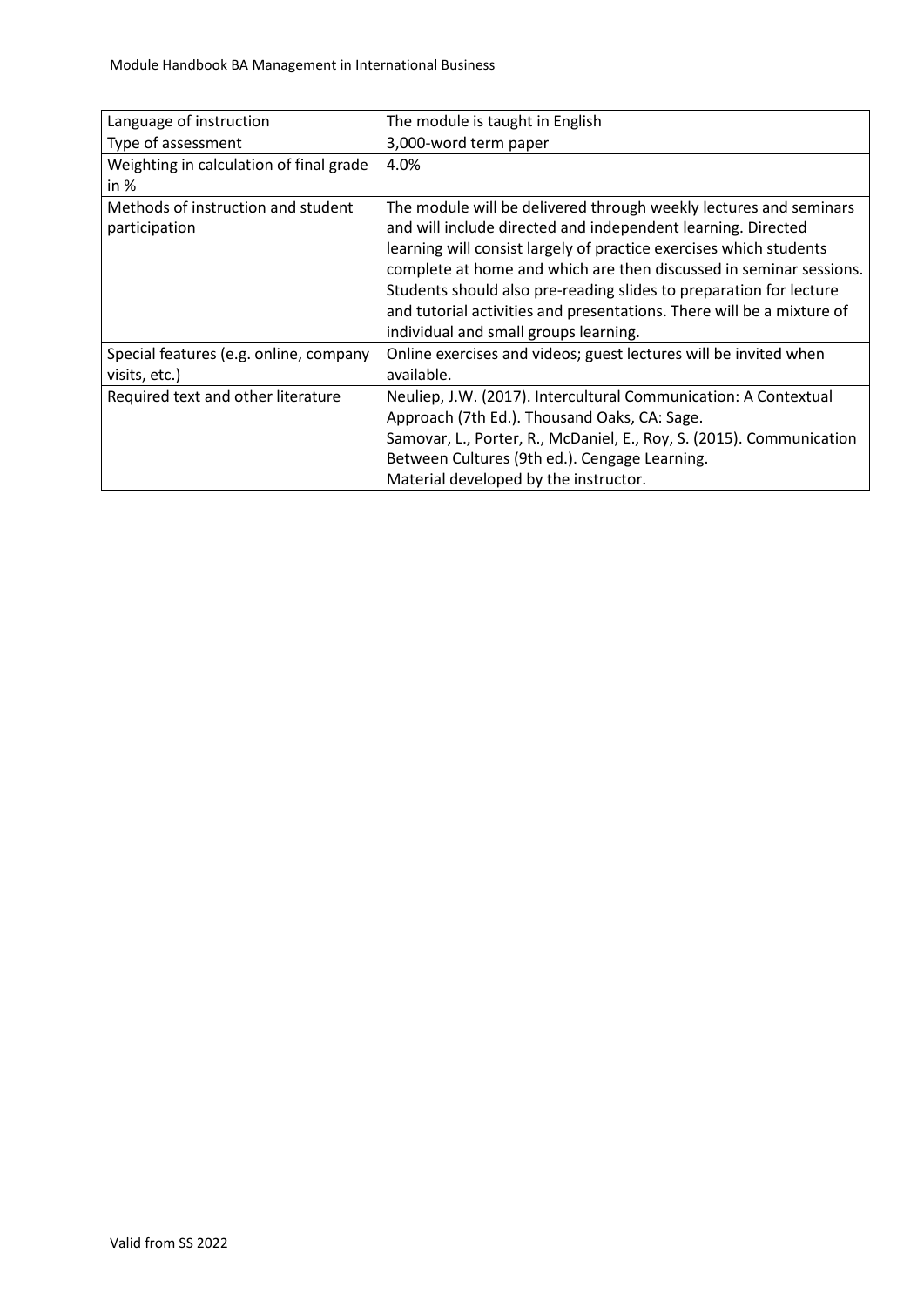| Module-Nr./ Code                                           | <b>ISMG</b>                                                                                                                                                                                                                                                                                                                                                                                                                                                                                                                                                                                                                                                                                                                                                                                                                    |
|------------------------------------------------------------|--------------------------------------------------------------------------------------------------------------------------------------------------------------------------------------------------------------------------------------------------------------------------------------------------------------------------------------------------------------------------------------------------------------------------------------------------------------------------------------------------------------------------------------------------------------------------------------------------------------------------------------------------------------------------------------------------------------------------------------------------------------------------------------------------------------------------------|
| <b>Module title</b>                                        | <b>International Sales Management</b>                                                                                                                                                                                                                                                                                                                                                                                                                                                                                                                                                                                                                                                                                                                                                                                          |
| Outline of module syllabus                                 | How to understand and master the technical and operational<br>$\bullet$<br>aspects related to international sales<br>Efficient and successful conduct of negotiations at the<br>$\bullet$<br>international level<br>Understand the legal complications related to local and<br>٠<br>international markets<br>Preparing strategies related to international sales and<br>$\bullet$<br>marketing<br>Understanding the organization of international marketing and<br>٠<br>sales activities<br>Analysing the impact of culture on consumer behaviour<br>$\bullet$<br>Organisation and operation of international sales and<br>٠<br>procurement activities (including market research)<br>Effects on international activities of differing economic systems<br>$\bullet$<br>and currency problems<br>Selling in a globalised world |
| Learning outcomes and                                      | After completion of the module students will be able:                                                                                                                                                                                                                                                                                                                                                                                                                                                                                                                                                                                                                                                                                                                                                                          |
| competences                                                | To show that they are fimiliar with typical international sales<br>$\bullet$<br>organisations<br>To explain how differing economic systems can affect<br>٠<br>international sales operations<br>To explain why international sales people need to be aware of<br>٠<br>cultural issues<br>To demonstrate a basic knowledge of the effects of different<br>$\bullet$<br>legal systems on international sales contracts<br>To show that they understand the basic competences for<br>٠<br>international sales staff<br>To be aware of the basic requirements for managing other sales<br>٠<br>people<br>To be able to prepare an international marketing plan for a<br>given product                                                                                                                                              |
| Which semester?                                            | 5th semester                                                                                                                                                                                                                                                                                                                                                                                                                                                                                                                                                                                                                                                                                                                                                                                                                   |
| Duration of the module                                     | The module is taught for one complete semester                                                                                                                                                                                                                                                                                                                                                                                                                                                                                                                                                                                                                                                                                                                                                                                 |
| Availability of the module<br>Number of ECTS credit points | The module will be offered in every fifth semester<br>For successful completion of the module six (6) ECTS credit points<br>will be awarded                                                                                                                                                                                                                                                                                                                                                                                                                                                                                                                                                                                                                                                                                    |
| <b>Total workload</b>                                      | Contact hours during teaching sessions: 52<br>Private study including examination:<br>98                                                                                                                                                                                                                                                                                                                                                                                                                                                                                                                                                                                                                                                                                                                                       |
| Type of module (core or elective)                          | This is a core (compulsory) module                                                                                                                                                                                                                                                                                                                                                                                                                                                                                                                                                                                                                                                                                                                                                                                             |
| Use of the module                                          | This module is taught in the fifth semester and provides students<br>with insights into international sales activities across different<br>company types and cultures.<br>This would be an alternative to other sales modules for students in<br>the other programmes, assuming they have the necessary level of<br>English.                                                                                                                                                                                                                                                                                                                                                                                                                                                                                                   |
| Requirements for participation                             | Students should have completed courses in Business Economics<br>(ECON) and International Economics (IECO) or equivalent.                                                                                                                                                                                                                                                                                                                                                                                                                                                                                                                                                                                                                                                                                                       |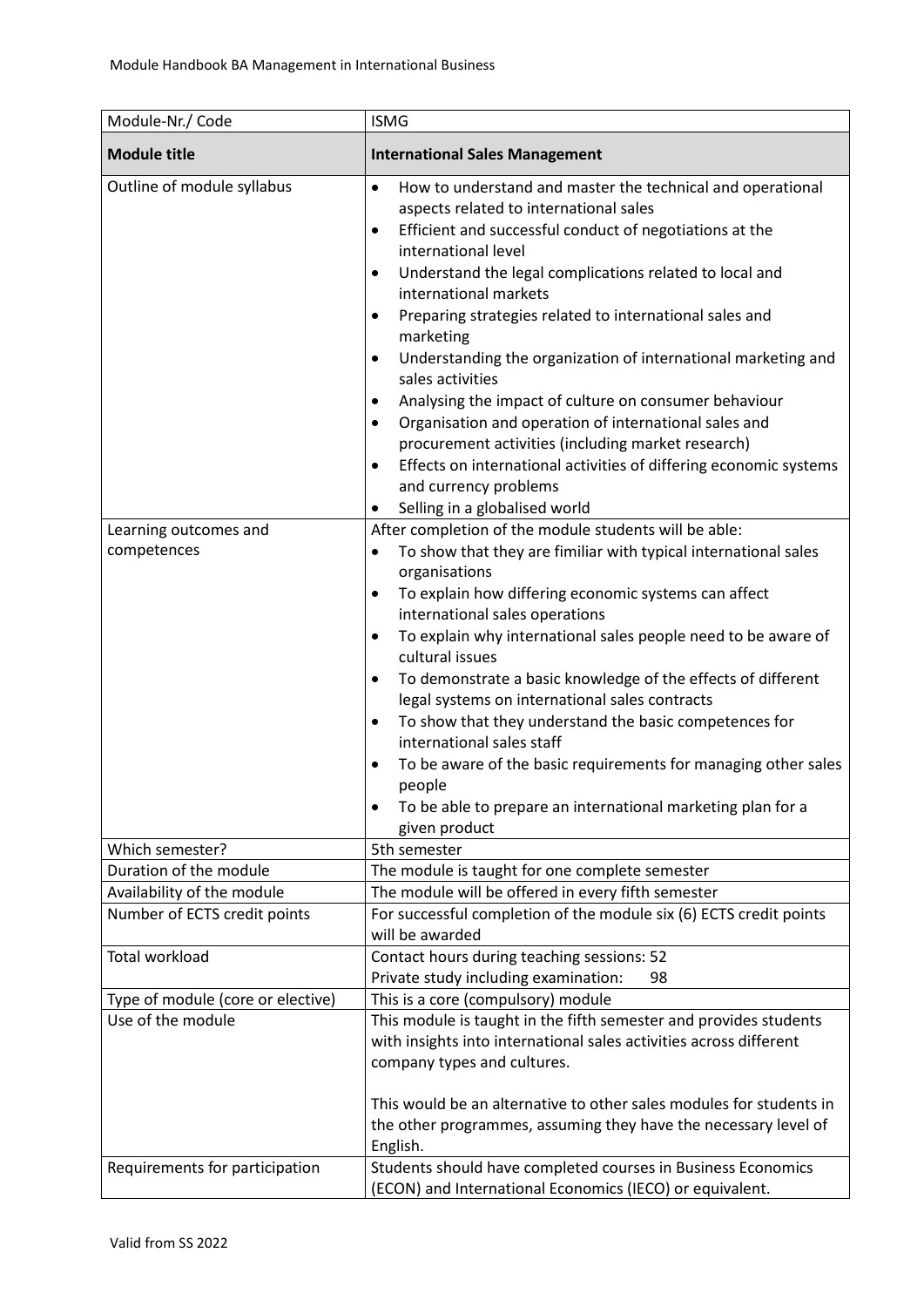| Responsible academic                                    | Prof. Dr. Goran Ridic                                                                                                                                                                                                                                                                                                                                                                                                                                         |
|---------------------------------------------------------|---------------------------------------------------------------------------------------------------------------------------------------------------------------------------------------------------------------------------------------------------------------------------------------------------------------------------------------------------------------------------------------------------------------------------------------------------------------|
| <b>Instructors</b>                                      | Prof. Dr. Goran Ridic                                                                                                                                                                                                                                                                                                                                                                                                                                         |
| Language of instruction                                 | The module is taught in English                                                                                                                                                                                                                                                                                                                                                                                                                               |
| Type of assessment                                      | 3,000-word term paper                                                                                                                                                                                                                                                                                                                                                                                                                                         |
| Weighting in calculation of final<br>grade              | 4.0%                                                                                                                                                                                                                                                                                                                                                                                                                                                          |
| Methods of instruction and student<br>participation     | The module will be delivered through weekly lectures and seminars<br>and will include directed and independent learning. Directed<br>learning will consist largely of practice exercises which students<br>complete at home and which are then discussed in seminars.<br>Students should also pre-reading slides to preparation for lecture<br>and tutorial activities and presentations. There will be a mixture of<br>individual and small groups learning. |
| Special features (e.g. online,<br>company visits, etc.) | Online exercises and videos.                                                                                                                                                                                                                                                                                                                                                                                                                                  |
| Required text and other literature                      | Hair, J., Anderson, R., Mehta, R., & Babin, B. (2008). Sales<br>Management: Building Customer Relationships. Cengage<br>ISBN: 978-0618721016<br>Other articles as directed by instructor                                                                                                                                                                                                                                                                      |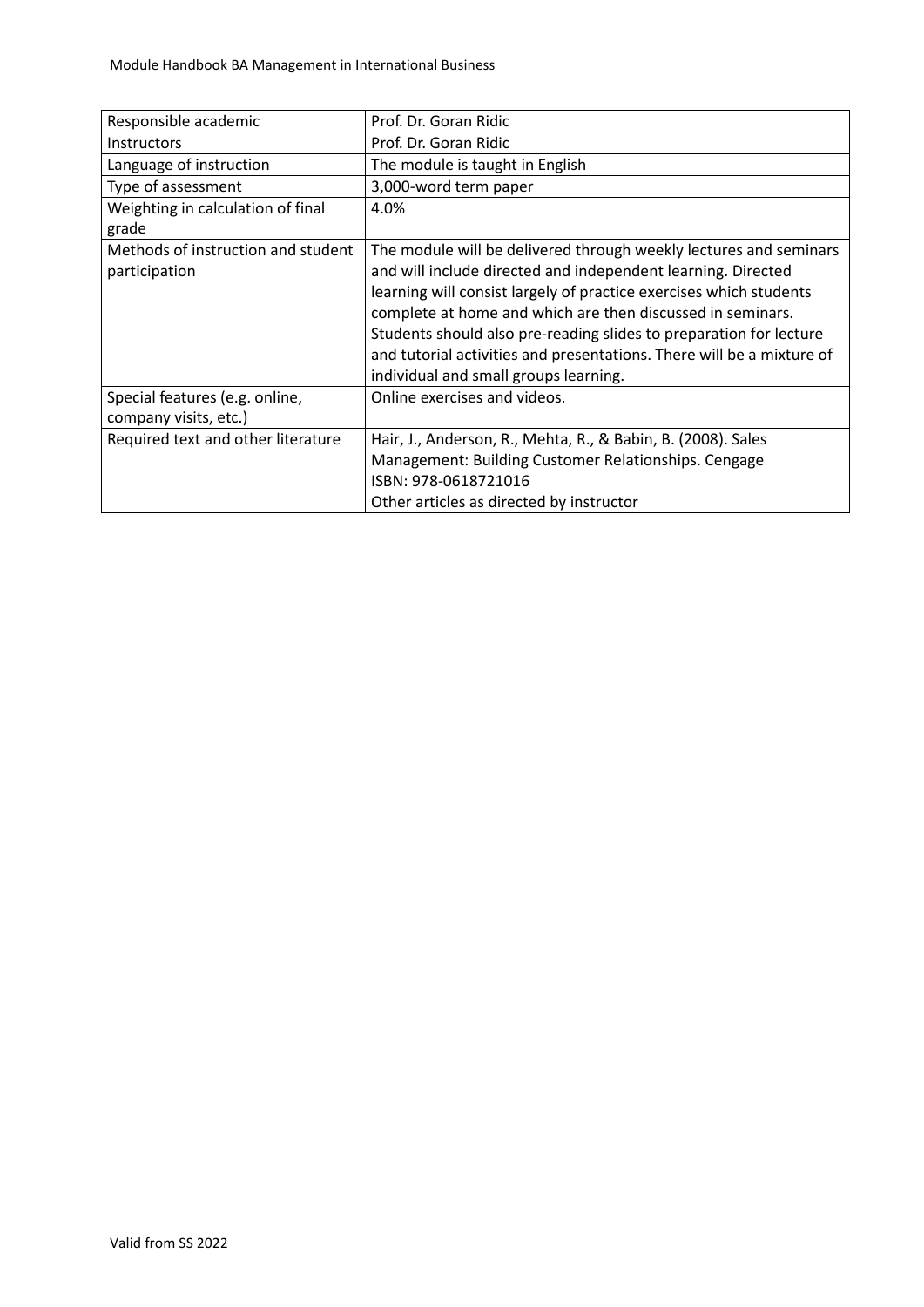| Module-Nr./ Code                  | <b>DBGC</b>                                                                                                                                                                                                                                                                                                                                                                                                                                                                                                                                                                                                                                                                  |
|-----------------------------------|------------------------------------------------------------------------------------------------------------------------------------------------------------------------------------------------------------------------------------------------------------------------------------------------------------------------------------------------------------------------------------------------------------------------------------------------------------------------------------------------------------------------------------------------------------------------------------------------------------------------------------------------------------------------------|
| <b>Module title</b>               | <b>Digital Business and Analytics in a Global Context</b>                                                                                                                                                                                                                                                                                                                                                                                                                                                                                                                                                                                                                    |
| Outline of module syllabus        | IoT, Smart Technology<br>$\bullet$<br>Blockchain, Industry 4.0, Big Data<br>$\bullet$<br>Data Analytic Tools<br>$\bullet$<br>Collecting, Aggregating & Managing Data<br>$\bullet$<br>Data Visualisation & Data Science<br>$\bullet$<br>Machine Learning & Deep Learning<br>$\bullet$<br><b>Identifying Opportunities</b><br>$\bullet$<br><b>Building Organisational Capabilities</b><br>$\bullet$<br>Agile Methodologies and Design Thinking<br>$\bullet$<br>Leading Digital Transformation<br>$\bullet$<br>Purpose & Data-Driven Change Management<br>$\bullet$<br><b>Systems Thinking</b><br>Data-Driven Management<br><b>Digital Strategy</b>                             |
| Learning outcomes and competences | After completion of the module students will be able to:<br>Understand big data, digital transformation, disruptive and new<br>$\bullet$<br>business models, communication and leadership, which are all<br>required to manage digital transformation in an ever-changing<br>global world.<br>Explain industry standard data analytics tools (e.g., R, Python)<br>$\bullet$<br>Understand purpose-driven innovation and motivate<br>$\bullet$<br>organisational change through new and disruptive technologies.<br>Understand how to utilise data to transform a business model<br>$\bullet$<br>into a data and purpose-driven organisation                                  |
| Which semester?                   | 5th semester                                                                                                                                                                                                                                                                                                                                                                                                                                                                                                                                                                                                                                                                 |
| Duration of the module            | The module is taught for one complete semester                                                                                                                                                                                                                                                                                                                                                                                                                                                                                                                                                                                                                               |
| Availability of the module        | The module will be offered in every fifth semester                                                                                                                                                                                                                                                                                                                                                                                                                                                                                                                                                                                                                           |
| Number of ECTS credit points      | For successful completion of the module six (6) ECTS credit points<br>will be awarded                                                                                                                                                                                                                                                                                                                                                                                                                                                                                                                                                                                        |
| Total workload                    | Contact hours during teaching sessions: 52<br>Private study including examination:<br>98                                                                                                                                                                                                                                                                                                                                                                                                                                                                                                                                                                                     |
| Type of module (core or elective) | This is a core (compulsory) module                                                                                                                                                                                                                                                                                                                                                                                                                                                                                                                                                                                                                                           |
| Use of the module                 | This module is taught in the 5th semester. Students how to<br>transform a business model into a data and purpose-driven<br>organization, first by learning the technical aspects (e.g., machine<br>learning, IoT, blockchain, data visualisation and collecting and<br>aggregating data) and then learning how to translate such<br>technologies into a business model, including how to achieve and<br>manage purpose-driven and sustainable change management.<br>For students in the Business Management program (BM Bachelor)<br>this module could be an alternative to "Unternehmensführung und<br>digitale Geschäftsmodelle", subject to satisfactory language skills. |
| Requirements for participation    | No special requirements                                                                                                                                                                                                                                                                                                                                                                                                                                                                                                                                                                                                                                                      |
| Responsible academic              | Professor Dr Michael Cofrin                                                                                                                                                                                                                                                                                                                                                                                                                                                                                                                                                                                                                                                  |
| Instructors                       | <b>TBA</b>                                                                                                                                                                                                                                                                                                                                                                                                                                                                                                                                                                                                                                                                   |
| Language of instruction           | The module is taught in English                                                                                                                                                                                                                                                                                                                                                                                                                                                                                                                                                                                                                                              |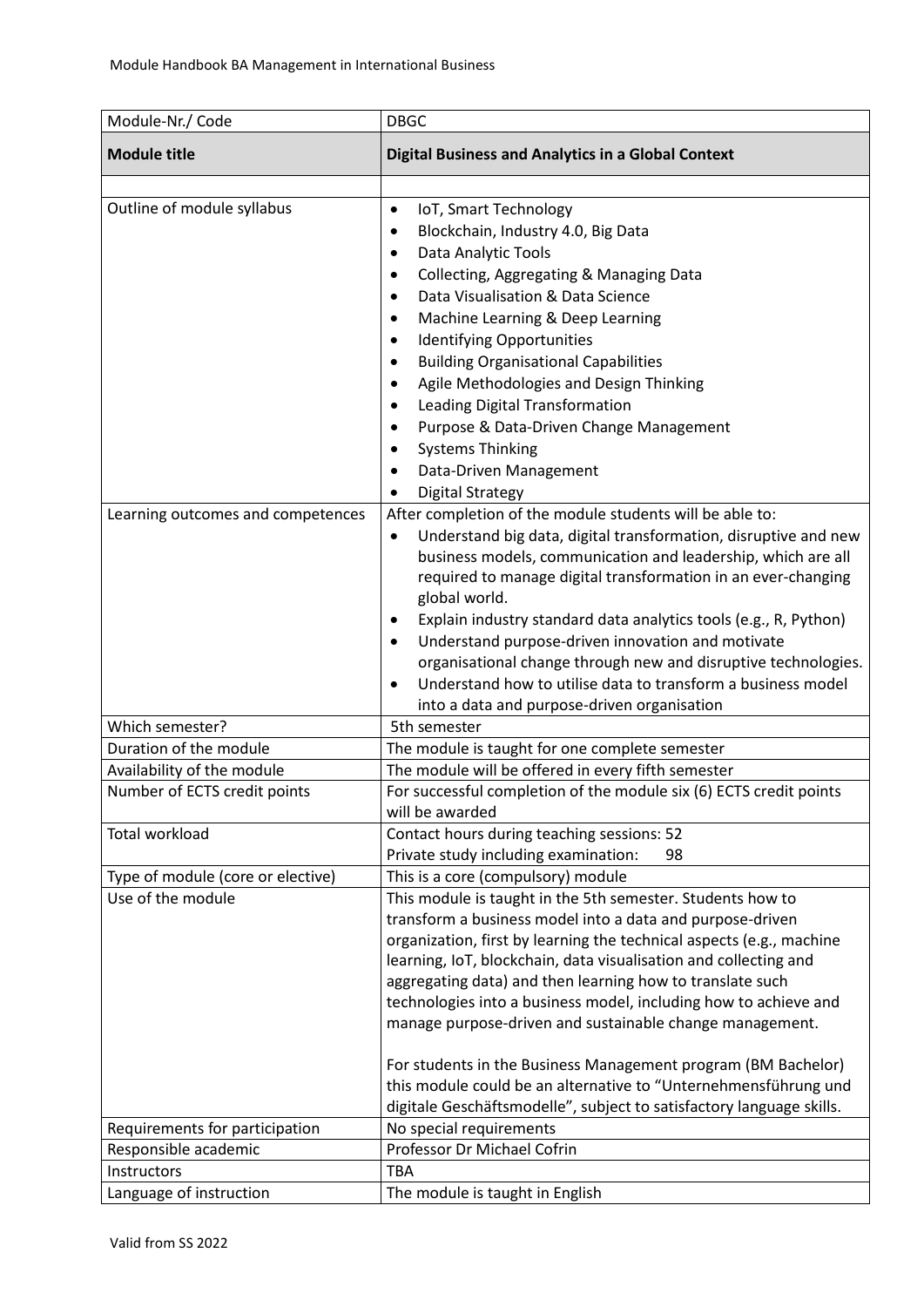| Type of assessment                                      | 90-minute written examination                                                                                                                                                                                                                                                                                                                                                                                                                                                                                    |
|---------------------------------------------------------|------------------------------------------------------------------------------------------------------------------------------------------------------------------------------------------------------------------------------------------------------------------------------------------------------------------------------------------------------------------------------------------------------------------------------------------------------------------------------------------------------------------|
| Weighting in calculation of final grade                 | 4.0%                                                                                                                                                                                                                                                                                                                                                                                                                                                                                                             |
| Methods of instruction and student<br>participation     | The module will be delivered through weekly lectures and seminars<br>and will include directed and independent learning. Directed<br>learning will consist largely of discussion and role-play. Students will<br>also learn by taking responsibility and leading class discussion on a<br>chosen topic as "session leaders". Students should also preread<br>articles and prepare for lectures and tutorial activities and<br>presentations. There will be a mixture of individual and small groups<br>learning. |
| Special features (e.g. online, company<br>visits, etc.) | Guest speakers from Rhein-Neckar industry                                                                                                                                                                                                                                                                                                                                                                                                                                                                        |
| Required text and other literature                      | Wirtz, B. (2021). Digital business and electronic commerce; Strategy,<br>business models and technology. Springer.                                                                                                                                                                                                                                                                                                                                                                                               |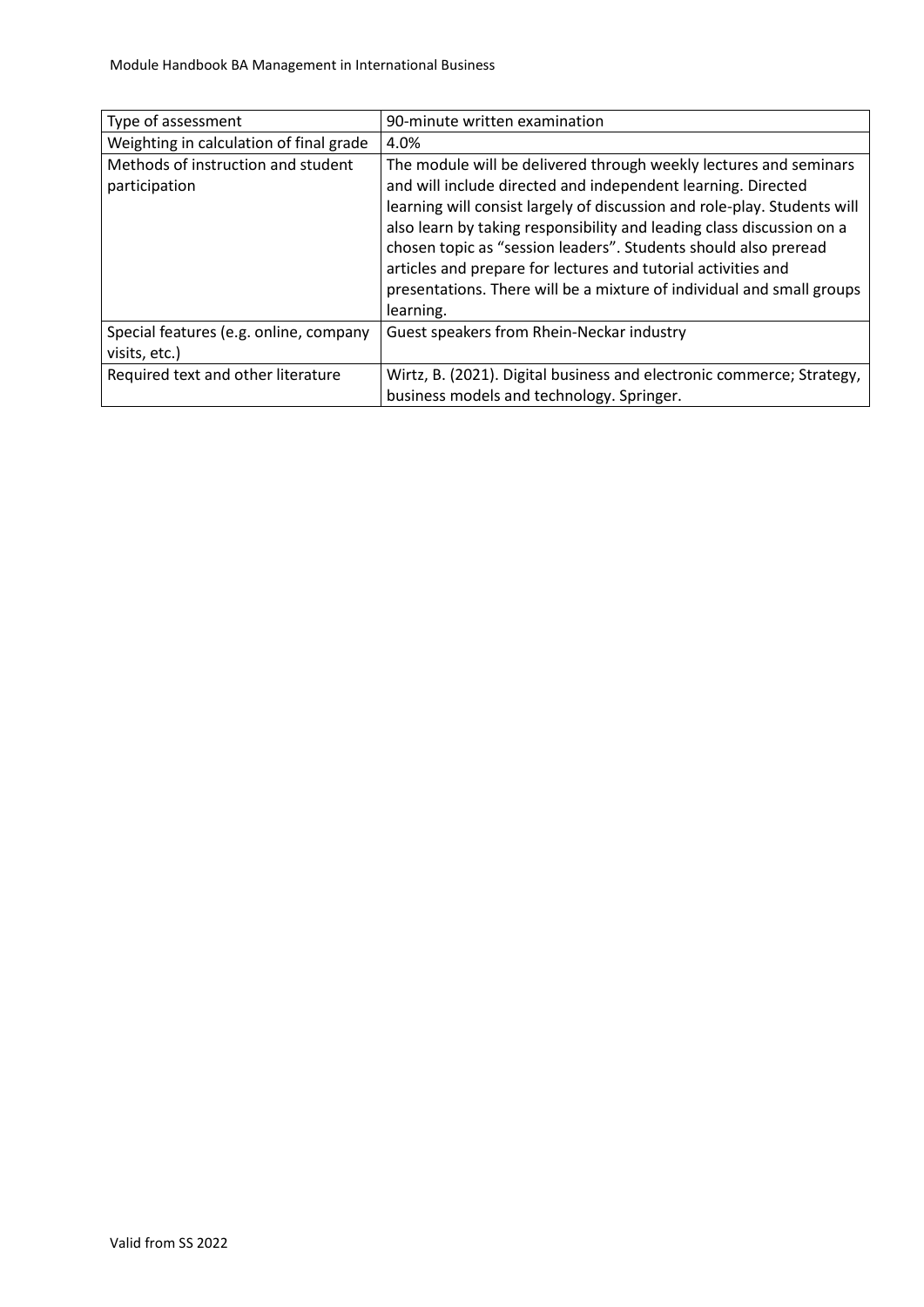| Module-Nr./ Code                                           | <b>BETH</b>                                                                                                                                                                                                                                                                                                                                                                                                                                                                                                                                                                                                                                                                                                                                                                                                                                                    |
|------------------------------------------------------------|----------------------------------------------------------------------------------------------------------------------------------------------------------------------------------------------------------------------------------------------------------------------------------------------------------------------------------------------------------------------------------------------------------------------------------------------------------------------------------------------------------------------------------------------------------------------------------------------------------------------------------------------------------------------------------------------------------------------------------------------------------------------------------------------------------------------------------------------------------------|
| <b>Module title</b>                                        | <b>Business Ethics &amp; International Corporate Governance</b>                                                                                                                                                                                                                                                                                                                                                                                                                                                                                                                                                                                                                                                                                                                                                                                                |
| Outline of module syllabus                                 | Ethics and Business, Moral Duty, Rights, and Justice<br>$\bullet$<br>Moral Responsibility: Individual and Corporate<br>٠<br>Corporate Governance, Disclosure, and Executive<br>٠<br>Compensation<br>Main philosophers' ethical considerations<br>٠<br>The ethics of consumer protection and Marketing<br>٠<br>The ethics of job discrimination and Whistle-Blowing<br>$\bullet$<br>The Information Age: Property and New Technologies<br>٠<br><b>Ethical leadership</b><br>٠                                                                                                                                                                                                                                                                                                                                                                                   |
| Learning outcomes and<br>competences                       | After completion of the module students will be able to:<br>Discuss the relationship between moral responsibilities and<br>$\bullet$<br>ethics<br>Demonstrate knowledge and understanding of key issues<br>$\bullet$<br>concerning ethical behaviour in modern business<br>Critically appraise organisations' approaches to ethical issues in<br>٠<br>today's world<br>Explain the implications of changing views on Business Ethics<br>$\bullet$<br>for individuals, companies and society<br>Demonstrate an understanding of the practical difficulties<br>٠<br>companies face in meeting changed expectations<br>Assess the impact of different Corporate Governance structures<br>٠<br>on ethical issues<br>Engage in knowledgable discussions on ethical controversies<br>٠<br>such as whistleblowing<br>Explain the ethical implications of Industry 4.0 |
| Which semester?                                            | 5th semester                                                                                                                                                                                                                                                                                                                                                                                                                                                                                                                                                                                                                                                                                                                                                                                                                                                   |
| Duration of the module                                     | The module is taught for one complete semester                                                                                                                                                                                                                                                                                                                                                                                                                                                                                                                                                                                                                                                                                                                                                                                                                 |
| Availability of the module<br>Number of ECTS credit points | The module will be offered in every fifth semester<br>For successful completion of the module six (6) ECTS credit points<br>will be awarded                                                                                                                                                                                                                                                                                                                                                                                                                                                                                                                                                                                                                                                                                                                    |
| <b>Total workload</b>                                      | Contact hours during teaching sessions: 52<br>Private study including examination:<br>98                                                                                                                                                                                                                                                                                                                                                                                                                                                                                                                                                                                                                                                                                                                                                                       |
| Type of module (core or elective)<br>Use of the module     | This is a core (compulsory) module<br>This module introduces students to the moral and practical<br>arguments in favour of ethical practices in business. The starting<br>point will be the body of research that has grown since the 1970s -<br>and current understanding of the moral desirability as well as, from<br>a pragmatic point of view, the business advantages of ethical<br>behaviour<br>For students in the other programmes, this module could be an<br>alternative to "Wirtschaftsethik", subject to satisfactory language<br>skills.                                                                                                                                                                                                                                                                                                         |
| Requirements for participation                             | No special requirements                                                                                                                                                                                                                                                                                                                                                                                                                                                                                                                                                                                                                                                                                                                                                                                                                                        |
| Responsible academic                                       | Prof. Dr. Goran Ridic                                                                                                                                                                                                                                                                                                                                                                                                                                                                                                                                                                                                                                                                                                                                                                                                                                          |
| Instructors                                                | Prof. Dr. Goran Ridic                                                                                                                                                                                                                                                                                                                                                                                                                                                                                                                                                                                                                                                                                                                                                                                                                                          |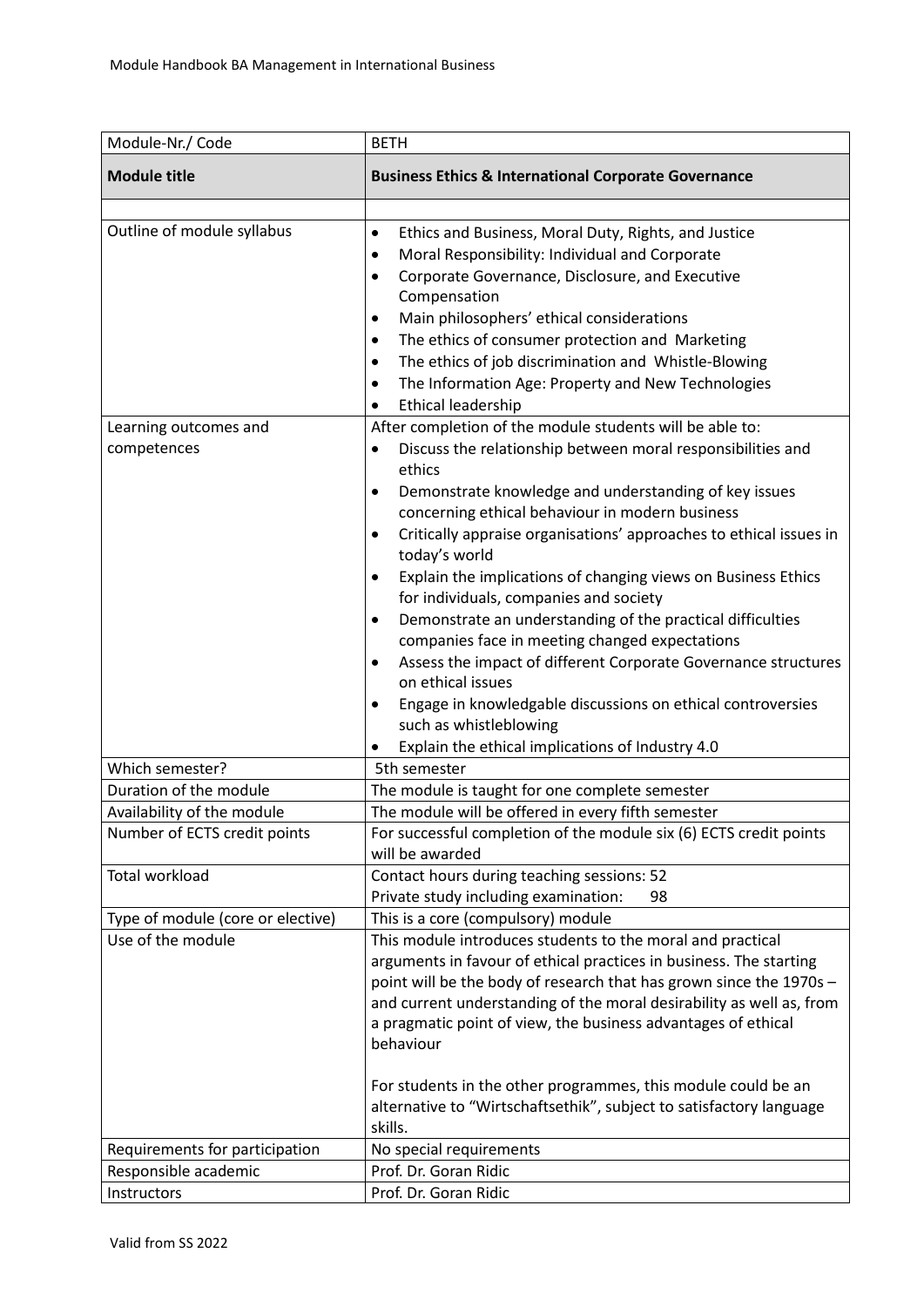| Language of instruction            | The module is taught in English                                       |
|------------------------------------|-----------------------------------------------------------------------|
| Type of assessment                 | 90-minute written examination                                         |
|                                    |                                                                       |
| Weighting in calculation of final  | 4.0%                                                                  |
| grade                              |                                                                       |
| Methods of instruction and student | The module will be delivered through weekly lectures and seminars     |
| participation                      | and will include directed and independent learning. Directed          |
|                                    | learning will consist largely of practice exercises which students    |
|                                    | complete at home and which are then discussed in seminars.            |
|                                    | Students should also pre-reading slides to preparation for lecture    |
|                                    | and tutorial activities and presentations. There will be a mixture of |
|                                    | individual and small groups learning.                                 |
| Special features (e.g. online,     | Online exercises, videos and companies examples.                      |
| company visits, etc.)              |                                                                       |
| Required text and other literature | Griseri, P. & Seppala, N. (2010). Business Ethics and Corporate       |
|                                    | Social Responsibility. Cengage. ISBN: 9781408007433                   |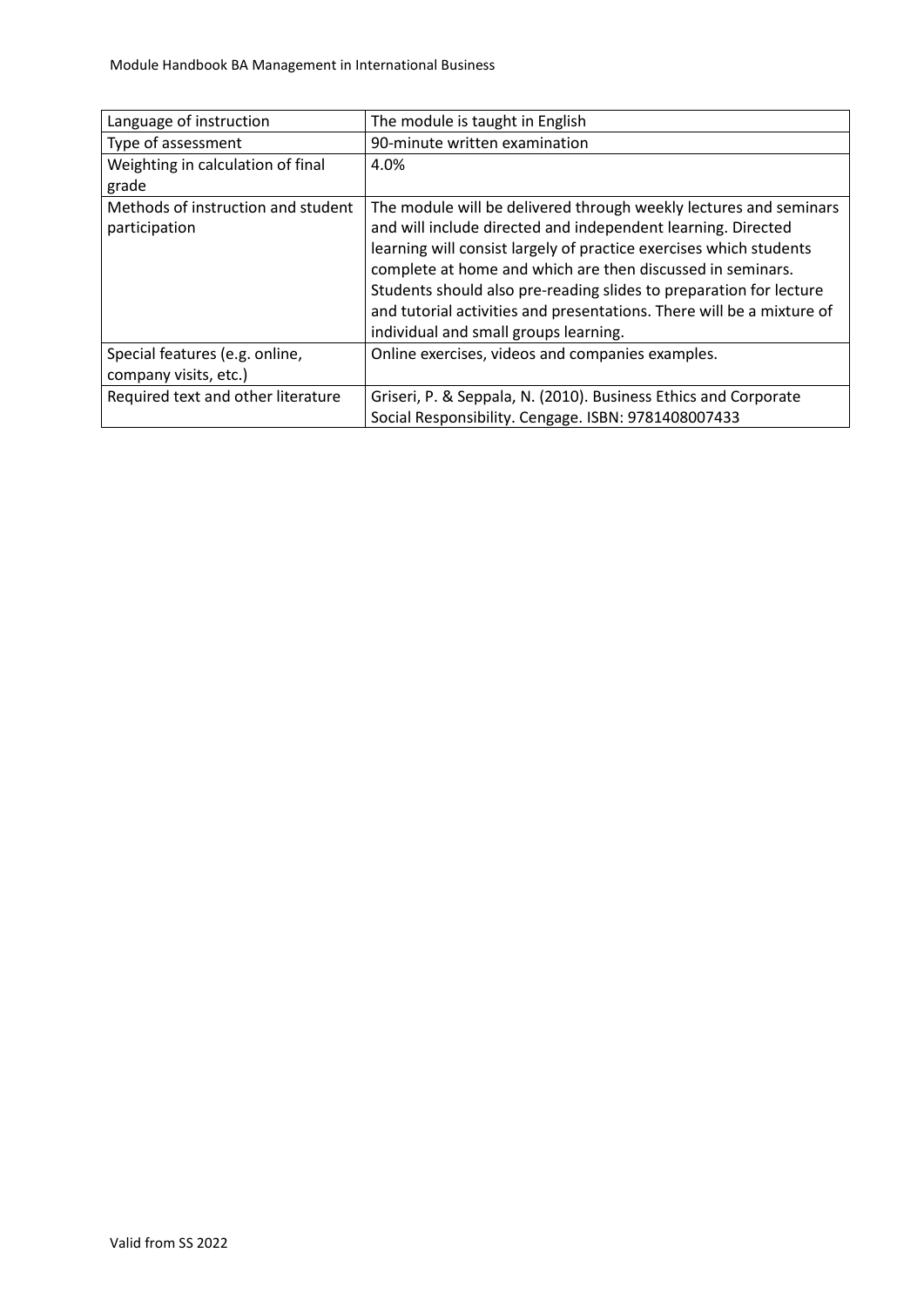| Module-Nr./ Code                                                | <b>INFI</b>                                                                                                                                                                                                                                                                                                                                                                                                                                                                                                                                                                                                                                                                                                                                                                                                                                                                                                                                                                                                                                                                                                                                                                                                                                                                                                                 |
|-----------------------------------------------------------------|-----------------------------------------------------------------------------------------------------------------------------------------------------------------------------------------------------------------------------------------------------------------------------------------------------------------------------------------------------------------------------------------------------------------------------------------------------------------------------------------------------------------------------------------------------------------------------------------------------------------------------------------------------------------------------------------------------------------------------------------------------------------------------------------------------------------------------------------------------------------------------------------------------------------------------------------------------------------------------------------------------------------------------------------------------------------------------------------------------------------------------------------------------------------------------------------------------------------------------------------------------------------------------------------------------------------------------|
| <b>Module title</b>                                             | <b>International Finance</b>                                                                                                                                                                                                                                                                                                                                                                                                                                                                                                                                                                                                                                                                                                                                                                                                                                                                                                                                                                                                                                                                                                                                                                                                                                                                                                |
| Outline of module syllabus<br>Learning outcomes and competences | International flow of funds<br>$\bullet$<br>International financial markets<br>$\bullet$<br>Exchange rate changes<br>٠<br>Currency derivatives<br>$\bullet$<br>International arbitrage and interest rate parity<br>$\bullet$<br>Inflation and interest and exchange rates<br>$\bullet$<br>Exchange Rate Risk Management<br>$\bullet$<br>Forecasting exchange rates<br>$\bullet$<br>Measuring exposure to exchange rate fluctuations<br>$\bullet$<br>Managing transaction, economic and transaction exposure<br>$\bullet$<br>Foreign direct investment<br>$\bullet$<br>Country risk analysis<br>$\bullet$<br>Long-term financing<br>Ethics<br>$\bullet$<br>Financing international trade<br>$\bullet$<br>Short-term financing<br>$\bullet$<br>International cash management<br>٠<br>After completion of the module students will be able:<br>Understand how international capital markets work<br>$\bullet$<br>Explain the differences between foreign exchange spot and<br>$\bullet$<br>forward markets<br>Explain the concepts of international parity relations, such as<br>$\bullet$<br>interest rate parity, purchasing power parity, and the<br>international fisher equation<br>Employ models to forecast foreign exchange rates<br>$\bullet$<br>Understand exchange rate exposure for a multinational<br>corporation |
|                                                                 | Use currency derivatives to hedge currency risk<br>Make international investment and capital budgeting decision                                                                                                                                                                                                                                                                                                                                                                                                                                                                                                                                                                                                                                                                                                                                                                                                                                                                                                                                                                                                                                                                                                                                                                                                             |
| Which semester?                                                 | 5th semester                                                                                                                                                                                                                                                                                                                                                                                                                                                                                                                                                                                                                                                                                                                                                                                                                                                                                                                                                                                                                                                                                                                                                                                                                                                                                                                |
| Duration of the module                                          | The module is taught for one complete semester                                                                                                                                                                                                                                                                                                                                                                                                                                                                                                                                                                                                                                                                                                                                                                                                                                                                                                                                                                                                                                                                                                                                                                                                                                                                              |
| Availability of the module                                      | The module will be offered in every fifth semester                                                                                                                                                                                                                                                                                                                                                                                                                                                                                                                                                                                                                                                                                                                                                                                                                                                                                                                                                                                                                                                                                                                                                                                                                                                                          |
| Number of ECTS credit points                                    | For successful completion of the module six (6) ECTS credit points<br>will be awarded                                                                                                                                                                                                                                                                                                                                                                                                                                                                                                                                                                                                                                                                                                                                                                                                                                                                                                                                                                                                                                                                                                                                                                                                                                       |
| <b>Total workload</b>                                           | Contact hours during teaching sessions: 52<br>Private study including examination:<br>98                                                                                                                                                                                                                                                                                                                                                                                                                                                                                                                                                                                                                                                                                                                                                                                                                                                                                                                                                                                                                                                                                                                                                                                                                                    |
| Type of module (core or elective)                               | This is a core (compulsory) module                                                                                                                                                                                                                                                                                                                                                                                                                                                                                                                                                                                                                                                                                                                                                                                                                                                                                                                                                                                                                                                                                                                                                                                                                                                                                          |
| Use of the module                                               | This module is taught in the fifth semester and provides students<br>with insights into exchange rate behaviour, exchange rate risk<br>management, long- and short-term asset and liability management<br>and also topics such as different currencies, dissimilar political<br>situations, imperfect markets and diversified opportunity sets.<br>There is no equivalent module in the other programmes.                                                                                                                                                                                                                                                                                                                                                                                                                                                                                                                                                                                                                                                                                                                                                                                                                                                                                                                   |
| Requirements for participation                                  | Students should have completed a course in Financial Accounting<br>(FACC) Management Accounting (MACC) or equivalents.                                                                                                                                                                                                                                                                                                                                                                                                                                                                                                                                                                                                                                                                                                                                                                                                                                                                                                                                                                                                                                                                                                                                                                                                      |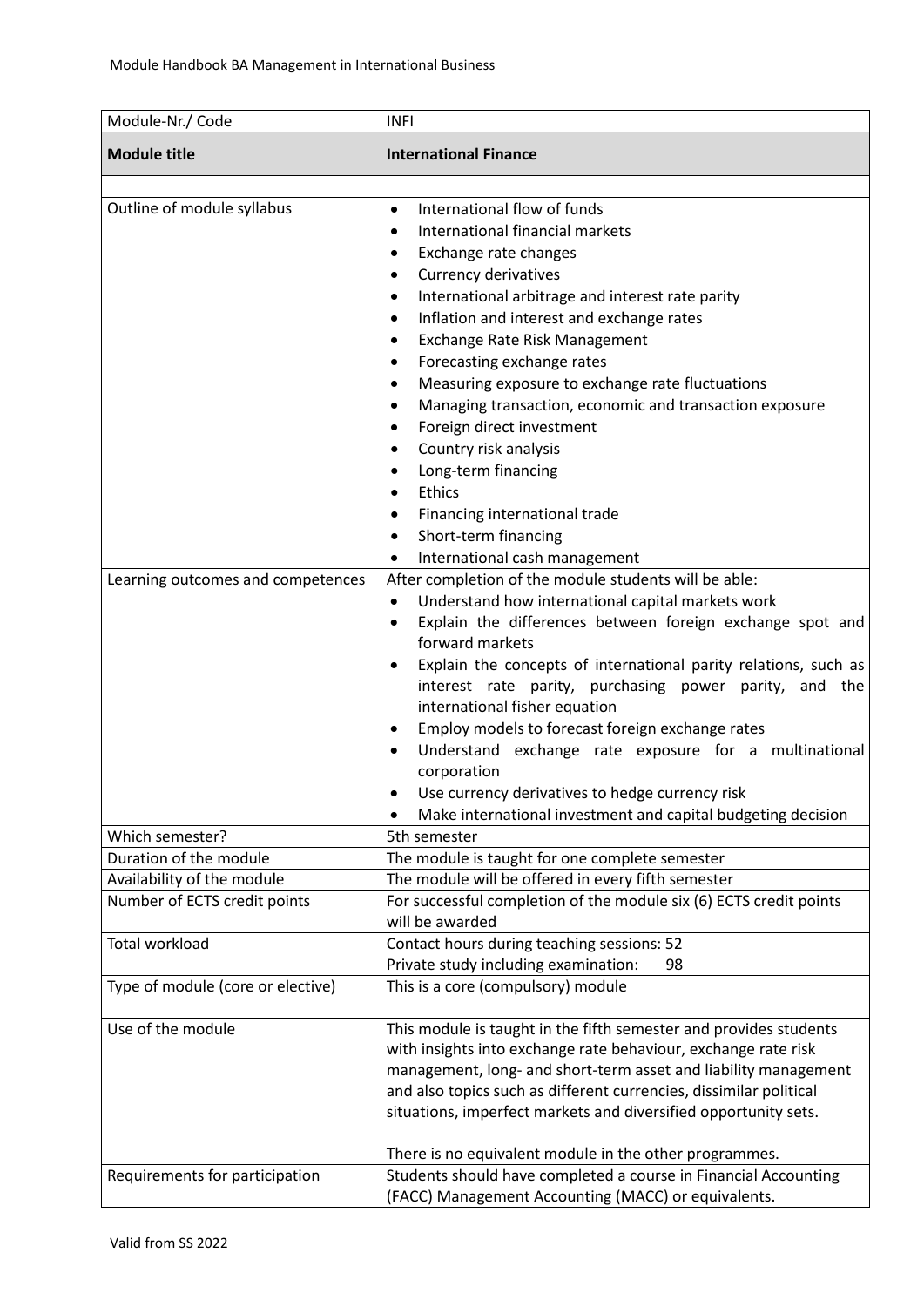| Responsible academic                                    | Professor Dr Michael Cofrin                                                                                                                                                                                                                                                                                                                       |
|---------------------------------------------------------|---------------------------------------------------------------------------------------------------------------------------------------------------------------------------------------------------------------------------------------------------------------------------------------------------------------------------------------------------|
| <b>Instructors</b>                                      | TBA                                                                                                                                                                                                                                                                                                                                               |
| Language of instruction                                 | The module is taught in English                                                                                                                                                                                                                                                                                                                   |
| Type of assessment                                      | 90-minute written examination                                                                                                                                                                                                                                                                                                                     |
| Weighting in calculation of final grade                 | 4.0%                                                                                                                                                                                                                                                                                                                                              |
| Methods of instruction and student<br>participation     | The module will be delivered through weekly lectures and seminars<br>and will include directed and independent learning. Directed<br>learning includes a range of activities including pre-reading and<br>preparation for seminar activities and presentations. Seminar work<br>will be based on working in small groups to prepare presentations |
| Special features (e.g. online, company<br>visits, etc.) |                                                                                                                                                                                                                                                                                                                                                   |
| Required text and other literature                      | Madura, J & Fox, R. (2020). International Financial Management (5th<br>ed.). Cengage.<br>Students also read a selection of recommended academic articles<br>(e.g., from Harvard Business Review, The Economist).                                                                                                                                  |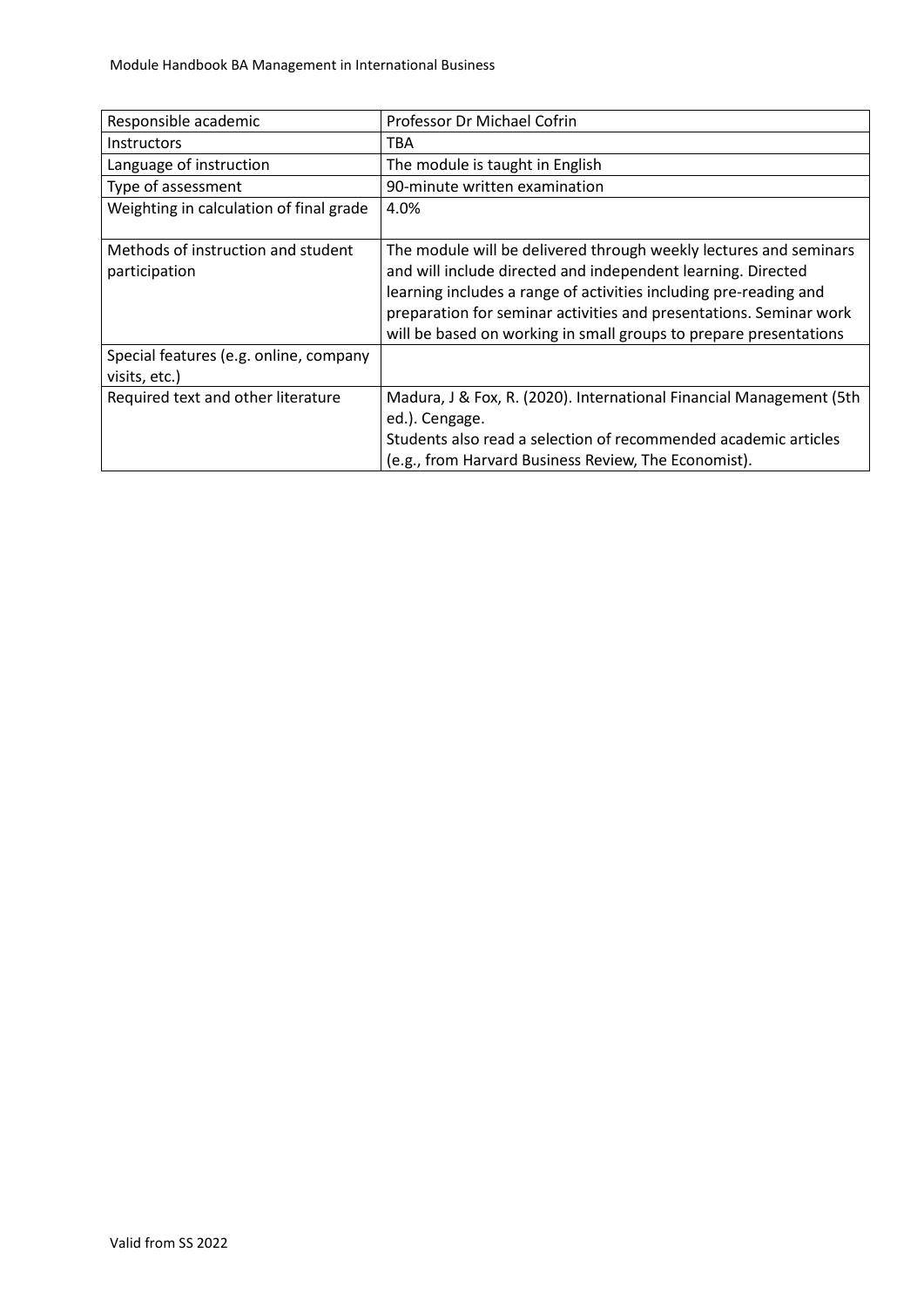| <b>Overview of Modules taught</b> |                                                                 |  |
|-----------------------------------|-----------------------------------------------------------------|--|
| <b>Semester</b>                   | 6                                                               |  |
| <b>Modules</b>                    | Strategic Management and Leadership                             |  |
|                                   | Innovation & Entrepreneurship in a Global Context               |  |
|                                   | <b>Public Speaking and Debating</b>                             |  |
|                                   | <b>Bachelor Dissertation</b>                                    |  |
| Number of ECTS Credit             | 29 ECTS                                                         |  |
| Points awarded                    |                                                                 |  |
| Description                       | The main feature of the final semester is the writing of the    |  |
|                                   | Bachelor Dissertation (12 ECTS) in the first 12 weeks.          |  |
|                                   | Students are also required to take three additional modules,    |  |
|                                   | Strategic Management & Leadership, which takes a strategic      |  |
|                                   | look at corporate management and leadership, and Innovation     |  |
|                                   | & Entrepreneurship in a Global Context, which introduces        |  |
|                                   | students to important strategies in managing innovations in     |  |
|                                   | both startups and large organizations in becoming more          |  |
|                                   | entrepreneurial, flexible and innovative. MIB students also get |  |
|                                   | to practice and then demonstrate their rhetorical skills in the |  |
|                                   | English language with the module Public Speaking and Debating.  |  |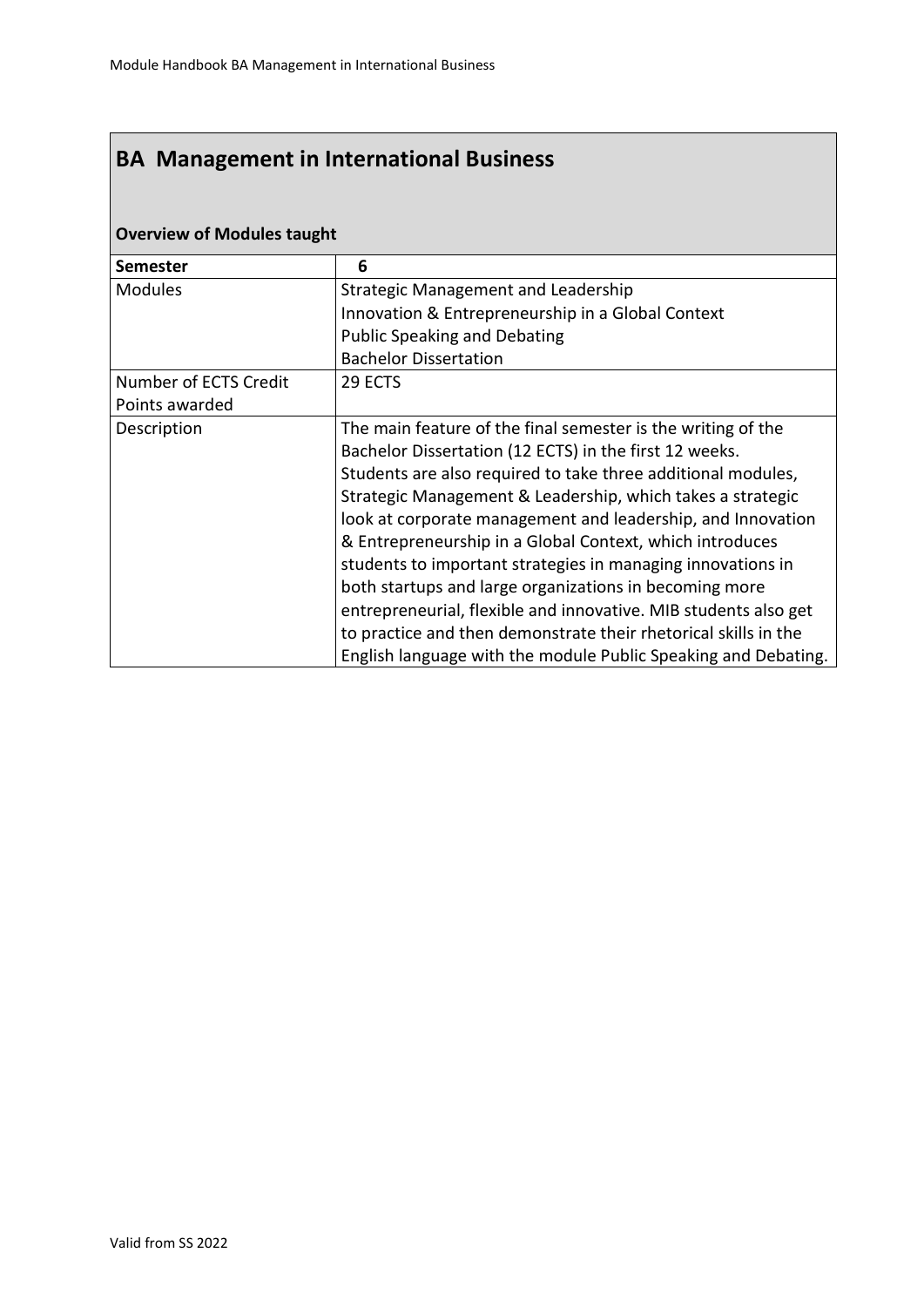| Module-Nr./ Code                          | STMG03                                                                                                                                                                                                                                                                                                                                                                                                                                                                                                                                                                                                                                                                                                                                                                                                                                                                                                  |
|-------------------------------------------|---------------------------------------------------------------------------------------------------------------------------------------------------------------------------------------------------------------------------------------------------------------------------------------------------------------------------------------------------------------------------------------------------------------------------------------------------------------------------------------------------------------------------------------------------------------------------------------------------------------------------------------------------------------------------------------------------------------------------------------------------------------------------------------------------------------------------------------------------------------------------------------------------------|
| <b>Module title</b>                       | <b>Strategic Management &amp; Leadership</b>                                                                                                                                                                                                                                                                                                                                                                                                                                                                                                                                                                                                                                                                                                                                                                                                                                                            |
| Outline of module syllabus                | Introducing Strategy - the role of the strategic leader, the<br>$\bullet$<br>nature of strategic problems and the context in which decisions<br>are made<br>The Strategic Environment and Strategic Capability<br>$\bullet$<br>Tools of strategic analysis: evaluation of the external<br>$\bullet$<br>environment and internal capabilities<br>Business Level Strategies: Cost Leadership, Product / Service<br>$\bullet$<br>differentiation<br>Corporate Level Strategies: integration and/or diversification,<br>$\bullet$<br>corporate diversity, innovation & entrepreneurship<br><b>Strategic Alliances, Mergers &amp; Acquisitions</b><br>$\bullet$<br><b>Mergers &amp; Acquisitions</b><br>$\bullet$<br><b>Internationalisation Strategies</b><br>٠<br>Implementation issues: Organising for success, Enabling<br>$\bullet$<br>success, Managing change<br>Leadership and Strategic Change<br>٠ |
| Learning outcomes and                     | After completion of the module students will be able to:                                                                                                                                                                                                                                                                                                                                                                                                                                                                                                                                                                                                                                                                                                                                                                                                                                                |
| competences                               | Use classical environmental analysis tools<br>٠                                                                                                                                                                                                                                                                                                                                                                                                                                                                                                                                                                                                                                                                                                                                                                                                                                                         |
| Which semester?<br>Duration of the module | Explain the differences between business and corporate<br>$\bullet$<br>strategies<br>Demonstrate knowledge & understanding of the key issues in<br>$\bullet$<br>strategic management and leadership<br>Critically evaluate organisations to identify strategic problems<br>$\bullet$<br>they face and be able to propose viable strategic strategic<br>options<br>Demonstrate knowledge of key issues in strategic leadership<br>٠<br>Understand and explain the major pitfalls in mergers and<br>$\bullet$<br>acquisitions<br>Carry out strategic reviews of company strengths and<br>weaknesses<br>Advise companies planning to revise their corporate strategies<br>6th semester<br>The module is taught for one complete semester                                                                                                                                                                   |
| Availability of the module                | The module will be offered in every sixth semester                                                                                                                                                                                                                                                                                                                                                                                                                                                                                                                                                                                                                                                                                                                                                                                                                                                      |
| Number of ECTS credit points              | For successful completion of the module six (6) ECTS credit points<br>will be awarded                                                                                                                                                                                                                                                                                                                                                                                                                                                                                                                                                                                                                                                                                                                                                                                                                   |
| <b>Total workload</b>                     | Contact hours during teaching sessions: 52<br>Private study including examination:<br>98                                                                                                                                                                                                                                                                                                                                                                                                                                                                                                                                                                                                                                                                                                                                                                                                                |
| Type of module (core or elective)         | This is a core (compulsory) module                                                                                                                                                                                                                                                                                                                                                                                                                                                                                                                                                                                                                                                                                                                                                                                                                                                                      |
| Use of the module                         | This module is taught in the sixth semester. It represents our belief<br>that students in their final semester of an international business<br>management degree, should spend time analysing international<br>businesses in depth.<br>There is no equivalent module in the other programmes.                                                                                                                                                                                                                                                                                                                                                                                                                                                                                                                                                                                                           |
| Requirements for participation            | Students should have completed a course in International<br>Economics (IECO) and International Marketing (INMK) or<br>equivalents.                                                                                                                                                                                                                                                                                                                                                                                                                                                                                                                                                                                                                                                                                                                                                                      |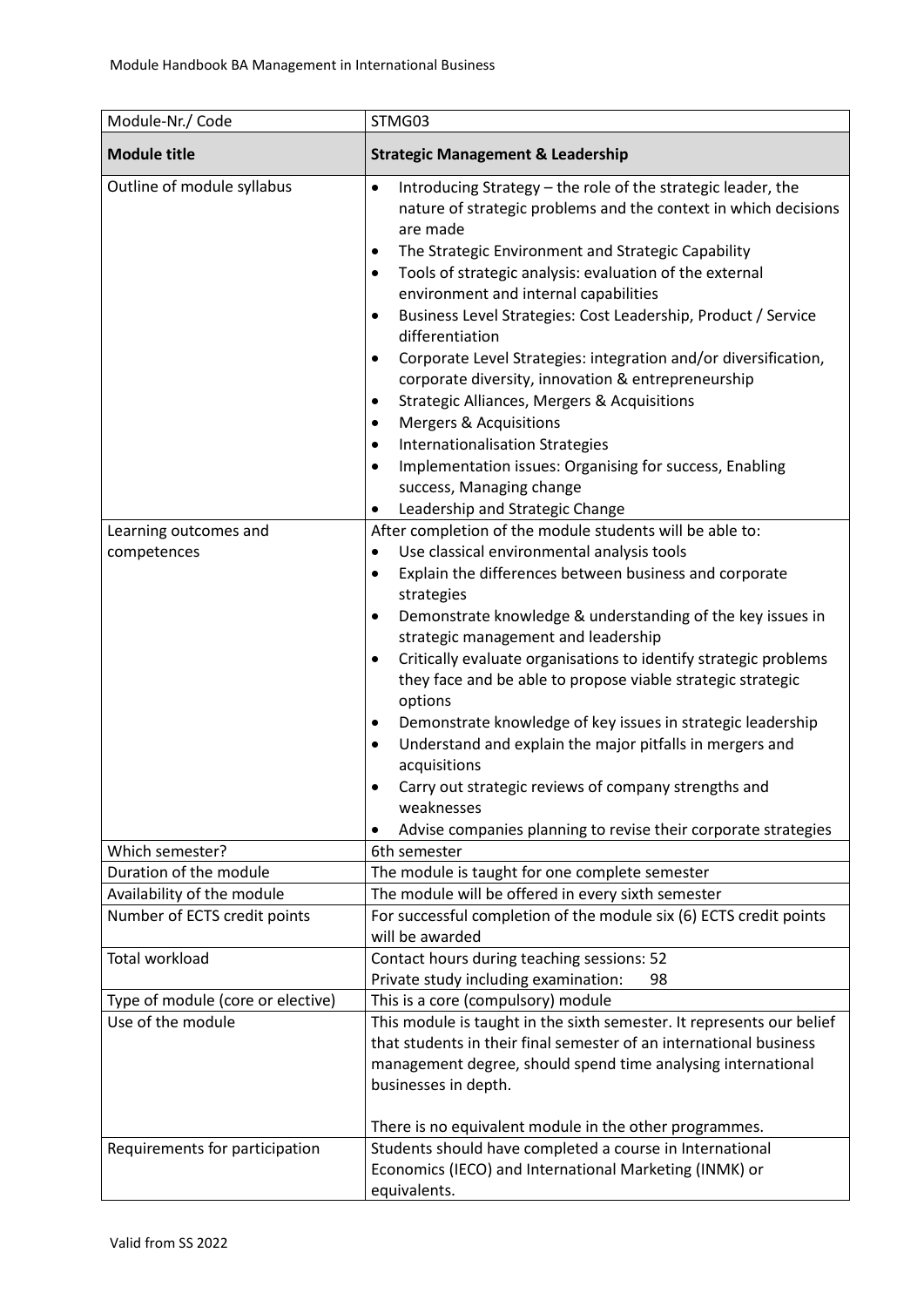| Responsible academic                                | Prof. Dr. Michael Cofrin                                                                                                                                                                                                                                                                                                                                                                                       |
|-----------------------------------------------------|----------------------------------------------------------------------------------------------------------------------------------------------------------------------------------------------------------------------------------------------------------------------------------------------------------------------------------------------------------------------------------------------------------------|
| <b>Instructors</b>                                  | Ralf Blasek                                                                                                                                                                                                                                                                                                                                                                                                    |
| Language of instruction                             | The module is taught in English                                                                                                                                                                                                                                                                                                                                                                                |
| Type of assessment                                  | 3,000-word term paper                                                                                                                                                                                                                                                                                                                                                                                          |
| Weighting in calculation of final<br>grade          | 4.0%                                                                                                                                                                                                                                                                                                                                                                                                           |
| Methods of instruction and student<br>participation | The module will be delivered through weekly lectures and seminars<br>- and will include directed and independent learning. Directed<br>learning will include a range of activities including pre-reading and<br>preparation for seminar activities and presentations. Seminar work<br>will be based on working in small (ca. 5 students) groups to analyse<br>and make presentations on business Case Studies. |
| Special features (e.g. online,                      | Online videos                                                                                                                                                                                                                                                                                                                                                                                                  |
| company visits, etc.)                               | Intensive use of Business Cases based on real companies                                                                                                                                                                                                                                                                                                                                                        |
| Required text and other literature                  | David, F. (2016). Strategic Management: A Competitive Advantage                                                                                                                                                                                                                                                                                                                                                |
|                                                     | Approach, Concepts and Cases, Global Edition. Pearson.                                                                                                                                                                                                                                                                                                                                                         |
|                                                     | Students also read a selection of recommended academic articles                                                                                                                                                                                                                                                                                                                                                |
|                                                     | (e.g., from Harvard Business Review, The Economist).                                                                                                                                                                                                                                                                                                                                                           |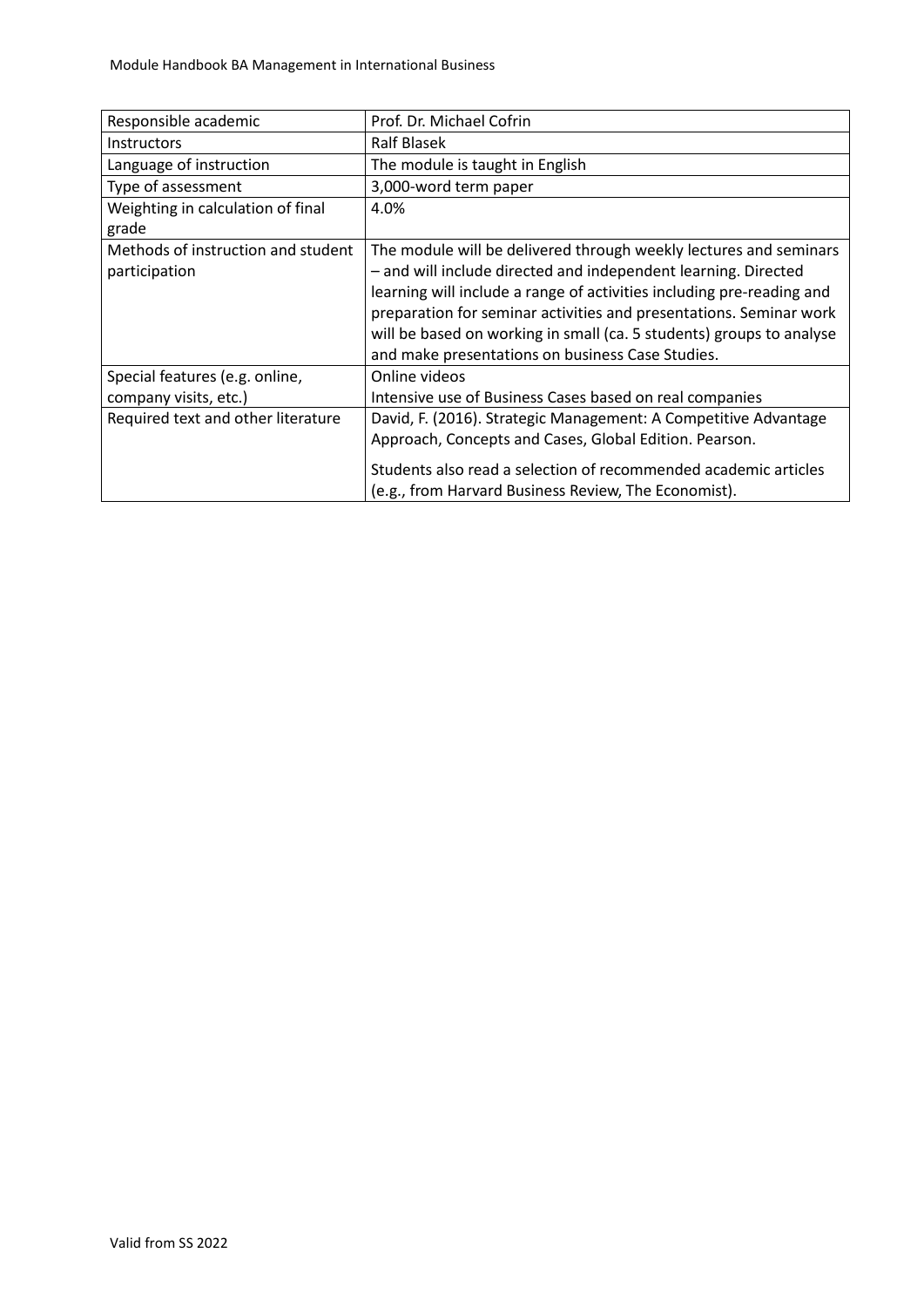| Module-Nr./ Code                                           | <b>IEGC</b>                                                                                                                                                                                                                                                                                                                                                                                                                                                                                                                                                                                                                                                                                                                                                                                                                                                                                                                           |
|------------------------------------------------------------|---------------------------------------------------------------------------------------------------------------------------------------------------------------------------------------------------------------------------------------------------------------------------------------------------------------------------------------------------------------------------------------------------------------------------------------------------------------------------------------------------------------------------------------------------------------------------------------------------------------------------------------------------------------------------------------------------------------------------------------------------------------------------------------------------------------------------------------------------------------------------------------------------------------------------------------|
| <b>Module title</b>                                        | Innovation & Entrepreneurship in a Global Context                                                                                                                                                                                                                                                                                                                                                                                                                                                                                                                                                                                                                                                                                                                                                                                                                                                                                     |
| Outline of module syllabus                                 | The Entrepreneurial/Innovative Economy<br>$\bullet$<br>Creativity and Innovation<br>$\bullet$<br>Innovation and Entrepreneurship in Context<br>$\bullet$<br>Managing Innovation and Entrepreneurship<br>$\bullet$<br>Building an Innovative and Entrepreneurial Organization<br>$\bullet$<br>Developing Innovation and Entrepreneurship in Both Individuals<br>$\bullet$<br>and Teams<br>Design Thinking and Innovation<br>$\bullet$<br>Operationalizing Innovation and Entrepreneurship<br>$\bullet$<br>Developing New Products, Services, and Ventures<br>$\bullet$<br>The Global Business Plan<br>$\bullet$<br>International Opportunities for Innovation and<br>$\bullet$<br>Entrepreneurship                                                                                                                                                                                                                                     |
| Learning outcomes and competences                          | After completion of the module students will be able to:<br>Explain the key aspects of organisational context that drive an<br>$\bullet$<br>innovation strategy and its execution<br>Use contemporary tools and processes for identifying new ideas<br>$\bullet$<br>for value creation, opportunity evaluation, and developing and<br>testing ideas<br>Apply user-centric design and innovation in practice and<br>$\bullet$<br>understand the implications for organisational culture and design<br>Explain how leadership and organisational culture shape an<br>organisations capacity for being innovative and entrepreneurial<br>Apply tools for gathering data-based insights about innovative<br>$\bullet$<br>capabilities in organisations<br>Analyse any organisational context for its innovative capabilities<br>$\bullet$<br>(strategy, processes and culture) and be prepared to make<br>evidence-based recommendations. |
| Which semester?                                            | 6th semester                                                                                                                                                                                                                                                                                                                                                                                                                                                                                                                                                                                                                                                                                                                                                                                                                                                                                                                          |
| Duration of the module                                     | The module is taught for one complete semester                                                                                                                                                                                                                                                                                                                                                                                                                                                                                                                                                                                                                                                                                                                                                                                                                                                                                        |
| Availability of the module<br>Number of ECTS credit points | The module will be offered in every sixth semester<br>For successful completion of the module six (6) ECTS credit points                                                                                                                                                                                                                                                                                                                                                                                                                                                                                                                                                                                                                                                                                                                                                                                                              |
|                                                            | will be awarded                                                                                                                                                                                                                                                                                                                                                                                                                                                                                                                                                                                                                                                                                                                                                                                                                                                                                                                       |
| Total workload                                             | Contact hours during teaching sessions: 52<br>Private study including examination:<br>98                                                                                                                                                                                                                                                                                                                                                                                                                                                                                                                                                                                                                                                                                                                                                                                                                                              |
| Type of module (core or elective)                          | This is a core (compulsory) module                                                                                                                                                                                                                                                                                                                                                                                                                                                                                                                                                                                                                                                                                                                                                                                                                                                                                                    |
| Use of the module                                          | This module is taught in the sixth semester and provides insights<br>into understanding the concepts, frameworks, and experiences that<br>are useful in managing innovations in both startups and large<br>organizations in becoming more entrepreneurial, flexible and<br>innovative.<br>There is no equivalent module in the other programmes.                                                                                                                                                                                                                                                                                                                                                                                                                                                                                                                                                                                      |
| Requirements for participation                             | None                                                                                                                                                                                                                                                                                                                                                                                                                                                                                                                                                                                                                                                                                                                                                                                                                                                                                                                                  |
| Responsible academic                                       | Professor Dr Michael Cofrin                                                                                                                                                                                                                                                                                                                                                                                                                                                                                                                                                                                                                                                                                                                                                                                                                                                                                                           |
| Instructors                                                | <b>TBA</b>                                                                                                                                                                                                                                                                                                                                                                                                                                                                                                                                                                                                                                                                                                                                                                                                                                                                                                                            |
| Language of instruction                                    | The module is taught in English                                                                                                                                                                                                                                                                                                                                                                                                                                                                                                                                                                                                                                                                                                                                                                                                                                                                                                       |
| Type of assessment                                         | 90-minute written examination                                                                                                                                                                                                                                                                                                                                                                                                                                                                                                                                                                                                                                                                                                                                                                                                                                                                                                         |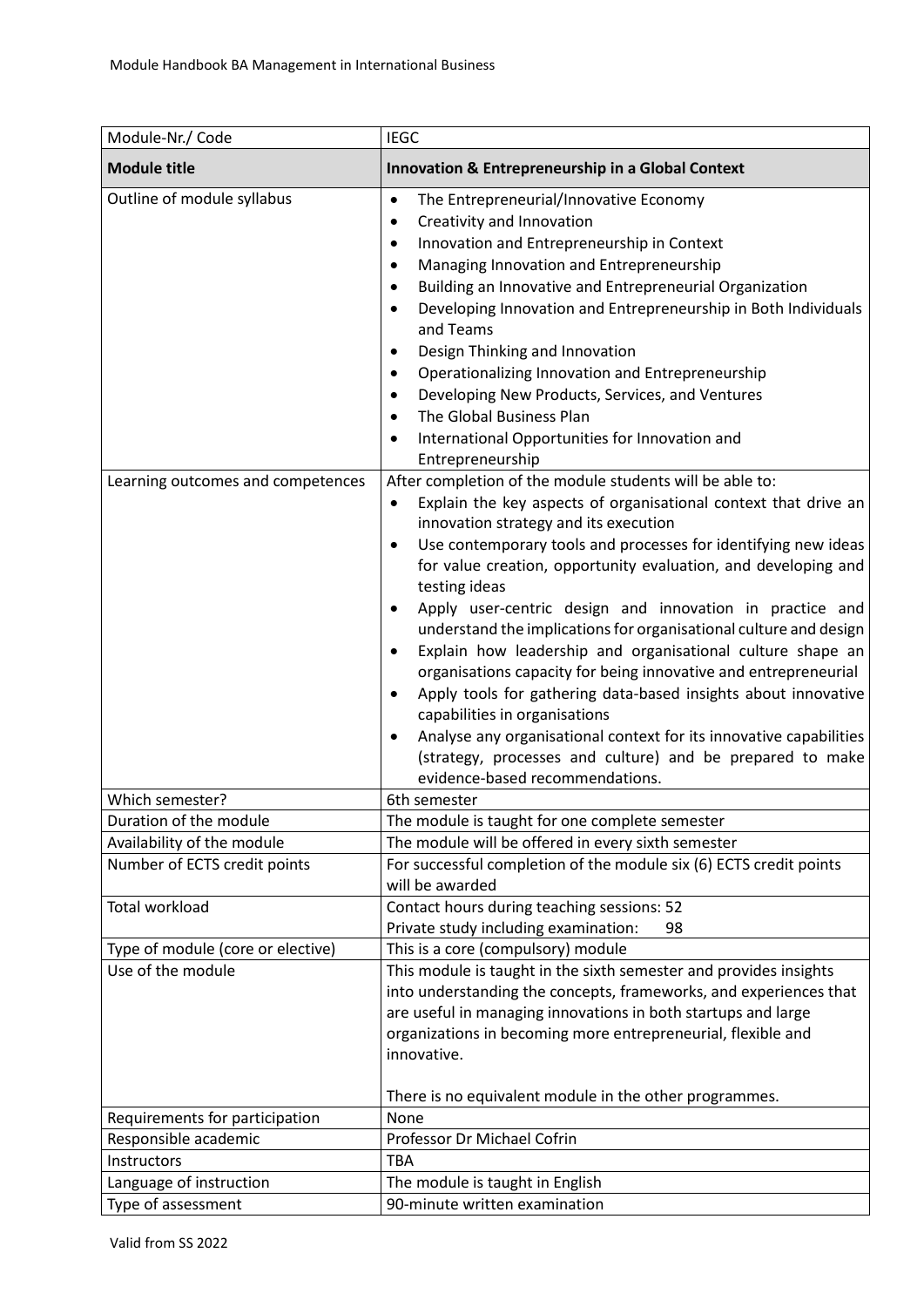| Weighting in calculation of final grade                 | 4.0%                                                                                                                                                                                                                                                                                                                                                                             |
|---------------------------------------------------------|----------------------------------------------------------------------------------------------------------------------------------------------------------------------------------------------------------------------------------------------------------------------------------------------------------------------------------------------------------------------------------|
| Methods of instruction and student<br>participation     | The module will be delivered through weekly lectures and seminars<br>- and will include directed and independent learning. Directed<br>learning will include a range of activities including pre-reading and<br>preparation for seminar activities and presentations. Seminar work<br>will be based on individual and team projects analysing cases and<br>making presentations. |
| Special features (e.g. online, company<br>visits, etc.) | Online videos<br>Journal articles and business case studies<br>International guest speakers                                                                                                                                                                                                                                                                                      |
| Required text and other literature                      | Hisrich, R. & Kearney, C. (2013). Managing Innovation and<br>Entrepreneurship. Sage.<br>Students also read a selection of recommended academic articles<br>(e.g., from Harvard Business Review, The Economist).                                                                                                                                                                  |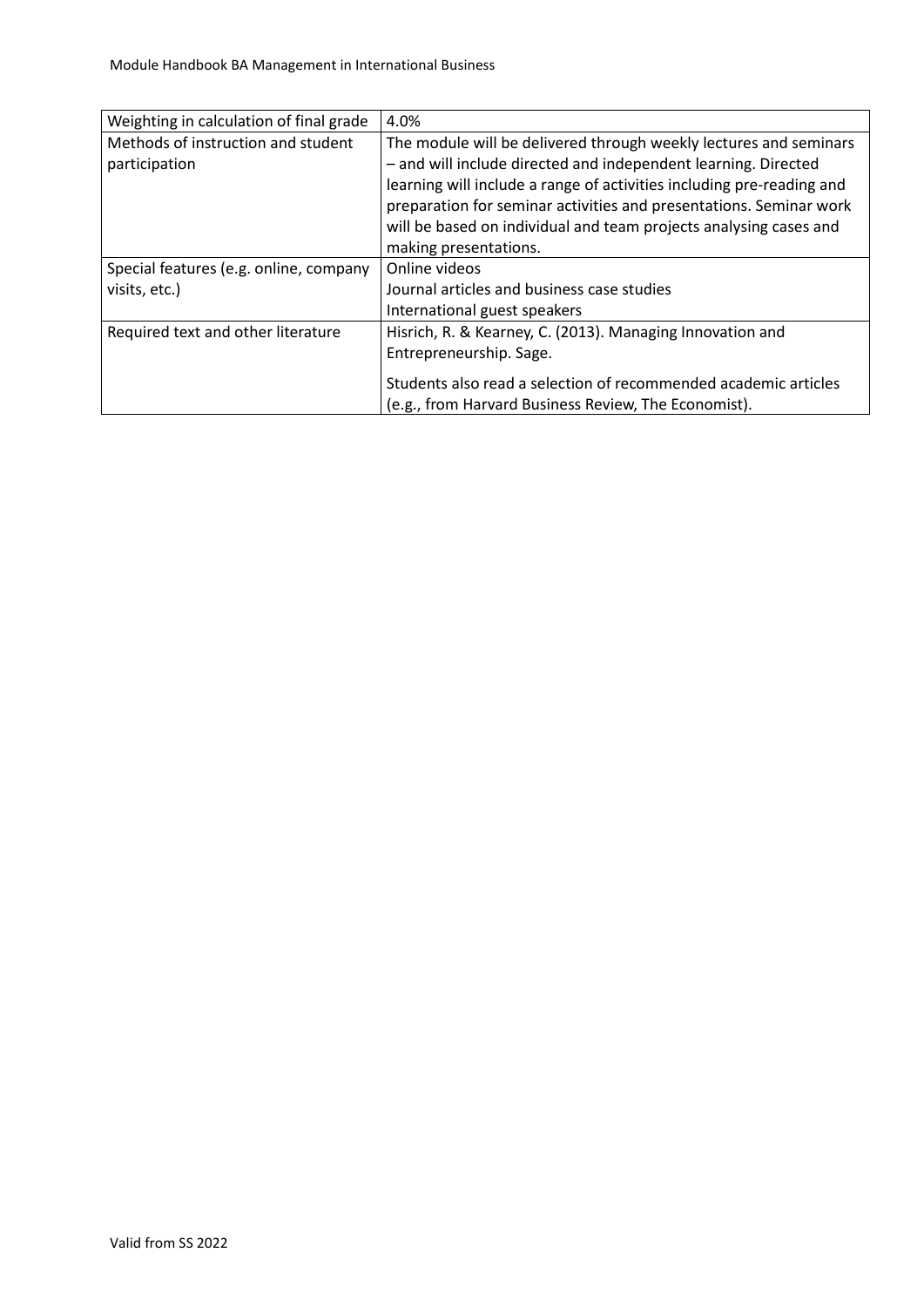| Module-Nr./ Code                     | <b>DEBA</b>                                                                                                                                                                                                                                                                                                                                                                                                                                                                                                                                                                                                                                                                                                                              |
|--------------------------------------|------------------------------------------------------------------------------------------------------------------------------------------------------------------------------------------------------------------------------------------------------------------------------------------------------------------------------------------------------------------------------------------------------------------------------------------------------------------------------------------------------------------------------------------------------------------------------------------------------------------------------------------------------------------------------------------------------------------------------------------|
| <b>Module title</b>                  | <b>Public Speaking and Debating</b>                                                                                                                                                                                                                                                                                                                                                                                                                                                                                                                                                                                                                                                                                                      |
| Outline of module syllabus           | Public speaking & announcing<br>$\bullet$<br>Business speeches & presentations<br>٠<br>Organisation, performance & personal appearance<br>٠<br>Openings, body of speech, closing; topic development<br>$\bullet$<br>Humour, story-telling techniques, tips and tricks<br>٠<br>Importance of non-verbal communications<br>٠<br>Formal debating rules<br>٠<br>Practical debating strategies & tactics<br>٠<br>Participation in regular practice debates with coaching by<br>٠<br>instructor<br>Attendance at professors' debate<br>٠                                                                                                                                                                                                       |
| Learning outcomes and<br>competences | After completion of the module students will be able to:<br>Communicate confidently and accurately in spoken English<br>$\bullet$<br>Prepare and deliver speeches in front of audiences<br>٠<br>Demonstrate the use of rhetorical skills in the English language<br>٠<br>Analyse data and prepare information for use in speeches or<br>$\bullet$<br>debates<br>Make a persuasive case on a variety of topics<br>Argue convincingly about something that one does not<br>٠<br>personally believe in<br>Demonstrate the ability to change arguments swiftly in reponse<br>$\bullet$<br>to ones opponents' arguments<br>Recognise quickly when wit, aggression, humour, etc. are<br>$\bullet$<br>appropriate during the course of a debate |
| Which semester?                      | 6th semester                                                                                                                                                                                                                                                                                                                                                                                                                                                                                                                                                                                                                                                                                                                             |
| Duration of the module               | The module is taught for one complete semester                                                                                                                                                                                                                                                                                                                                                                                                                                                                                                                                                                                                                                                                                           |
| Availability of the module           | The module will be offered in every sixth semester                                                                                                                                                                                                                                                                                                                                                                                                                                                                                                                                                                                                                                                                                       |
| Number of ECTS credit points         | For successful completion of the module five (5) ECTS credit points<br>will be awarded                                                                                                                                                                                                                                                                                                                                                                                                                                                                                                                                                                                                                                                   |
| Total workload                       | Contact hours during teaching sessions: 52<br>Private study including examination:<br>98                                                                                                                                                                                                                                                                                                                                                                                                                                                                                                                                                                                                                                                 |
| Type of module (core or elective)    | This is a core (compulsory) module                                                                                                                                                                                                                                                                                                                                                                                                                                                                                                                                                                                                                                                                                                       |
| Use of the module                    | This module introduces students to the theory and practice of<br>public speaking in the English language. They will be introduced to<br>speaking in different situations and under different conditions.<br>They are then given that extra at the end of their English track<br>programme. To augment their English skills that they have already<br>developed, they will learn in the 6th semester to speak<br>extemporaneously and to be able to respond quickly (often with<br>wit) to arguments provided by others. The debating format<br>encourages (even necessitates) free speaking and very careful<br>listening to counter arguments made by the opposition.                                                                   |
| Requirements for participation       | To be successful, students must have reached a level of spoken<br>English close to C2.                                                                                                                                                                                                                                                                                                                                                                                                                                                                                                                                                                                                                                                   |
| Responsible academic                 | Prof. Dr. Michael Cofrin                                                                                                                                                                                                                                                                                                                                                                                                                                                                                                                                                                                                                                                                                                                 |
| Instructors                          | Prof. Roy J Jenkins                                                                                                                                                                                                                                                                                                                                                                                                                                                                                                                                                                                                                                                                                                                      |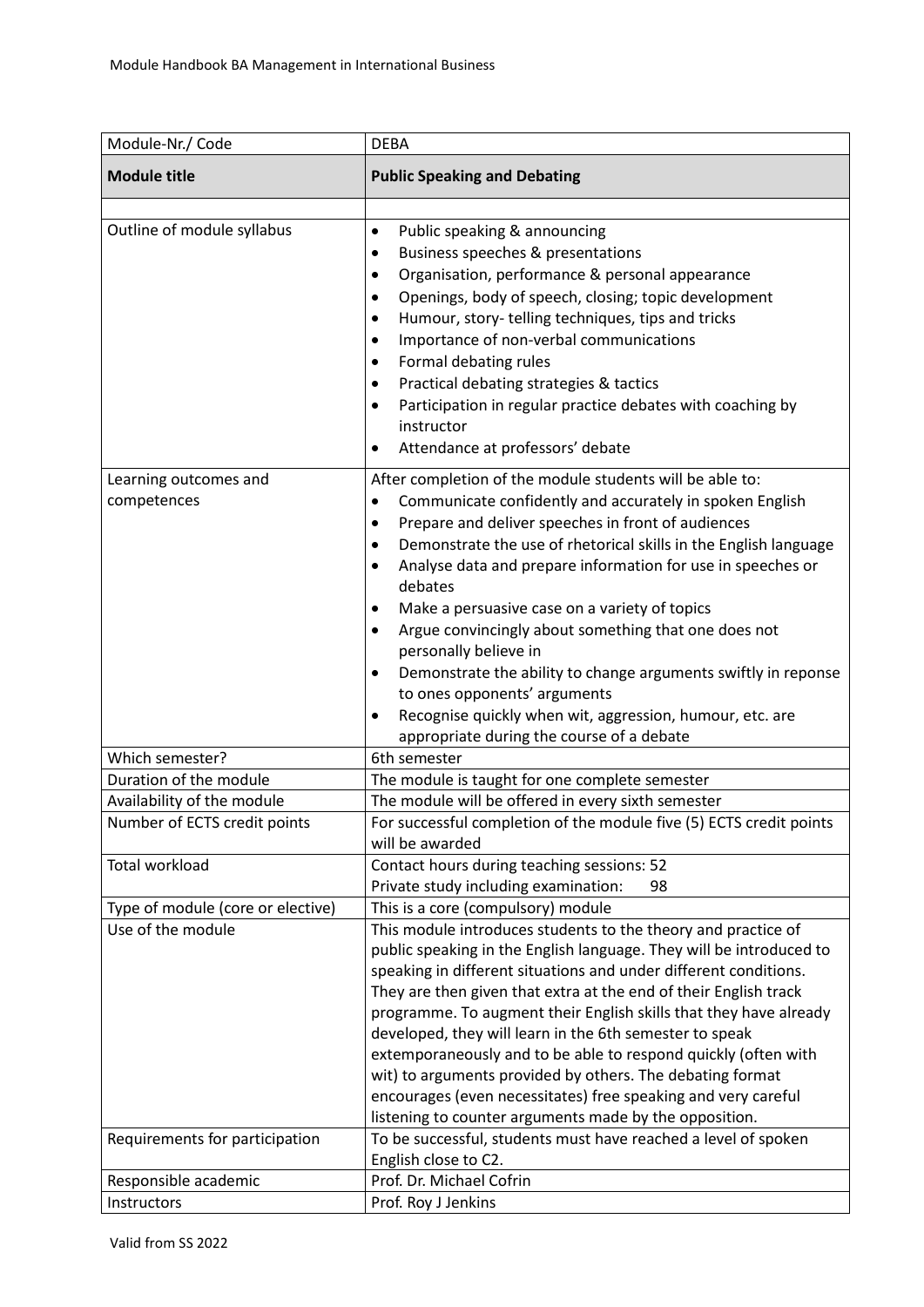| Language of instruction            | The module is taught in English                                    |
|------------------------------------|--------------------------------------------------------------------|
| Type of assessment                 | The module is assessed by a presentation $-$ in the form of a      |
|                                    | competitive, public debate                                         |
| Weighting in calculation of final  | 3.3%                                                               |
| grade                              |                                                                    |
| Methods of instruction and student | Training & exercises, short presentations with video feedback,     |
| participation                      | preparation of speeches & presentations, simulations, coaching and |
|                                    | public debating will all be used. The module will be delivered     |
|                                    | through weekly workshops with training exercises, practice         |
|                                    | presentations with video feedback, and group discussion of         |
|                                    | performance.                                                       |
| Special features (e.g. online,     | Online videos, video feedback of practice                          |
| company visits, etc.)              |                                                                    |
| Required text and other literature | There is no required textbook for this course.                     |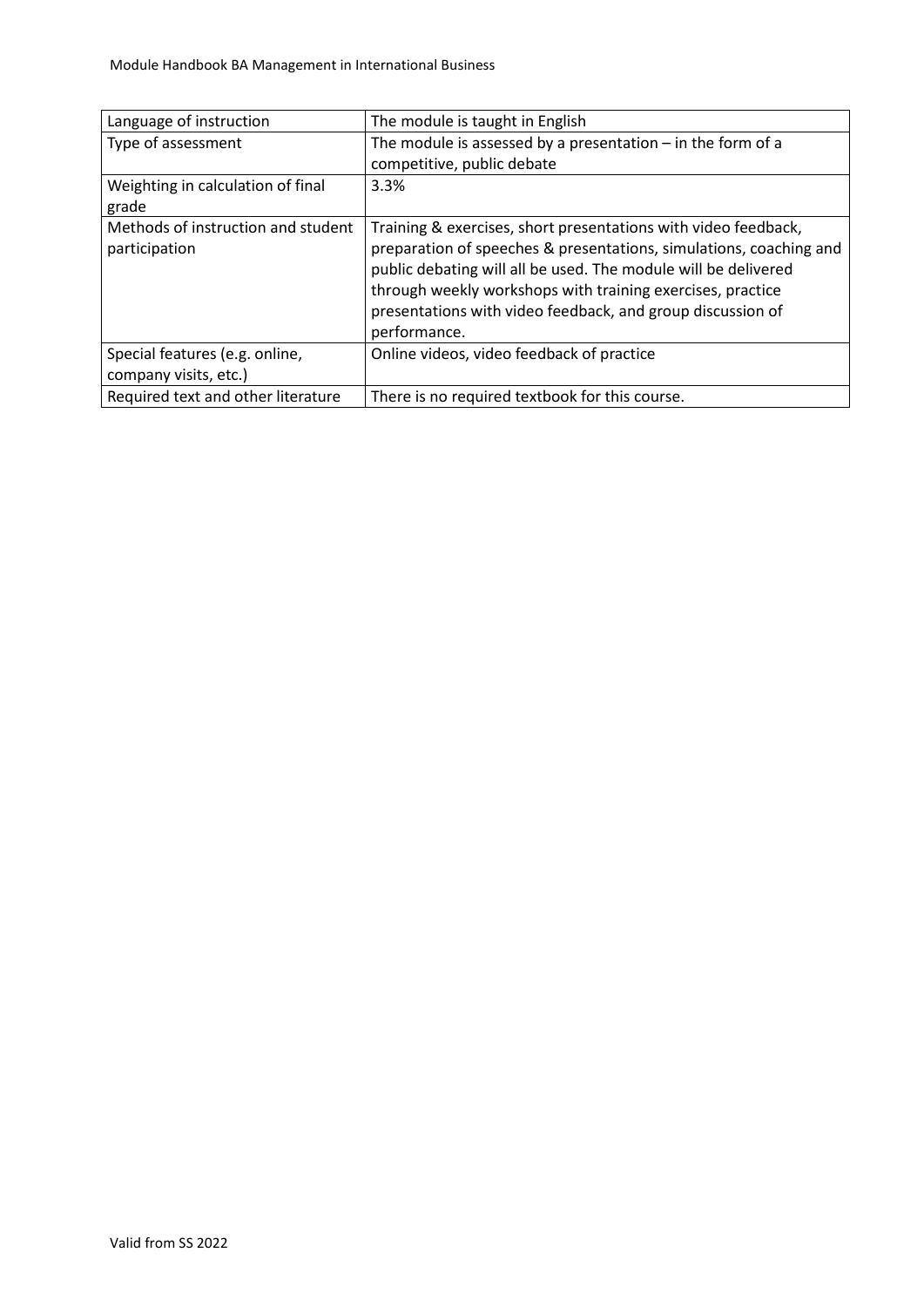| Module-Nr./ Code                     | <b>DISS</b>                                                                                                                                                                                                                                                                                                                                                                                                                                                                                                                                                                                                                                                                                                                                                                                                                                                                                                                                                                                                                                                                                                |
|--------------------------------------|------------------------------------------------------------------------------------------------------------------------------------------------------------------------------------------------------------------------------------------------------------------------------------------------------------------------------------------------------------------------------------------------------------------------------------------------------------------------------------------------------------------------------------------------------------------------------------------------------------------------------------------------------------------------------------------------------------------------------------------------------------------------------------------------------------------------------------------------------------------------------------------------------------------------------------------------------------------------------------------------------------------------------------------------------------------------------------------------------------|
| <b>Module title</b>                  | <b>Bachelor Dissertation</b>                                                                                                                                                                                                                                                                                                                                                                                                                                                                                                                                                                                                                                                                                                                                                                                                                                                                                                                                                                                                                                                                               |
| Essence of the module                | The purpose of the dissertation is for students to demonstrate that<br>they are capable of independent academic work, which involves<br>applying scientific methods to a practical business problem. The<br>Dissertation consists of an individual student led investigation into<br>an applied business problem or issue. For students in the MIB<br>programme the dissertation must have an international aspect and<br>must be written in English. The student must choose and define the<br>topic and have this approved by the Chair of the MIB programme,<br>who will also appoint a supervisor. The work has to be set in an<br>appropriate intellectual framework by including a critical review of<br>relevant academic literature. The student must then research<br>relevant information (by means of primary or secondary research),<br>analyse the information/data and draw relevant conclusions. The<br>results have then to be compared with the reviewed literature. The<br>work has then to be written up and submitted in an approved<br>format. Target length is 11,000 (± 10%) words. |
| Learning outcomes and<br>competences | Students will have demonstrated their ability to:<br>Work independently<br>$\bullet$<br>Manage their time throughout a major project<br>$\bullet$<br>Research and critically review academic literature<br>$\bullet$<br>Carry out new research invoving some form of data collection<br>$\bullet$<br>Analyse such data appropriately<br>Use appropriate statistical tests<br>Write in an academic style                                                                                                                                                                                                                                                                                                                                                                                                                                                                                                                                                                                                                                                                                                    |
| Which semester?                      | 6th semester                                                                                                                                                                                                                                                                                                                                                                                                                                                                                                                                                                                                                                                                                                                                                                                                                                                                                                                                                                                                                                                                                               |
| Duration of the module               | The module is located in the sixth semester                                                                                                                                                                                                                                                                                                                                                                                                                                                                                                                                                                                                                                                                                                                                                                                                                                                                                                                                                                                                                                                                |
| Availability of the module           | The module is available in every sixth semester                                                                                                                                                                                                                                                                                                                                                                                                                                                                                                                                                                                                                                                                                                                                                                                                                                                                                                                                                                                                                                                            |
| Number of ECTS credit points         | For successful completion of the module twelve (12) ECTS credit<br>points will be awarded                                                                                                                                                                                                                                                                                                                                                                                                                                                                                                                                                                                                                                                                                                                                                                                                                                                                                                                                                                                                                  |
| <b>Total workload</b>                | Contact hours: 10<br>Writing the Dissertation 290 hours                                                                                                                                                                                                                                                                                                                                                                                                                                                                                                                                                                                                                                                                                                                                                                                                                                                                                                                                                                                                                                                    |
| Type of module (core or elective)    | This is a core (compulsory) module                                                                                                                                                                                                                                                                                                                                                                                                                                                                                                                                                                                                                                                                                                                                                                                                                                                                                                                                                                                                                                                                         |
| Use of the module                    | The module is the final demonstration of the students ability to                                                                                                                                                                                                                                                                                                                                                                                                                                                                                                                                                                                                                                                                                                                                                                                                                                                                                                                                                                                                                                           |
| Requirements for participation       | work academically<br>To be accepted for submission the student has to be in the $5th$ or $6th$<br>semester and may not have more than one outstanding (i.e. not yet<br>passed) module assessment from the first four semesters. All other<br>requirements are contained in the Dissertation regulations /<br>guidelines.                                                                                                                                                                                                                                                                                                                                                                                                                                                                                                                                                                                                                                                                                                                                                                                   |
| Responsible academic                 | Prof. Dr. Michael Cofrin                                                                                                                                                                                                                                                                                                                                                                                                                                                                                                                                                                                                                                                                                                                                                                                                                                                                                                                                                                                                                                                                                   |
| Supervisors                          | Prof. Dr. Michael Cofrin<br>Prof. Dr. Goran Ridic<br>Prof. Dr. Dolores Sanchez<br>Prof. Dr. Birgit Schmitz<br>Prof. Dr. Savas Genc                                                                                                                                                                                                                                                                                                                                                                                                                                                                                                                                                                                                                                                                                                                                                                                                                                                                                                                                                                         |
| Language of instruction              | The dissertation has to be written in English                                                                                                                                                                                                                                                                                                                                                                                                                                                                                                                                                                                                                                                                                                                                                                                                                                                                                                                                                                                                                                                              |